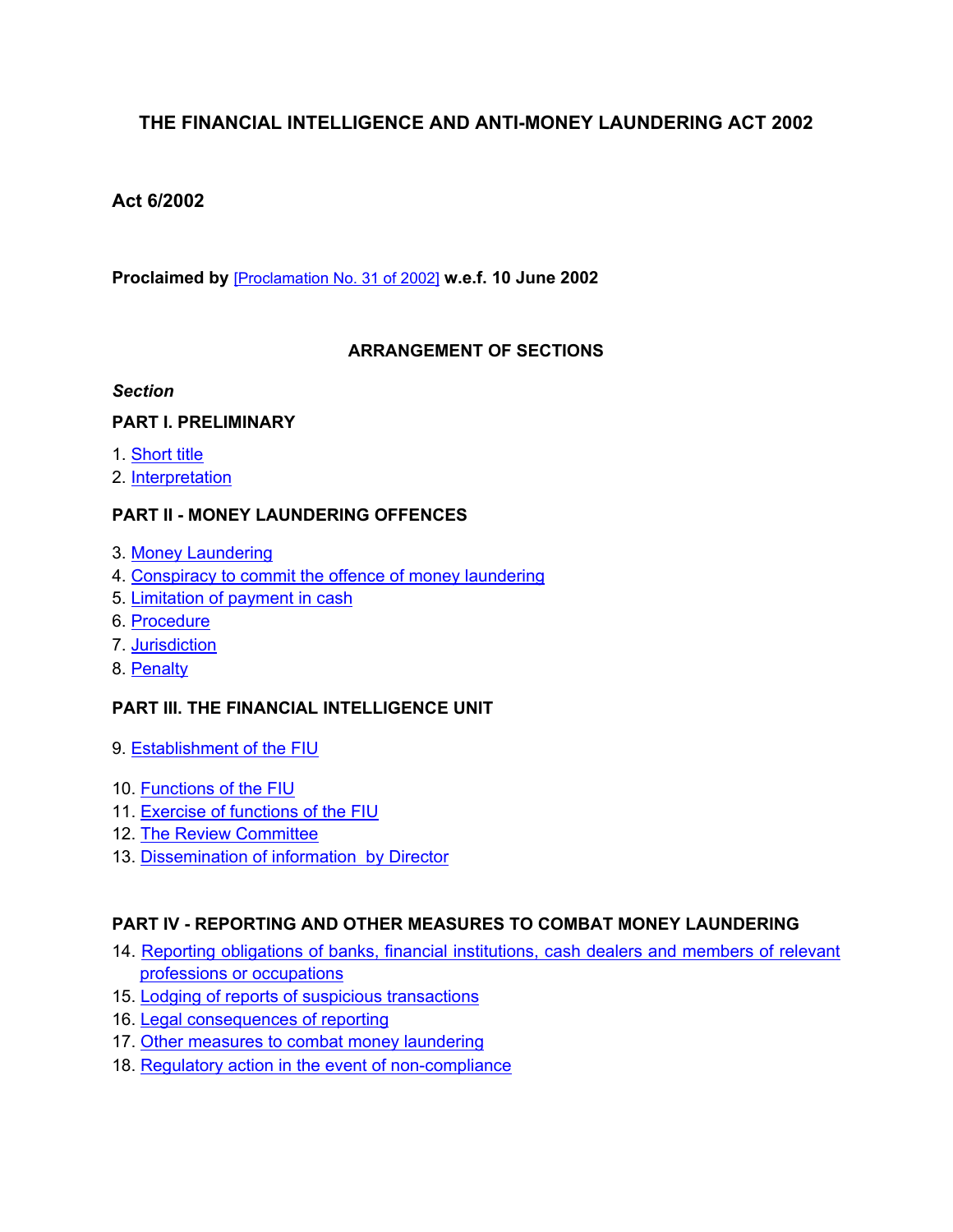19. Offences relating to obligation to report and keep records and to disclosure of [information](#page-27-0) [prejudicial](#page-27-0) to a request

# **PART V**. **PROVISION AND EXCHANGE OF INFORMATION IN RELATION TO MONEY LAUNDERING AND FINANCIAL INTELLIGENCE INFORMATION**

- 20. Membership of [International](#page-46-0) financial intelligence groups and provision of information to overseas financial [intelligence](#page-46-0) units
- 21. Provision of information to [investigatory](#page-46-1) or supervisory authorities
- 22. Reference of information by the [supervisory](#page-47-0) authorities

# **PART VI - EXTRADITION IN RELATION TO CASES OF MONEY LAUNDERING**

### **Amended by** [Act No. 34 of [2003\]](https://supremecourt.govmu.org/_layouts/CLIS.DMS/search/searchdocumentbykey.aspx?ID=%5BAct%20No.%2034%20of%202003%5D&list=Legislations)

- 23. Providing [assistance](#page-48-0) to overseas countries
- 24. Obtaining assistance from overseas countries
- 25. Requests
- 26. Request not to be invalidated
- 27. Evidence pursuant to a request
- 28. Relationship with Letters of Request Rules
- 29. Money laundering offence to be [extraditable](#page-48-1)

# **PART VIA – ACCOUNTS, AUDIT AND ANNUAL REPORT [Added by** [GN No. 27 of [2013\]](https://supremecourt.govmu.org/_layouts/CLIS.DMS/search/searchdocumentbykey.aspx?ID=%5BGN%20No.%2027%20of%202013%5D&list=Legislations)

# **PART VII-MISCELLANEOUS**

- 35. [Regulations](#page-52-0)
- 36. [Consequential](#page-53-0) amendments
- 37. [Commencement](#page-53-1)

First [Schedule](#page-54-0) **Second [Schedule](#page-56-0)** Third [Schedule](#page-57-0)

# An Act

To provide for the establishment and management of a Financial Intelligence Unit and a Review Committee to supervise its activities; to provide for the offences of money laundering; to provide for the reporting of suspicious transactions; to provide for the exchange of information in relation to money laundering; to provide for mutual assistance with overseas bodies in relation to money laundering; and for matters connected therewith and incidental thereto.

ENACTED by the Parliament of Mauritius, as follows -

# **PART I - PRELIMINARY**

<span id="page-1-0"></span>**1. Short title**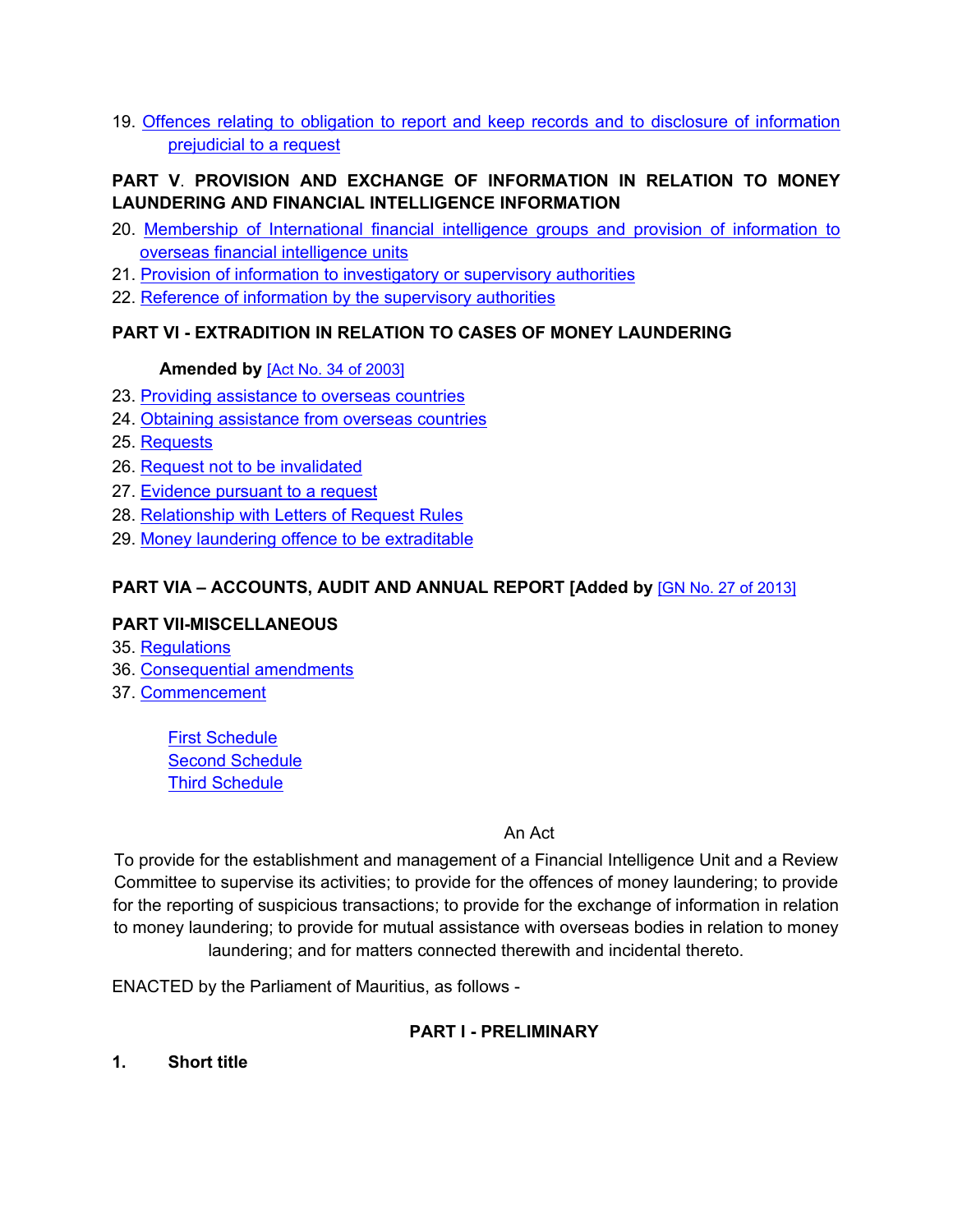This Act may be cited as the **Financial Intelligence and Anti-Money Laundering Act 2002**.

# <span id="page-2-0"></span>**2. Interpretation**

In this Act –

"AML/CFT" means anti-money laundering and combatting the financing of terrorism and proliferation;

"ARID" means the Asset Recovery investigative Division set up under section 5 of the Asset Recovery Act;

"bank" –

- (a) has the same meaning as in the Banking Act; and
- (b) includes
	- (i) a moneylender;
	- (ii) **Repealed by** [Act No. 18 of [2016\]](https://supremecourt.govmu.org/_layouts/CLIS.DMS/search/searchdocumentbykey.aspx?ID=%5BAct%20No.%2018%20of%202016%5D&list=Legislations)
	- (iii) any person carrying on non-bank deposit taking business, licensed under the Banking Act;

**Amended by** [Act No. 14 of [2005\]](https://supremecourt.govmu.org/_layouts/CLIS.DMS/search/searchdocumentbykey.aspx?ID=%5BAct%20No.%2014%20of%202005%5D&list=Legislations)**;** [Act No. 27 of [2012\]](https://supremecourt.govmu.org/_layouts/CLIS.DMS/search/searchdocumentbykey.aspx?ID=%5BAct%20No.%2027%20of%202012%5D&list=Legislations)**;** [Act No. 27 of [2013\]](https://supremecourt.govmu.org/_layouts/CLIS.DMS/search/searchdocumentbykey.aspx?ID=%5BAct%20No.%2027%20of%202013%5D&list=Legislations)

"Bank of Mauritius" means the Bank of Mauritius established under the Bank of Mauritius Act 2004;

# **Amended by** [Act No. 14 of [2005\]](https://supremecourt.govmu.org/_layouts/CLIS.DMS/search/searchdocumentbykey.aspx?ID=%5BAct%20No.%2014%20of%202005%5D&list=Legislations)

"banking laws" has the same meaning as in the Banking Act;

"Board" means the Board of the Financial Intelligence Unit constituted under section 12;

"business relationship" means an arrangement between a person and a reporting person, where the purpose, or effect, of the arrangement is to facilitate the carrying out of transactions between the person and the reporting person on a frequent, an habitual or a regular basis;

"cash" -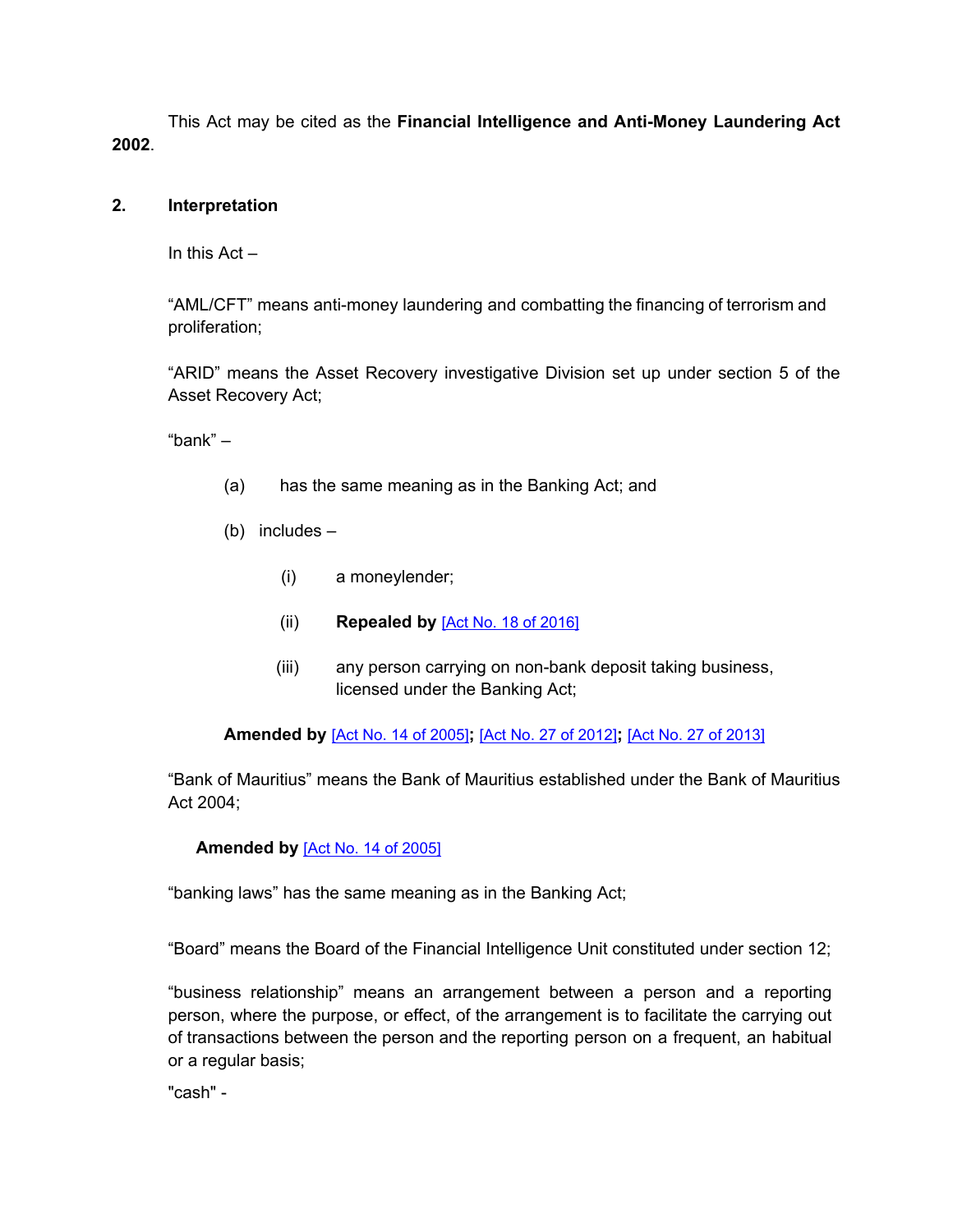- *(a)* means money in notes or coins of Mauritius or in any other currency; and
- (b) includes any cheque which is neither crossed nor made payable to order whether in Mauritian currency or in any other currency;

"cash dealer" has the same meaning as in the Banking Act 2004;

# **Amended by** [Act No. 14 of [2005\]](https://supremecourt.govmu.org/_layouts/CLIS.DMS/search/searchdocumentbykey.aspx?ID=%5BAct%20No.%2014%20of%202005%5D&list=Legislations)

"CDD" means customer due diligence;

"Commission" means the Independent Commission Against Corruption established under the Prevention of Corruption Act 2002;

"company service provider" –

- (a) means a person, registered under section 164 or 167A of the Companies Act, that provides any of the services specified in section 167A of that Act; but
- (b) does not include
	- $(i)$  a barrister, an attorney or a notary, or a law firm, foreign law firm, joint venture or foreign lawyer under the Law Practitioners Act;
	- (i) a professional accountant, public accountant and member firm under the Financial Reporting Act; and
	- (iii) the holder of a management licence under section 77 of the Financial Services Act;

"Comparable Body" - Means an overseas Government agency with functions similar to those of the FIU;

# **Added by [Act No. 34 of [2003\]](https://supremecourt.govmu.org/_layouts/CLIS.DMS/search/searchdocumentbykey.aspx?ID=%5BAct%20No.%2034%20of%202003%5D&list=Legislations)**

"crime" –

 *(a)* means an offence punishable by –

- (i) penal servitude;
- (ii) imprisonment for a term exceeding 10 days ;
- (iii) a fine exceeding 5,000 rupees;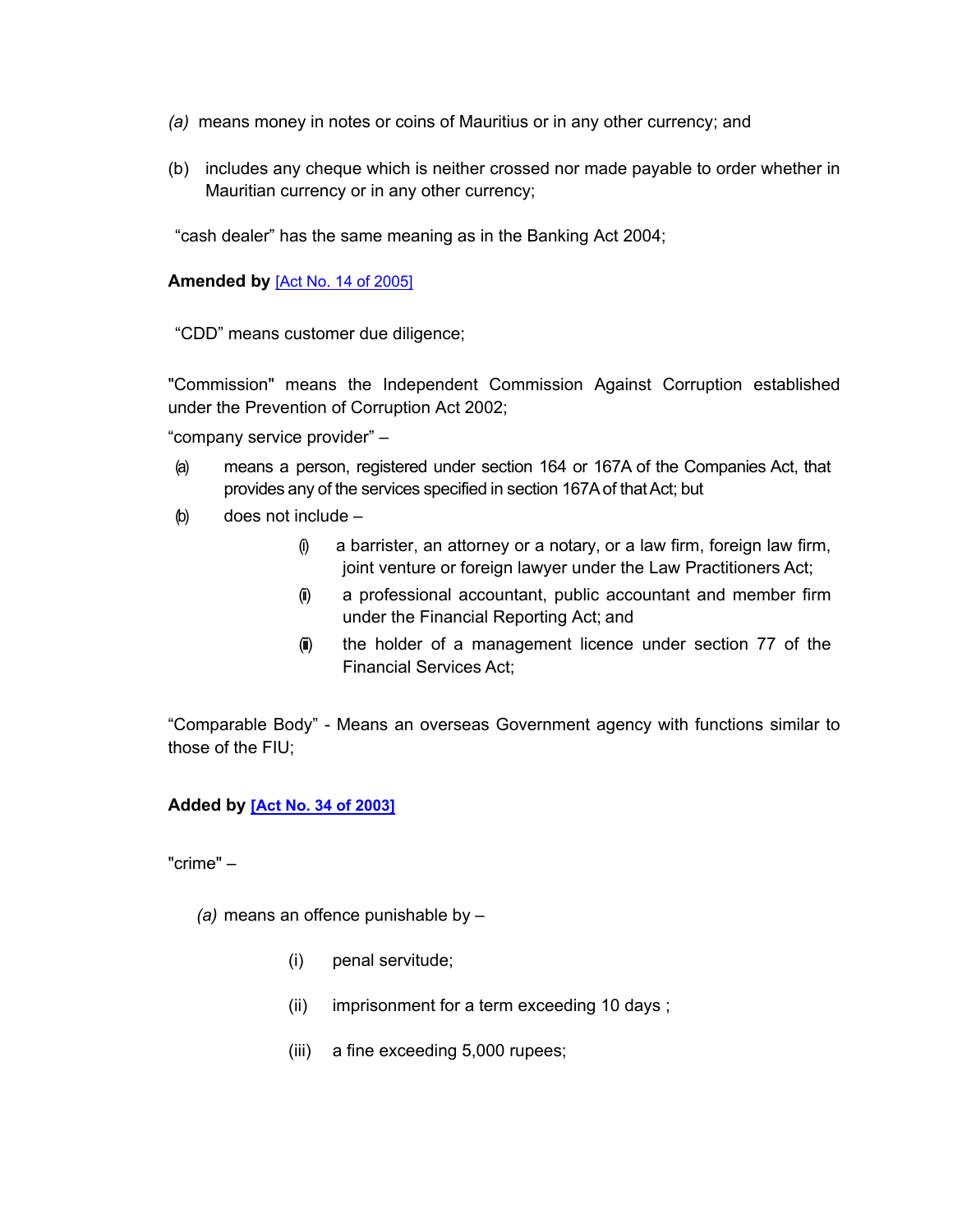*(b)* includes an activity carried on outside Mauritius and which, had it taken place in Mauritius, would have constituted a crime; and

 (c) includes an act or omission which occurred outside Mauritius but which, had it taken place in Mauritius, would have constituted a crime;

"Director" - means the Director of the FIU appointed under section 9;

# **Added by [Act No. 34 of [2003\]](https://supremecourt.govmu.org/_layouts/CLIS.DMS/search/searchdocumentbykey.aspx?ID=%5BAct%20No.%2034%20of%202003%5D&list=Legislations)**

"Enforcement Authority" has the same meaning as in the Asset Recovery Act 2011; **Added by** [Act No. 38 of [2011\]](https://supremecourt.govmu.org/_layouts/CLIS.DMS/search/searchdocumentbykey.aspx?ID=%5BAct%20No.%2038%20of%202011%5D&list=Legislations)

"estimates of expenditure" has the same meaning as in the Finance and Audit Act;

"estimates of income" has the same meaning as in the Finance and Audit Act;

"exempt transaction" means a transaction –

- (a) between the Bank of Mauritius and any other person;
- (b) between a bank and another bank;
- (c) between a bank and a financial institution;
- (d) between a bank or a financial institution and a customer where
	- (i) the transaction does not exceed an amount that is commensurate with the lawful activities of the customer, and –
		- (A) the customer is, at the time the transaction takes place, an established customer of the bank or financial institution; and
		- (B) the transaction consists of a deposit into, or withdrawal from, an account of a customer with the bank or financial institution; or
	- (ii) the chief executive officer or chief operating officer of the bank or financial institution, as the case may be, personally approves the transaction in accordance with any guidelines, instructions or rules issued by a supervisory authority in relation to exempt transactions; or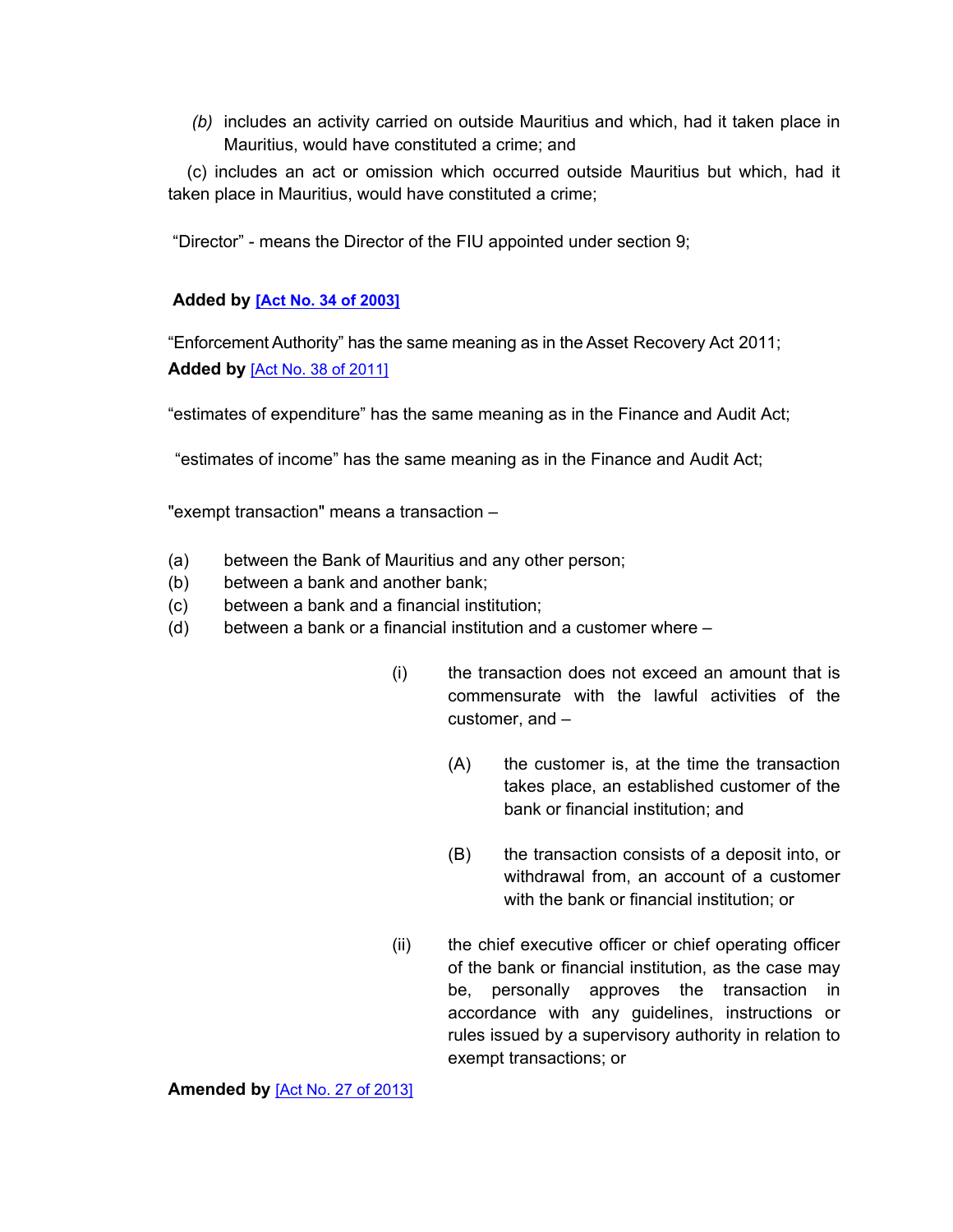(e) between such other persons as may be prescribed;

"express trust" –

- (a) means a trust clearly created by the settlor, usually in the form of a document; and
- (b) includes a written deed of trust:

"Financial Action Task Force" means the independent international standard setter which develops and promotes policies to protect the global financial system against money laundering, the financing of terrorism and the financing of proliferation of weapons of mass destruction, amongst others;

"financial group" means a group which consists of a parent company or of any other entity exercising control and coordinating functions over the rest of the group for the application of group supervision under the core principles, together with branches or subsidiaries that are subject to anti-money laundering and combatting the financing of terrorism and proliferation policies and procedures at the group level;

- "financial institution" means an institution, or a person, licensed or registered or required to be licensed or registered under –
	- (a) section 14, 77, 77A or 79A of the Financial Services Act;
	- (b) the Insurance Act;
	- (c) the Securities Act; or
	- (d) the Captive Insurance Act 2015;

**Amended by** [Act No. 22 of [2005\]](https://supremecourt.govmu.org/_layouts/CLIS.DMS/search/searchdocumentbykey.aspx?ID=%5BAct%20No.%2022%20of%202005%5D&list=Legislations)**;** [Act No. 14 of [2007\]](https://supremecourt.govmu.org/_layouts/CLIS.DMS/search/searchdocumentbykey.aspx?ID=%5BAct%20No.%2014%20of%202007%5D&list=Legislations)**;** [Act No. 20 of [2011\]](https://supremecourt.govmu.org/_layouts/CLIS.DMS/search/searchdocumentbykey.aspx?ID=%5BAct%20No.%2020%20of%202011%5D&list=Legislations)

"financial services" has the same meaning as in the Financial Services Act;

"Financial Services Commission" means the Commission established under the Financial Services Act 2007;

# **Amended by** [Act No. 14 of [2007\]](https://supremecourt.govmu.org/_layouts/CLIS.DMS/search/searchdocumentbykey.aspx?ID=%5BAct%20No.%2014%20of%202007%5D&list=Legislations)

"financial statements", in relation to a financial year –

(a) means –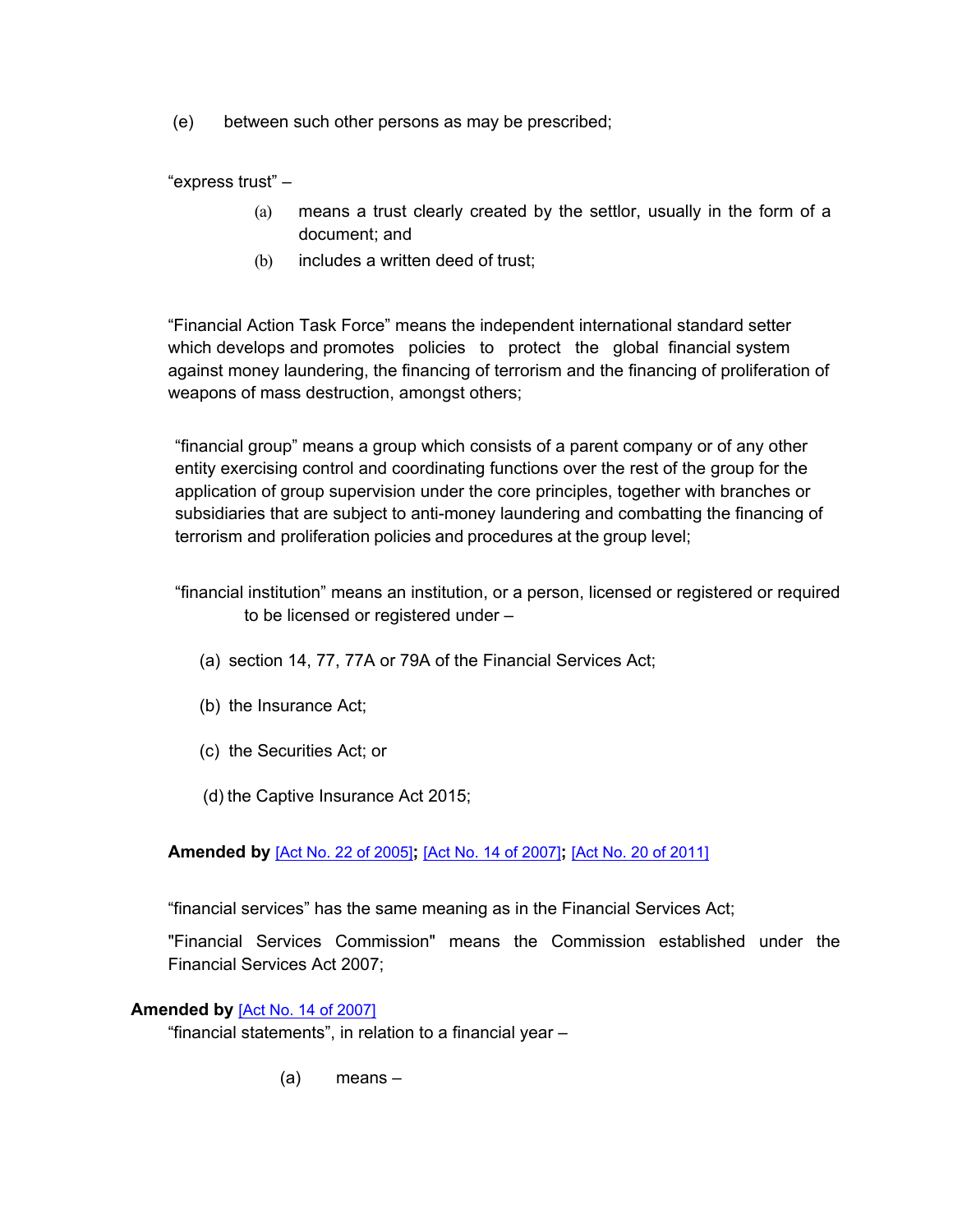- (i) a statement of financial position;
- (ii) a statement of financial performance;
- (iii) a statement of changes in net assets or equity;
- (iv) a cash flow statement; and
- (v) a statement of comparison of annual estimates and actual amounts; and
- (b) includes notes, comprising a summary of significant accounting policies and other explanatory notes;

"financial year" has the meaning assigned to it by section 2A of the Finance and Audit Act;

"FIU" means the Financial Intelligence Unit established by this Act;

"high risk country" means a jurisdiction identified under section 17H; "IFAC" has the same meaning as in the Financial Reporting Act;

"investigatory authorities" means the Commissioner of Police, the Mauritius Revenue Authority, the ARID and the Commission;

# **Amended by** [Act No. 38 of [2011\]](https://supremecourt.govmu.org/_layouts/CLIS.DMS/search/searchdocumentbykey.aspx?ID=%5BAct%20No.%2038%20of%202011%5D&list=Legislations)

"legal arrangement" means an express trust or any other similar arrangement;

"legal person" –

- (a) means any entity, other than a natural person, that can establish a permanent business relationship with a reporting person or otherwise own property; and
- (b) includes a company, a foundation, an association, a limited liability partnership or such other entity as may be prescribed;

"Mauritius Revenue Authority" means the Mauritius Revenue Authority established under the Mauritius Revenue Authority Act;

"member of a relevant profession or occupation" means a person specified in Column 1 of Part I of the First Schedule and performing any transaction in the manner specified in Part II of that Schedule;

**Amended by** [Act No. 23 of [2003\]](https://supremecourt.govmu.org/_layouts/CLIS.DMS/search/searchdocumentbykey.aspx?ID=%5BAct%20No.%2023%20of%202003%5D&list=Legislations)**;** [Act No. 9 of [2007\]](https://supremecourt.govmu.org/_layouts/CLIS.DMS/search/searchdocumentbykey.aspx?ID=%5BAct%20No.%209%20of%202007%5D&list=Legislations)**;**[Act No. 14 of [2007\]](https://supremecourt.govmu.org/_layouts/CLIS.DMS/search/searchdocumentbykey.aspx?ID=%5BAct%20No.%2014%20of%202007%5D&list=Legislations)**;** [\[Act](https://supremecourt.govmu.org/_layouts/CLIS.DMS/search/searchdocumentbykey.aspx?ID=%5BAct%20No.%2017%20of%202007%5D&list=Legislations) No. 17 of [2007\]](https://supremecourt.govmu.org/_layouts/CLIS.DMS/search/searchdocumentbykey.aspx?ID=%5BAct%20No.%2017%20of%202007%5D&list=Legislations)**;** [Act No. 27 of [2012\]](https://supremecourt.govmu.org/_layouts/CLIS.DMS/search/searchdocumentbykey.aspx?ID=%5BAct%20No.%2027%20of%202012%5D&list=Legislations)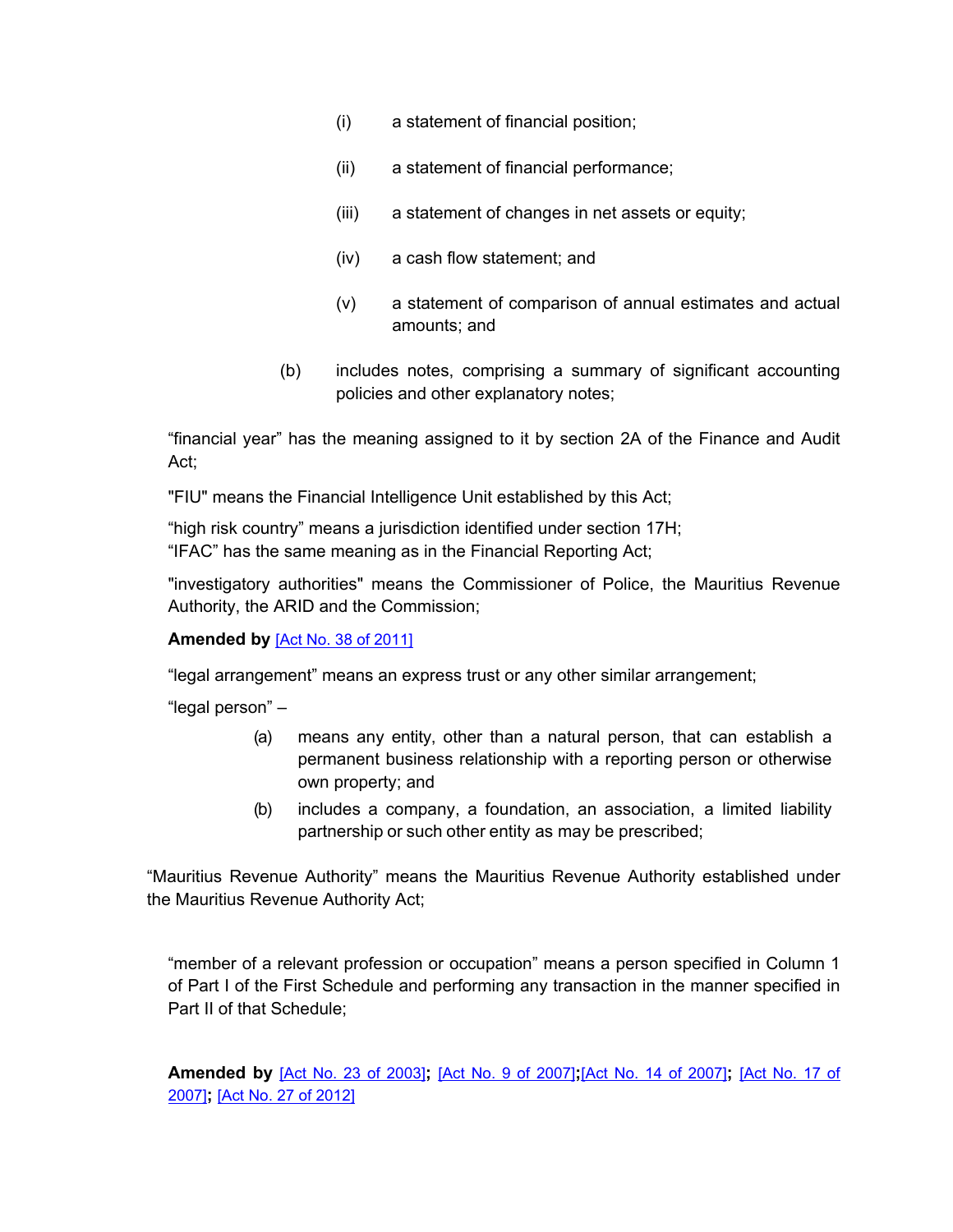"Minister" means the Minister to whom responsibility for the subject of money laundering is assigned;

"Ministry" means the Ministry responsible for the subject of money laundering;

"money laundering" means an offence under Part II of this Act

"National Committee" means the National Committee for Anti- Money Laundering and Combating the Financing of Terrorism established under section 19A;

**Added by [Act No. 34 of [2003\]](https://supremecourt.govmu.org/_layouts/CLIS.DMS/search/searchdocumentbykey.aspx?ID=%5BAct%20No.%2034%20of%202003%5D&list=Legislations)**

"officer" includes a director, an employee, an agent, a legal representative and, in relation to the powers of the ARID under the Asset Recovery Act, includes the Chief Investigating Officer;

"overseas country" means a country or territory outside Mauritius;

"overseas financial intelligence units" means the financial intelligence units constituted in overseas countries and whose functions correspond to some or all of those of the FIU;

"Principal Co-operative Auditor" has the same meaning as in the Co-operatives Act;

"proliferation" means –

- (a) the manufacture, production, possession, acquisition, stockpiling, storage, development, transportation, sale, supply, transfer, import, export, transshipment or use of –
	- (i) nuclear weapons;
	- (ii) chemical weapons;
	- (iii) biological weapons;
	- (iv) such other materials, as may be prescribed, which are related to nuclear weapons, chemical weapons or biological weapons; or
- (b) the provision of technical training, advice, service, brokering or assistance related to any of the activities specified in paragraph (a);

"proliferation financing", in relation to a person, means the person who –

- (a) makes available an asset;
- (b) provides a financial service; or
- (c) conducts a financial transaction; and

knows that, or is reckless as to whether, the asset, financial service or financial transaction is intended to, in whole or in part, facilitate proliferation regardlessof whether the specified activity occurs or is attempted;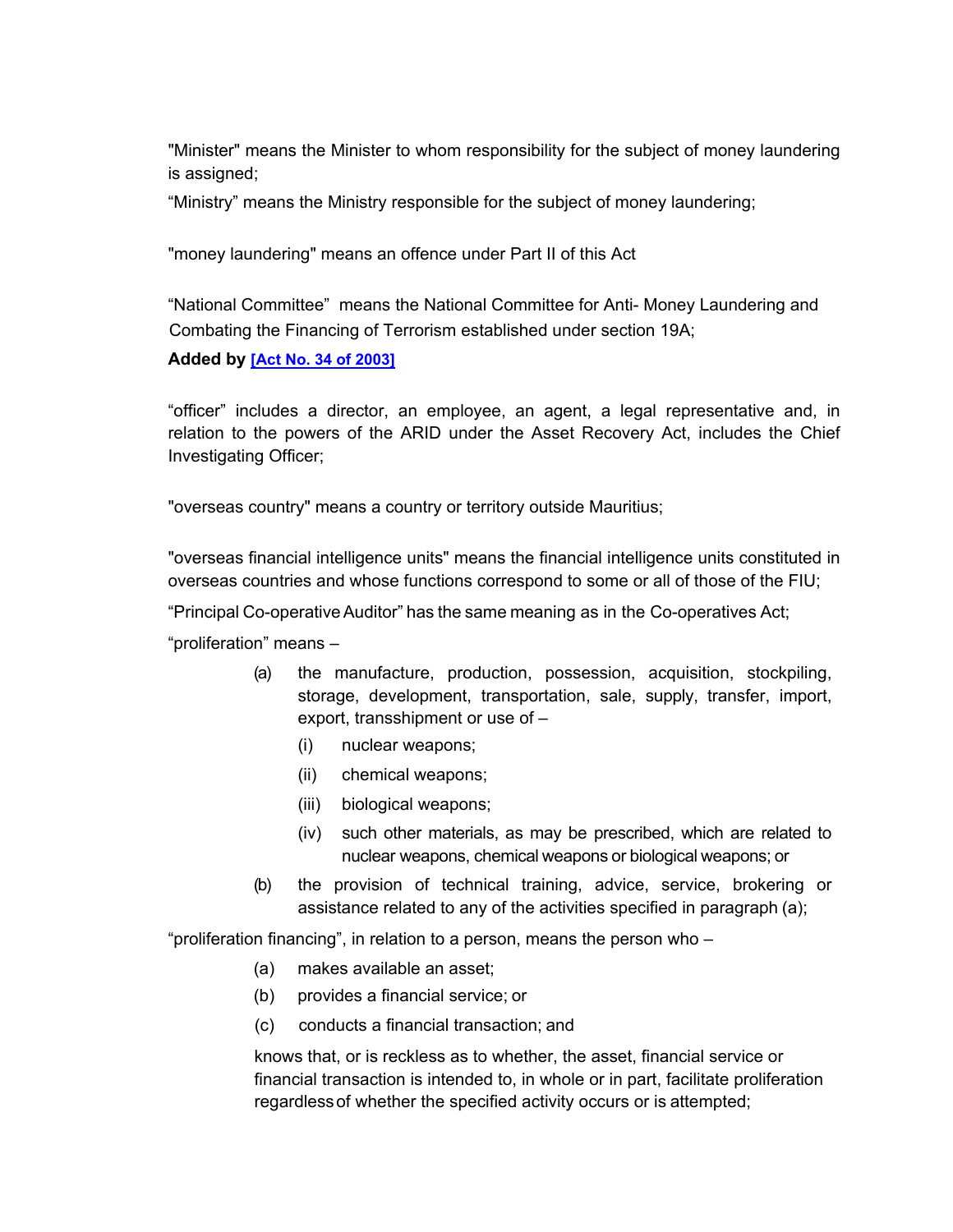"property" means property of any kind, nature or description, whether moveable or immoveable, tangible or intangible and includes -

- *(a)* any currency, whether or not the currency is legal tender in Mauritius, and any bill, security, bond, negotiable instrument or any instrument capable of being negotiated which is payable to bearer or endorsed payable to bearer, whether expressed in Mauritius currency or otherwise;
- *(b)* any balance held in Mauritius currency or in any other currency in accounts with any bank which carries on business in Mauritius or elsewhere;
- *(c)* any balance held in any currency with any bank outside Mauritius;
- *(d)* motor vehicles, ships, aircraft, boats, works of art, jewellery, precious metals or any other item of value; and
- *(e)* any right or interest in property;

"Registrars" means the Registrar of Associations and the Registrar of Foundations;

"regulatory body", in relation to the member of a relevant profession or occupation or an entity, specified in the first column of Part I of the First Schedule, means the corresponding body or person specified in the second column of Part I of that Schedule;

"relevant enactments" means this Act, the Banking Act 2004, the Bank of Mauritius Act 2004, the Financial Services Act 2007, the Prevention of Corruption Act 2002 and the United Nations (Financial Prohibitions, Arms Embargo and Travel Ban) Sanctions Act 2019;

#### **Amended by** [Act No. 14 of [2005\]](https://supremecourt.govmu.org/_layouts/CLIS.DMS/search/searchdocumentbykey.aspx?ID=%5BAct%20No.%2014%20of%202005%5D&list=Legislations)**;** [Act No. 14 of [2007\]](https://supremecourt.govmu.org/_layouts/CLIS.DMS/search/searchdocumentbykey.aspx?ID=%5BAct%20No.%2014%20of%202007%5D&list=Legislations)

"reporting person" means a bank, financial institution, cash dealer or member of a relevant profession or occupation;

"Review Committee" **Deleted by** [Act No. 34 of [2003\]](https://supremecourt.govmu.org/_layouts/CLIS.DMS/search/searchdocumentbykey.aspx?ID=%5BAct%20No.%2034%20of%202003%5D&list=Legislations)

"Review Panel" means the Review Panel referred to in section 19Q;

"settlor" means a natural or legal person that transfers ownership of his or its assets to trustees by means of a trust deed or any other similar arrangement;

"supervisory authorities" –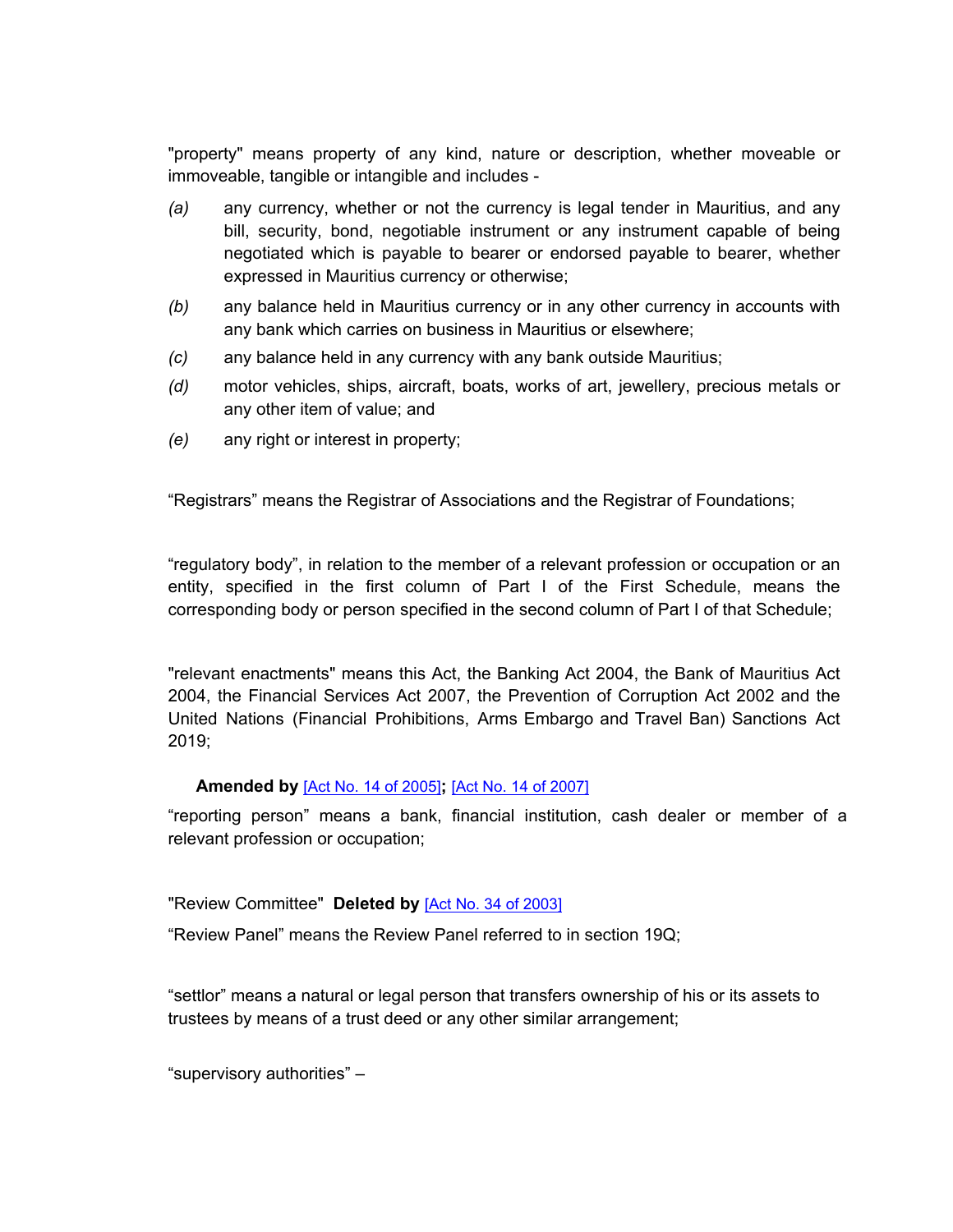- (a) means
	- (i) the Bank of Mauritius;
	- (ii) the Financial Services Commission;
- (b) includes a regulatory body specified in Column 2 of Part I of the First Schedule;

### **Amended by** [Act No. 27 of [2012\]](https://supremecourt.govmu.org/_layouts/CLIS.DMS/search/searchdocumentbykey.aspx?ID=%5BAct%20No.%2027%20of%202012%5D&list=Legislations)

"suspicious transaction" means a transaction which –

- (a) gives rise to a reasonable suspicion that it may involve
	- (i) the laundering of money or the proceeds of any crime; or
	- (ii) funds linked or related to, or to be used for, terrorist financing, proliferation financing or by proscribed organisations, whether or not the funds represent the proceeds of a crime;
- *(b)* is made in circumstances of unusual or unjustified complexity;
- *(c)* appears to have no economic justification or lawful objective;
- *(d)* is made by or on behalf of a person whose identity has not been established to the satisfaction of the person with whom the transaction is made; or
- (e) gives rise to suspicion for any other reason.

# **Amended by [Act No. 34 of [2003\]](https://supremecourt.govmu.org/_layouts/CLIS.DMS/search/searchdocumentbykey.aspx?ID=%5BAct%20No.%2034%20of%202003%5D&list=Legislations)**

"transaction" includes -

- *(a)* opening an account, issuing a passbook, renting a safe deposit box, entering into a fiduciary relationship or establishing any other business relationship, whether electronically or otherwise; and
- (b) a proposed transaction or an attempted transaction.

**Amended by** [Act No. 17 of [2007\]](https://supremecourt.govmu.org/_layouts/CLIS.DMS/search/searchdocumentbykey.aspx?ID=%5BAct%20No.%2017%20of%202007%5D&list=Legislations)**;** [Act No. 14 of [2007\]](https://supremecourt.govmu.org/_layouts/CLIS.DMS/search/searchdocumentbykey.aspx?ID=%5BAct%20No.%2014%20of%202007%5D&list=Legislations)**;** [Act No. 14 of [2009\]](https://supremecourt.govmu.org/_layouts/CLIS.DMS/search/searchdocumentbykey.aspx?ID=%5BAct%20No.%2014%20of%202009%5D&list=Legislations)**;** [\[Act](https://supremecourt.govmu.org/_layouts/CLIS.DMS/search/searchdocumentbykey.aspx?ID=%5BAct%20No.%2027%20of%202012%5D&list=Legislations) No. 27 of [2012\]](https://supremecourt.govmu.org/_layouts/CLIS.DMS/search/searchdocumentbykey.aspx?ID=%5BAct%20No.%2027%20of%202012%5D&list=Legislations)**;** [Act No. 27 of [2013\]](https://supremecourt.govmu.org/_layouts/CLIS.DMS/search/searchdocumentbykey.aspx?ID=%5BAct%20No.%2027%20of%202013%5D&list=Legislations)**;** [Act No. 29 of [2015\]](https://supremecourt.govmu.org/_layouts/CLIS.DMS/search/searchdocumentbykey.aspx?ID=%5BAct%20No.%2029%20of%202015%5D&list=Legislations)**;** [Act No. 18 of [2016\]](https://supremecourt.govmu.org/_layouts/CLIS.DMS/search/searchdocumentbykey.aspx?ID=%5BAct%20No.%2018%20of%202016%5D&list=Legislations)**;** [Act No. 11 of [2018\]](https://supremecourt.govmu.org/_layouts/CLIS.DMS/search/searchdocumentbykey.aspx?ID=%5BAct%20No.%2011%20of%202018%5D&list=Legislations)**;** [\[Act](https://supremecourt.govmu.org/_layouts/CLIS.DMS/search/searchdocumentbykey.aspx?ID=%5BAct%20No.%209%20of%202019%5D&list=Legislations) No. 9 of [2019\]](https://supremecourt.govmu.org/_layouts/CLIS.DMS/search/searchdocumentbykey.aspx?ID=%5BAct%20No.%209%20of%202019%5D&list=Legislations)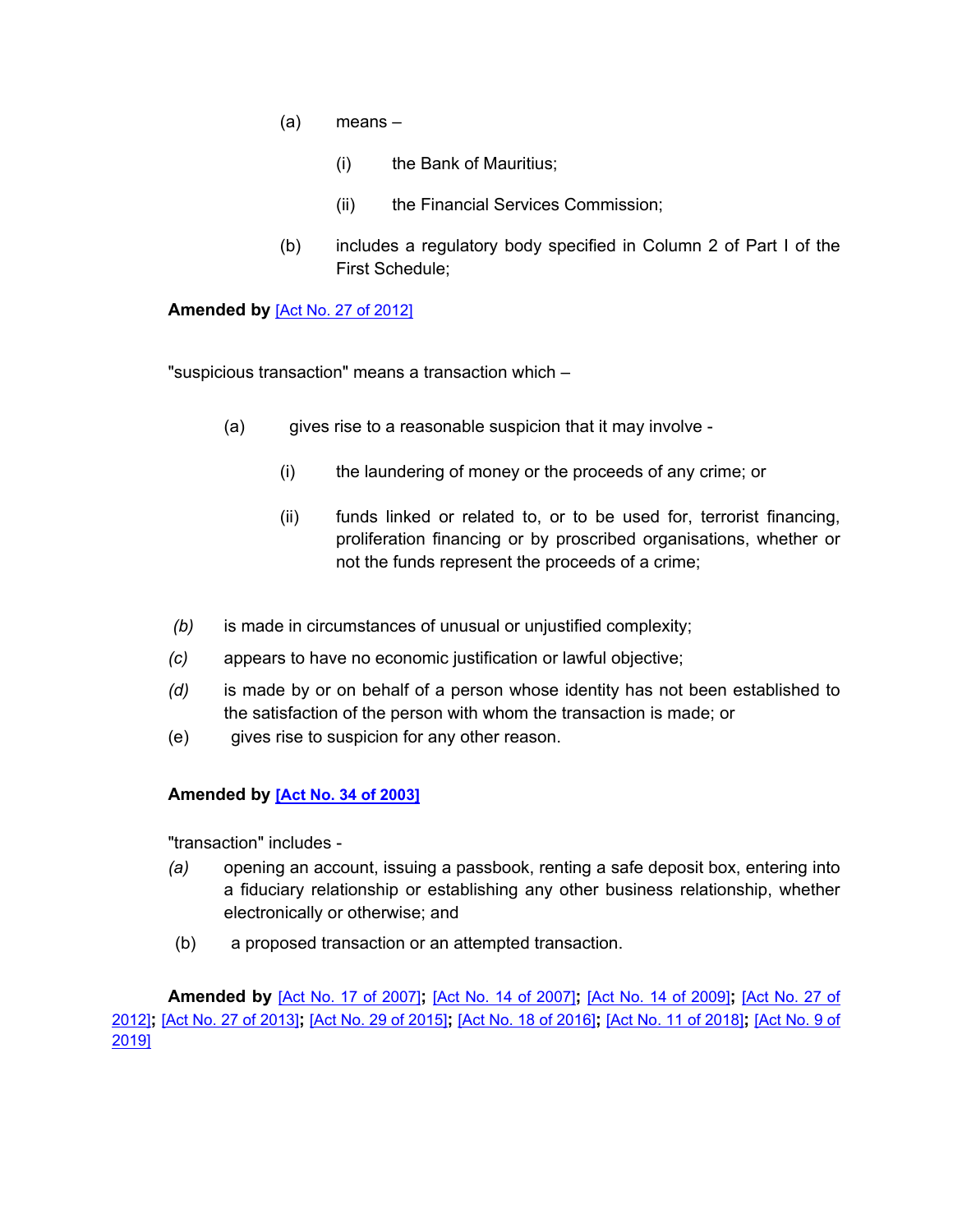# **PART II - MONEY LAUNDERING OFFENCES**

# <span id="page-10-0"></span>**3. Money Laundering**

(1) Any person who -

- *(a)* engages in a transaction that involves property which is, or in whole or in part directly or indirectly represents, the proceeds of any crime; or
- *(b)* receives, is in possession of, conceals, disguises, transfers, converts, disposes of, removes from or brings into Mauritius any property which is, or in whole or in part directly or indirectly represents, the proceeds of any crime,

where he suspects or has reasonable grounds for suspecting that the property is derived or realized, in whole or in part, directly or indirectly from any crime, shall commit an offence.

- (2) A bank, financial institution, cash dealer or member of a relevant profession or occupation that fails to take such measures as are reasonably necessary to ensure that neither it nor any service offered by it, is capable of being used by a person to commit or to facilitate the commission of a money laundering offence or the financing of terrorism shall commit an offence.
- (3) In this Act, reference to concealing or disguising property which is, or in whole or in part, directly or indirectly, represents, the proceeds of any crime, shall include concealing or disguising its true nature, source, location, disposition, movement or ownership of or rights with respect to it.

**Amended by** [Act No. 14 of [2009\]](https://supremecourt.govmu.org/_layouts/CLIS.DMS/search/searchdocumentbykey.aspx?ID=%5BAct%20No.%2014%20of%202009%5D&list=Legislations)

# <span id="page-10-1"></span>**4. Conspiracy to commit the offence of money laundering**

Without prejudice to section 109 of the Criminal Code (Supplementary) Act, any person who agrees with one or more other persons to commit an offence specified in section 3(1) and (2) shall commit an offence.

# <span id="page-10-2"></span>**5. Limitation of payment in cash**

- (1) Notwithstanding section 37 of the Bank of Mauritius Act 2004, but subject to subsection (2), any person who makes or accepts any payment in cash in excess of 500,000 rupees or an equivalent amount in foreign currency, or such amount as may be prescribed, shall commit an offence.
- (2) Subsection (1) shall not apply to an exempt transaction.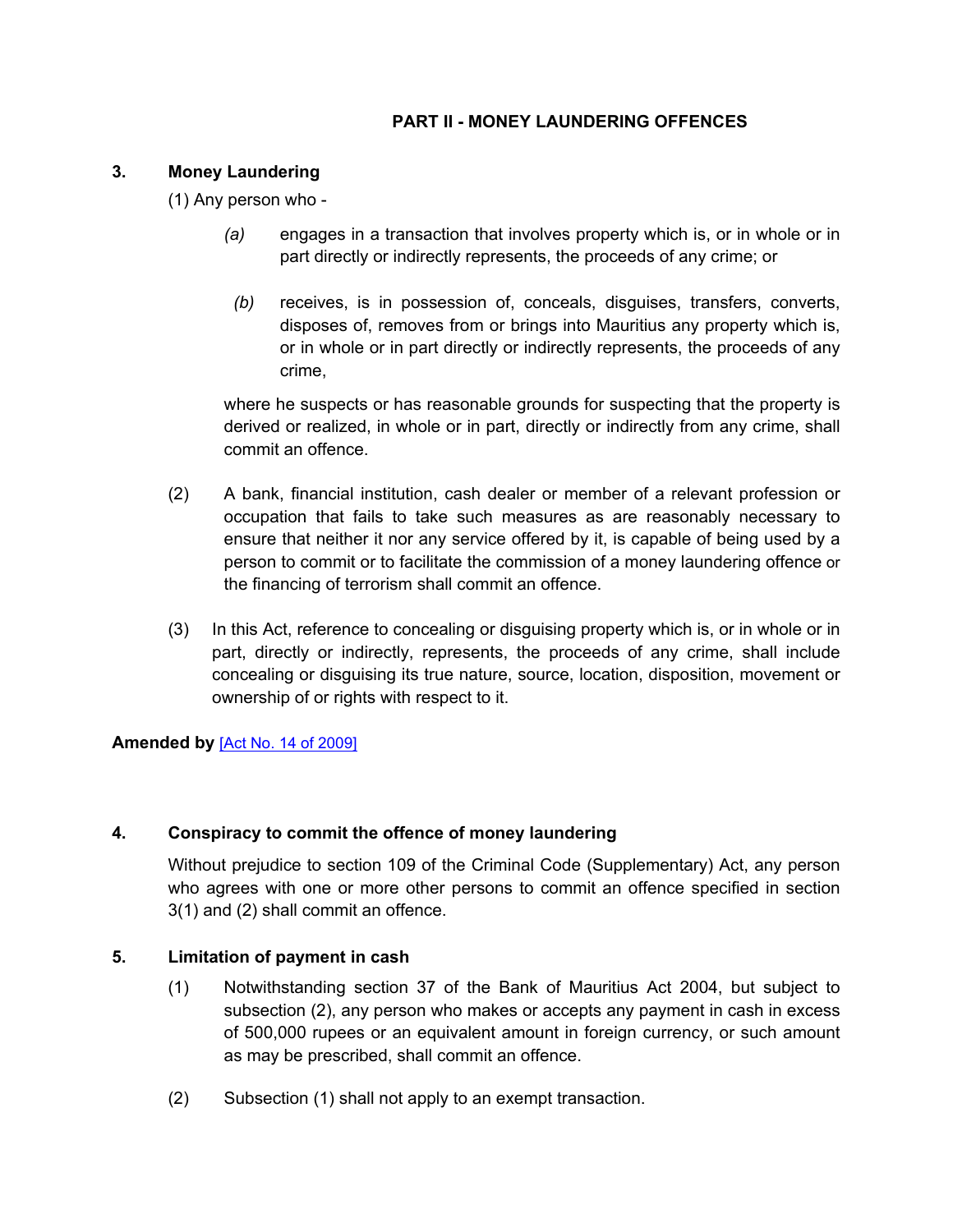### **Amended by** [Act No. 34 of [2004\]](https://supremecourt.govmu.org/_layouts/CLIS.DMS/search/searchdocumentbykey.aspx?ID=%5BAct%20No.%2034%20of%202004%5D&list=Legislations)**;** [Act No. 15 of [2006\]](https://supremecourt.govmu.org/_layouts/CLIS.DMS/search/searchdocumentbykey.aspx?ID=%5BAct%20No.%2015%20of%202006%5D&list=Legislations)

### <span id="page-11-0"></span>**6. Procedure**

- (1) A person may be convicted of a money laundering offence notwithstanding the absence of a conviction in respect of a crime which generated the proceeds alleged to have been laundered.
- (2) Any person may, upon single information or upon separate information, be charged with and convicted of both the money laundering offence and of the offence which generated the proceeds alleged to have been laundered.
- (3) In any proceedings against a person for an offence under this Part, it shall be sufficient to aver in the information that the property is, in whole or in part, directly or indirectly the proceeds of a crime, without specifying any particular crime, and the Court, having regard to all the evidence, may reasonably infer that the proceeds were, in whole or in part, directly or indirectly, the proceeds of a crime.

# **Amended by** [Act No. 27 of [2012\]](https://supremecourt.govmu.org/_layouts/CLIS.DMS/search/searchdocumentbykey.aspx?ID=%5BAct%20No.%2027%20of%202012%5D&list=Legislations)

### <span id="page-11-1"></span>**7. Jurisdiction**

Notwithstanding any other enactment, the Intermediate Court shall have jurisdiction to try any offence under this Act or any regulations made thereunder and may, on conviction, impose any penalty including forfeiture.

#### <span id="page-11-2"></span>**8. Penalty**

- (1) Any person who
	- *(a)* commits an offence under this Part; or
	- *(b)* disposes or otherwise deals with property subject to a forfeiture order under subsection (2),

shall, on conviction, be liable to a fine not exceeding 10 million rupees and to penal servitude for a term not exceeding 20 years.

- (2) Any property belonging to or in the possession or under the control of any person who is convicted of an offence under this Part shall be deemed, unless the contrary is proved, to be derived from a crime and the Court may, in addition to any penalty imposed, order that the property be forfeited.
- (3) Sections 150, 151 and Part X of the Criminal Procedure Act and the Probation of Offenders Act shall not apply to a conviction under this Part.

**Amended by** [Act No. 9 of [2019\]](https://supremecourt.govmu.org/_layouts/CLIS.DMS/search/searchdocumentbykey.aspx?ID=%5BAct%20No.%209%20of%202019%5D&list=Legislations)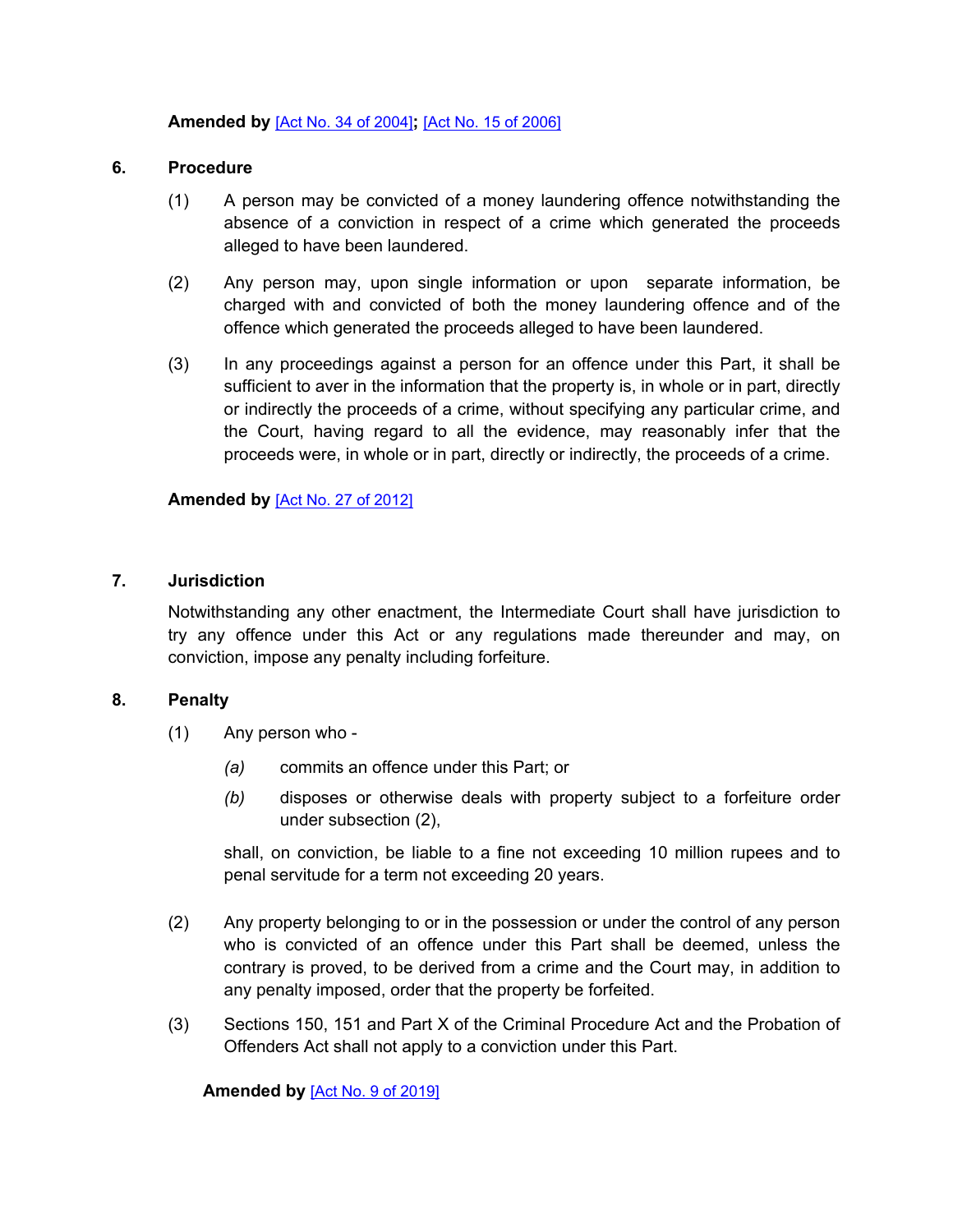# **PART III - THE FINANCIAL INTELLIGENCE UNIT**

# <span id="page-12-0"></span>**9. Establishment of the FIU**

- (1) There is established for the purposes of this Act a Financial Intelligence Unit which shall have all the powers necessary to administer, and exercise its functions under, this Act.
- (2) The head of the FIU shall be the Director who shall be a person of high repute with substantial experience in the financial services industry or law enforcement and experience in management and accounting and appointed by the President on the recommendation of the Prime Minister made in consultation with the Leader of the Opposition, on such terms and conditions as may be determined by the Prime Minister.
- (3) The Director shall be responsible for the administration and management of the FIU and shall be assisted by such persons as may be appointed by the Director to assist him.
- (4) In the discharge of his functions and the exercise of his powers under this Act, the Director shall act without fear or favour and, subject to section 12, shall not be subject to the direction or control of any other person or authority other than, in matters of discipline, the President acting on the advice of the Prime Minister. **Amended by** [Act No. 27 of [2012\]](https://supremecourt.govmu.org/_layouts/CLIS.DMS/search/searchdocumentbykey.aspx?ID=%5BAct%20No.%2027%20of%202012%5D&list=Legislations)**;** [Act No. 27 of [2013\]](https://supremecourt.govmu.org/_layouts/CLIS.DMS/search/searchdocumentbykey.aspx?ID=%5BAct%20No.%2027%20of%202013%5D&list=Legislations)

# <span id="page-12-1"></span>**10. Functions of the FIU**

(1) The FIU shall be the central agency in Mauritius responsible for receiving, requesting, analysing and disseminating to the investigatory and supervisory authorities and Registrars disclosures of information -

*(a)* concerning suspected proceeds of crime and alleged money laundering offences;

*(b)* required by or under any enactment in order to counter money laundering; or

*(c)* concerning the financing of any activities or transactions related to terrorism .

# **Amended by [Act No. 34 of [2003\]](https://supremecourt.govmu.org/_layouts/CLIS.DMS/search/searchdocumentbykey.aspx?ID=%5BAct%20No.%2034%20of%202003%5D&list=Legislations)**

- (2) For the purposes of this Act, the FIU shall
	- *(a)* collect, process, analyse and interpret all information disclosed to it and obtained by it under the relevant enactments;

(b) inform, advise and co-operate with the investigatory and supervisory authorities and Registrars;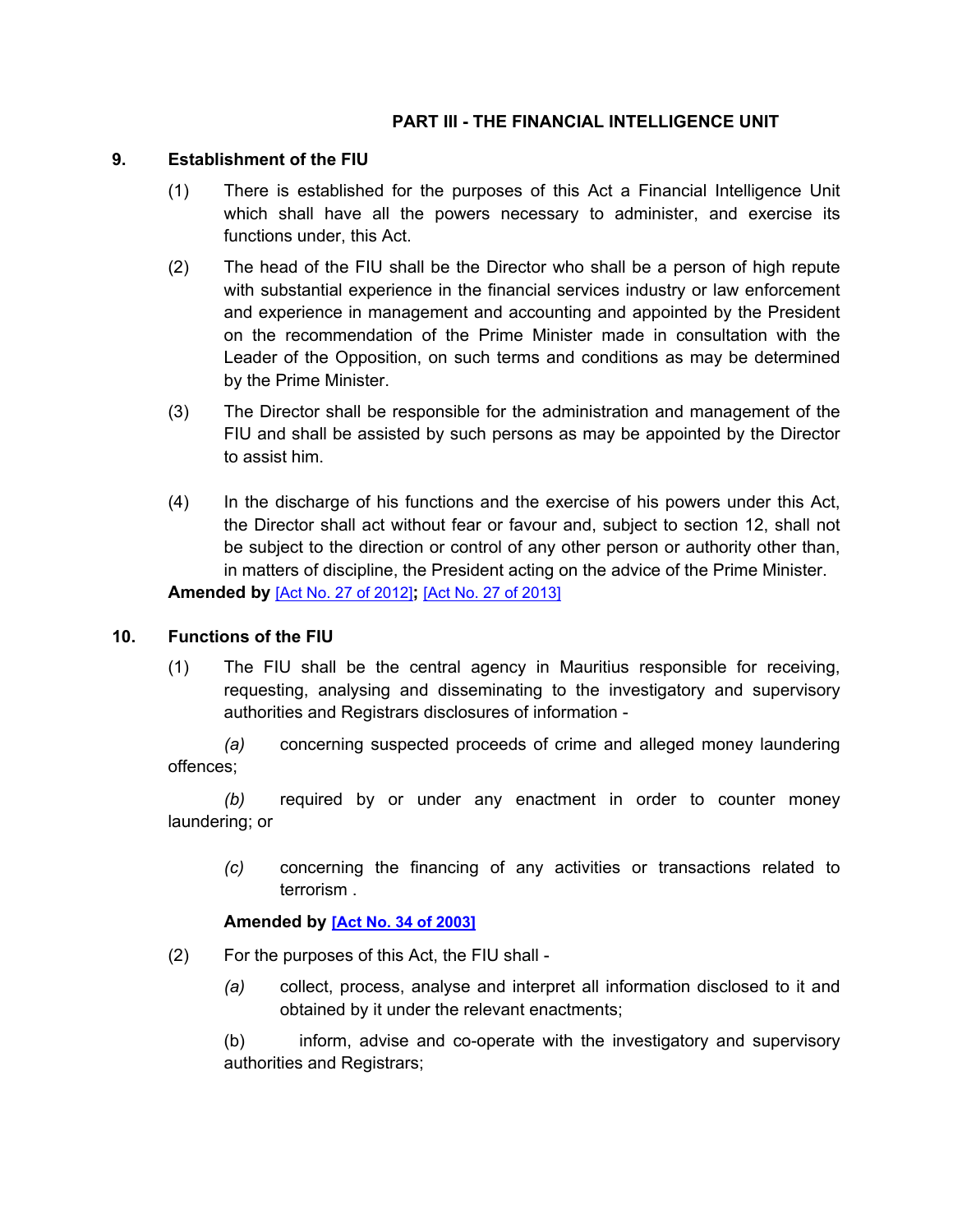(ba) issue guidelines to members of a relevant profession or occupation falling under its purview on measures to combat money laundering, financing of terrorism and proliferation;

- (c) issue guidelines to banks, financial institutions, cash dealers, controllers or auditors of credit unions, other than the Principal Co-operative Auditor, and members of a relevant profession or occupation on the manner in which -
	- (i) a report under section 14 shall be made; and
	- (ii) additional information may be supplied to the FIU, on a suspicious transaction, pursuant to a request made under section 13(2) or (3);

# (d) & (e) – **Deleted by** [Act No. 34 of [2003\]](https://supremecourt.govmu.org/_layouts/CLIS.DMS/search/searchdocumentbykey.aspx?ID=%5BAct%20No.%2034%20of%202003%5D&list=Legislations)

 (f) exchange information with overseas financial intelligence units and comparable

Bodies;

- (g) undertake, and assist in, research projects in order to identify the causes of money laundering and terrorist financing and its consequences;
- (h) perform such other functions as are conferred on it under the Asset Recovery Act.
- (3) (7) **Deleted by** [Act No. 9 of [2019\]](https://supremecourt.govmu.org/_layouts/CLIS.DMS/search/searchdocumentbykey.aspx?ID=%5BAct%20No.%209%20of%202019%5D&list=Legislations)

 **Amended by** [Act No. 34 of [2003\]](https://supremecourt.govmu.org/_layouts/CLIS.DMS/search/searchdocumentbykey.aspx?ID=%5BAct%20No.%2034%20of%202003%5D&list=Legislations)**;** [Act No. 15 of [2006\]](https://supremecourt.govmu.org/_layouts/CLIS.DMS/search/searchdocumentbykey.aspx?ID=%5BAct%20No.%2015%20of%202006%5D&list=Legislations)**;** [Act No. 20 of [2011\]](https://supremecourt.govmu.org/_layouts/CLIS.DMS/search/searchdocumentbykey.aspx?ID=%5BAct%20No.%2020%20of%202011%5D&list=Legislations)**;** [\[Act](https://supremecourt.govmu.org/_layouts/CLIS.DMS/search/searchdocumentbykey.aspx?ID=%5BAct%20No.%2027%20of%202012%5D&list=Legislations) No. 27 of [2012\]](https://supremecourt.govmu.org/_layouts/CLIS.DMS/search/searchdocumentbykey.aspx?ID=%5BAct%20No.%2027%20of%202012%5D&list=Legislations)**;** [Act No. 27 of [2013\]](https://supremecourt.govmu.org/_layouts/CLIS.DMS/search/searchdocumentbykey.aspx?ID=%5BAct%20No.%2027%20of%202013%5D&list=Legislations)**;** [Act No. 29 of [2015\]](https://supremecourt.govmu.org/_layouts/CLIS.DMS/search/searchdocumentbykey.aspx?ID=%5BAct%20No.%2029%20of%202015%5D&list=Legislations)**;** [Act No. 18 of [2016\]](https://supremecourt.govmu.org/_layouts/CLIS.DMS/search/searchdocumentbykey.aspx?ID=%5BAct%20No.%2018%20of%202016%5D&list=Legislations)**;** [Act No. 9 of [2019\]](https://supremecourt.govmu.org/_layouts/CLIS.DMS/search/searchdocumentbykey.aspx?ID=%5BAct%20No.%209%20of%202019%5D&list=Legislations)

# <span id="page-13-0"></span>**11. Exercise of functions of the FIU**

- (1) The functions of the FIU shall be exercised by the Director or such of the persons appointed under section 9(3) as the Director may determine.
- (2) In furtherance of the functions of the FIU, the Director shall consult with and seek such assistance from such persons in Mauritius concerned with combating money laundering, including law officers, the Police and other Government agencies and persons representing banks, financial institutions, cash dealers and members of the relevant professions or occupations, as the FIU considers desirable.

# <span id="page-13-1"></span>**12. The Board**

(1) There is set up for the purposes of this Act a Board which shall consist of -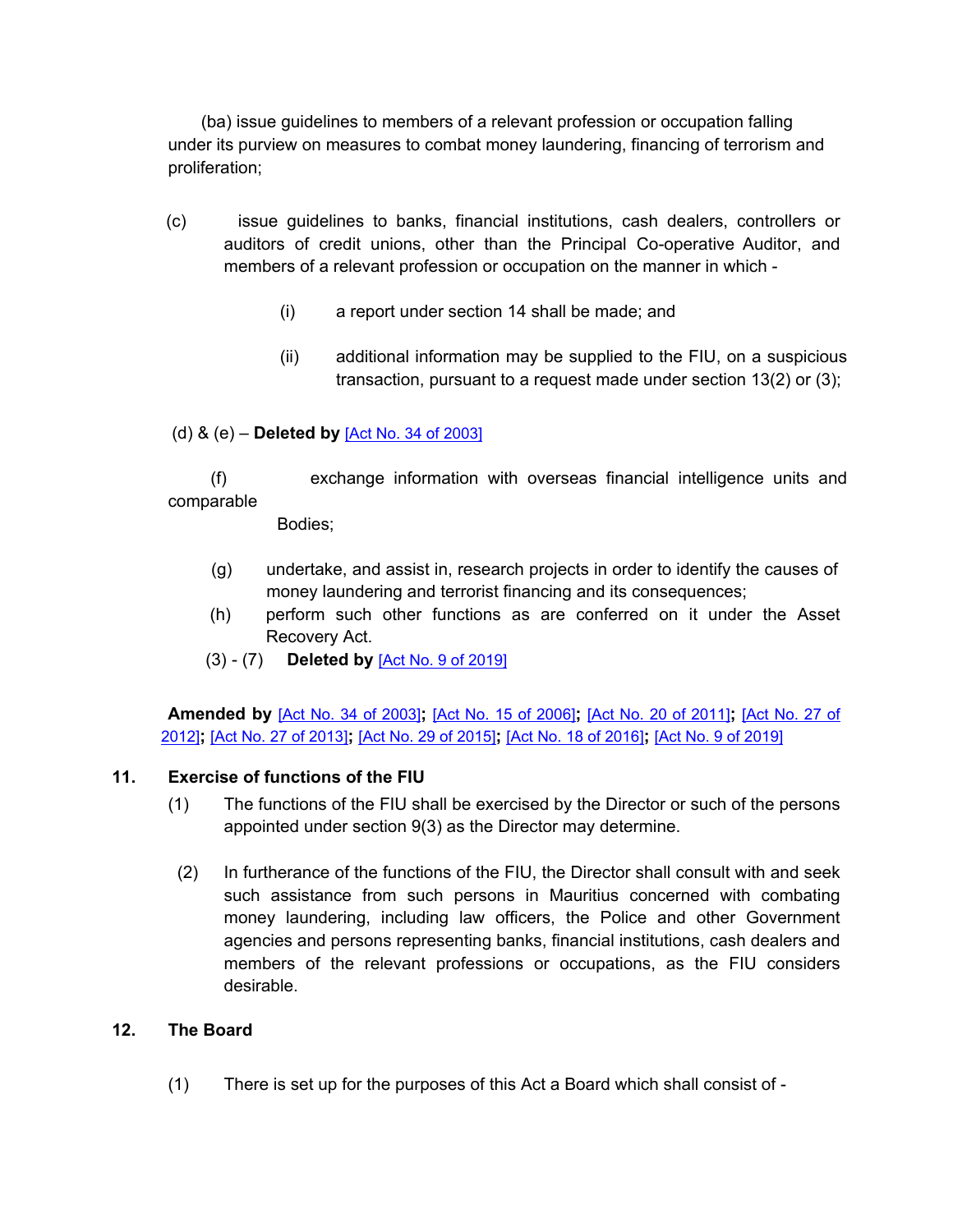- *(a)* a Chairperson, who shall be a person who has
	- (i) served as a Judge of the Supreme Court; or
	- (ii) served as a Magistrate, or been a law officer or practised as a barrister, in Mauritius for at least 10 years;
- *(b)* 2 other members of high repute, of whom one shall be a person with substantial experience in the legal profession and the other shall be a person with substantial experience in the financial services industry.
- (2) The Chairperson and members of the Board shall be appointed by the President on the recommendation of the Prime Minister made in consultation with the Leader of the Opposition.
- (3) The appointment of the Chairperson and each member of the Board shall be on such terms as may be specified in the instrument of appointment of the Chairperson and each such member.
- (4) The Board may act notwithstanding the absence of one of its members.
- (5) The functions of the Board shall be to  $-$ 
	- (a) keep under overall review the manner in which the FIU discharges its functions under this Act and to formulate the necessary policies for implementation by the Director with a view to achieving the objects of the FIU;
	- (b) review and approve the budgetary estimates of the FIU;
	- (c) issue such instructions as it considers appropriate with regard to the financial management of the FIU;
	- (d) advise the Director on matters relating to the discharge by the FIU of its functions; and
	- (e) consider the annual report of the FIU and report to the Minister on any matter appearing in or arising out of such report.

(6) The Board shall not have the power to consider, discuss or deliberate on any matter relating to the lodging, analysing, reporting, requesting or disseminating of information in respect of any suspicious transaction report, nor will it have access to information concerning any suspicious transaction report.

(7) Subject to subsections (4) to (6), the Board shall determine its own procedure.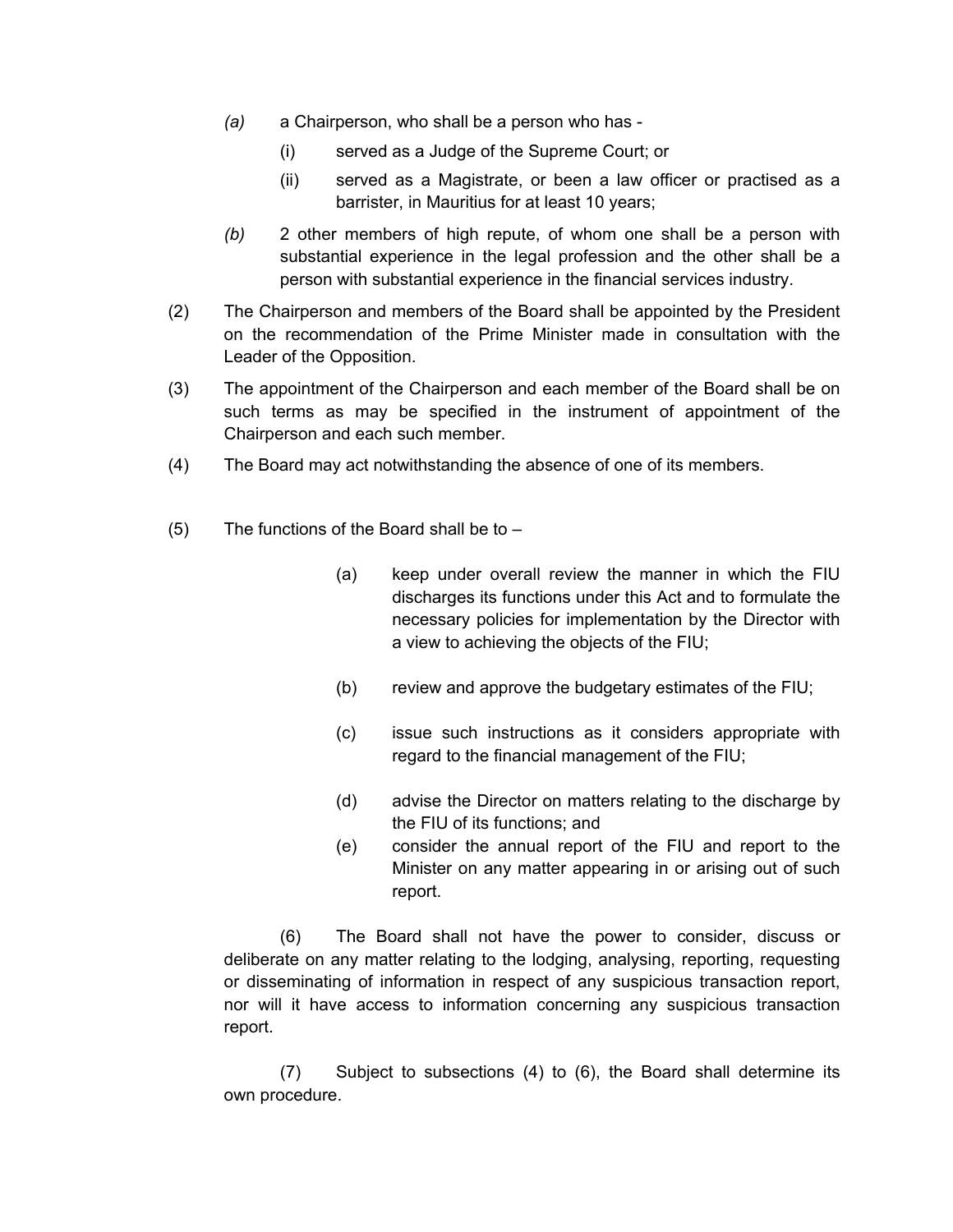# **Amended by** [Act No. 34 of [2003\]](https://supremecourt.govmu.org/_layouts/CLIS.DMS/search/searchdocumentbykey.aspx?ID=%5BAct%20No.%2034%20of%202003%5D&list=Legislations)**;** [Act No. 27 of [2012\]](https://supremecourt.govmu.org/_layouts/CLIS.DMS/search/searchdocumentbykey.aspx?ID=%5BAct%20No.%2027%20of%202012%5D&list=Legislations)**;** [Act No. 27 of [2013\]](https://supremecourt.govmu.org/_layouts/CLIS.DMS/search/searchdocumentbykey.aspx?ID=%5BAct%20No.%2027%20of%202013%5D&list=Legislations)

# <span id="page-15-0"></span>**13. Dissemination of information by Director - Amended by** [Act No. 27 of [2012\]](https://supremecourt.govmu.org/_layouts/CLIS.DMS/search/searchdocumentbykey.aspx?ID=%5BAct%20No.%2027%20of%202012%5D&list=Legislations)

- (1) Where there are grounds to suspect money laundering, predicate offences or terrorism financing, the Director shall disseminate information and the results of the analysis of the FIU to the relevant investigatory authority, supervisory authority, overseas financial intelligence unit, Registrars or comparable body for appropriate action.
- (2) Where a report of a suspicious transaction has been made under section 14, the Director may, notwithstanding section 300 of the Criminal Code or any other enactment for the purposes of assessing whether any information should be disseminated to investigatory or supervisory authorities or Registrars, request further information in relation to the suspicious transaction from -

(a) the bank, financial institution, cash dealer or member of a relevant profession or occupation who made the report; and

(b) any other bank, financial institution, cash dealer or member of a relevant profession or occupation who is, or appears to be, involved in the transaction.

(2A) Nothing in subsection (2) shall be construed as requiring a law practitioner to provide any information of which he has acquired knowledge in privileged circumstances, unless it has been communicated to him with a view to the furtherance of a criminal or fraudulent purpose.

 $(3)$  Where –

- (a) the FIU becomes aware of any information which gives rise to a reasonable suspicion that a money laundering offence or a terrorism financing offence might have been committed or is about to be committed; or
	- (b) a request for information is made by any investigatory or supervisory authority, Government agency, Registrars or overseas financial intelligence unit or comparable body,

the Director may, notwithstanding section 300 of the Criminal Code, section 64 of the Banking Act or any other enactment, for the purposes of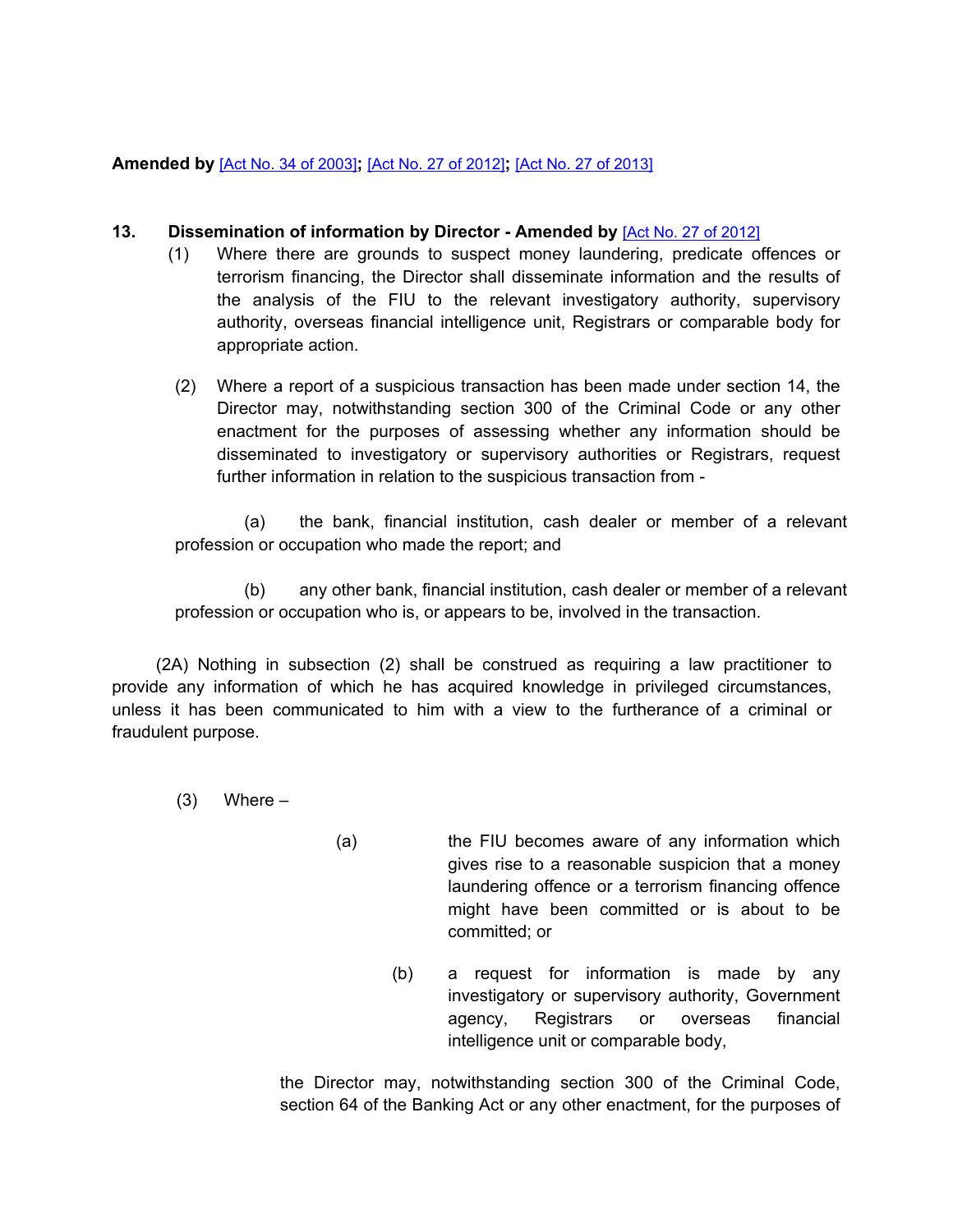assessing whether any information should be disseminated to the investigatory or supervisory authority, Government agency, Registrars or overseas financial intelligence unit or comparable body, request further information in relation to the suspicious transaction from any bank, cash dealer, financial institution or member of a relevant profession or occupation which is or who is involved, or appears to be involved, in the transaction.

- (4) Where a bank, financial institution, cash dealer or member of a relevant profession or occupation receives a request for further information under subsection (2) or (3), the bank, financial institution, cash dealer or member of the relevant profession or occupation shall, as soon as practicable, but not later than 15 working days, furnish the FIU with the requested information.
- (5) Where a report of a suspicious transaction has been made under section 14, the Director shall –
	- (a) in the case of a bank, financial institution or cash dealer, not later than 15 days before the end of the 7th year following the completion of the transaction to which the suspicious transaction report relates; or
	- (b) in the case of a member of a relevant profession or occupation, at any time,

by written notice, require the bank, financial institution, cash dealer or member of the relevant profession or occupation, as the case may be, to keep the records in respect of that suspicious transaction for such period as may be specified in the notice.

(6) The Director may, for the purposes of this Act, request a reporting person to inform him whether –

- (a) a person is or has been a client of the reporting person;
- (b) a person is acting or has acted on behalf of any client of the reporting person; or
- (c) a client of the reporting person is acting or has acted for a person.

(7) A reporting person shall comply with the request made under subsection (6), within such timeas may be specified in the request.

 **Amended by** [Act No. 34 of [2003\]](https://supremecourt.govmu.org/_layouts/CLIS.DMS/search/searchdocumentbykey.aspx?ID=%5BAct%20No.%2034%20of%202003%5D&list=Legislations)**;** [Act No. 20 of [2011\]](https://supremecourt.govmu.org/_layouts/CLIS.DMS/search/searchdocumentbykey.aspx?ID=%5BAct%20No.%2020%20of%202011%5D&list=Legislations)**;** [Act No. 27 of [2012\]](https://supremecourt.govmu.org/_layouts/CLIS.DMS/search/searchdocumentbykey.aspx?ID=%5BAct%20No.%2027%20of%202012%5D&list=Legislations)**;** [Act No. 27 of [2013\]](https://supremecourt.govmu.org/_layouts/CLIS.DMS/search/searchdocumentbykey.aspx?ID=%5BAct%20No.%2027%20of%202013%5D&list=Legislations)**;** [Act No. 9 of [2019\]](https://supremecourt.govmu.org/_layouts/CLIS.DMS/search/searchdocumentbykey.aspx?ID=%5BAct%20No.%209%20of%202019%5D&list=Legislations)

# **PART IV - REPORTING AND OTHER MEASURES TO COMBAT MONEY LAUNDERING**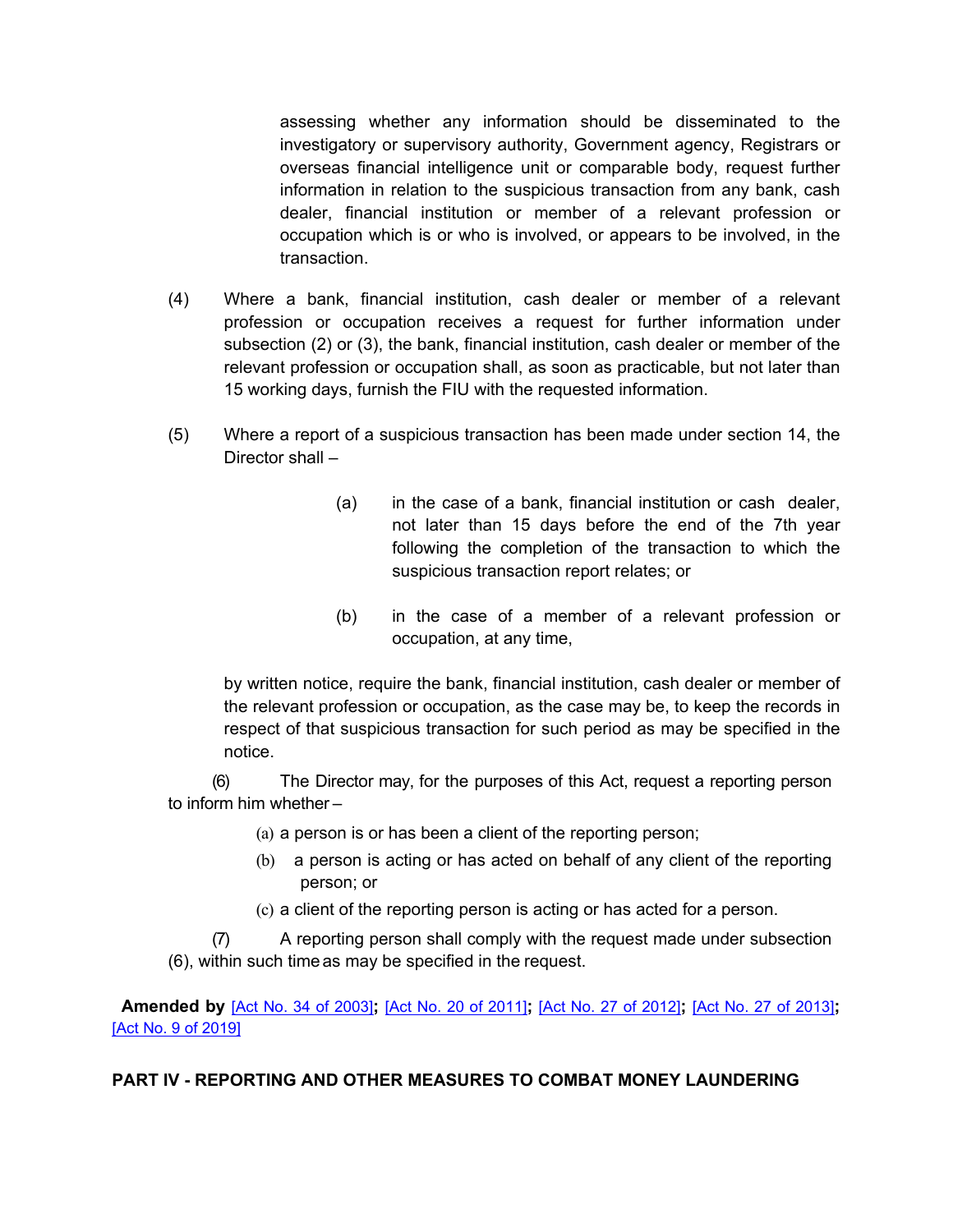- <span id="page-17-0"></span>**14. Reporting obligations of banks, financial institutions, cash dealers, controller or auditor of a credit union under the Co-operatives Act and members of relevant professions or occupations**
- (1) Every bank, financial institution, cash dealer, controller or auditor, other than the Principal Co-operative Auditor of a credit union under the Co-operatives Act or member of a relevant profession or occupation shall, as soon as practicable but not later than 15 working days from the day on which it becomes aware of a transaction which it has reason to believe may be a suspicious transaction, make a report to the FIU of such transaction.

(1A) (1A) FIU shall provide feedback, in any manner that it may determine, to reporting persons and relevant supervisory authorities in relation to the obligations specified in subsection (1).

- (1B) A report under subsection (1) shall be of a general nature and shall not be construed to be a substitute for the reporting person's own internal screening mechanisms.
	- (2) Nothing in subsection (1) shall be construed as requiring a law practitioner to report any transaction of which he has acquired knowledge in privileged circumstances unless it has been communicated to him with a view to the furtherance of a criminal or fraudulent purpose.

# <span id="page-17-1"></span>**Amended by** [Act No. 27 of [2013\]](https://supremecourt.govmu.org/_layouts/CLIS.DMS/search/searchdocumentbykey.aspx?ID=%5BAct%20No.%2027%20of%202013%5D&list=Legislations)**;** [Act No. 18 of [2016\]](https://supremecourt.govmu.org/_layouts/CLIS.DMS/search/searchdocumentbykey.aspx?ID=%5BAct%20No.%2018%20of%202016%5D&list=Legislations)**;** [Act No. 11 of [2018\]](https://supremecourt.govmu.org/_layouts/CLIS.DMS/search/searchdocumentbykey.aspx?ID=%5BAct%20No.%2011%20of%202018%5D&list=Legislations)**;** [Act No. 9 of [2019\]](https://supremecourt.govmu.org/_layouts/CLIS.DMS/search/searchdocumentbykey.aspx?ID=%5BAct%20No.%209%20of%202019%5D&list=Legislations)

#### **14A. Cash transaction reports**

Every reporting person shall, within the prescribed time, report to FIU the prescribed particulars of any transaction in excess of the prescribed amount.

# **14B. Electronic transfer of money to or from Mauritius**

Where a reporting person sends money through electronic transfer in excess of the prescribed amount out of Mauritius or he receives money in excess of the prescribed amount from outside Mauritius on behalf, or on the instruction of, another person, he shall, within the prescribed period after the money was transferred, report the transfer, together with the prescribed particulars, to FIU.

**Added by** [Act No. 11 of [2018\]](https://supremecourt.govmu.org/_layouts/CLIS.DMS/search/searchdocumentbykey.aspx?ID=%5BAct%20No.%2011%20of%202018%5D&list=Legislations)

# **14C. Registration by reporting person**

Every reporting person shall, within such time and in such form and manner as may be prescribed, register with FIU.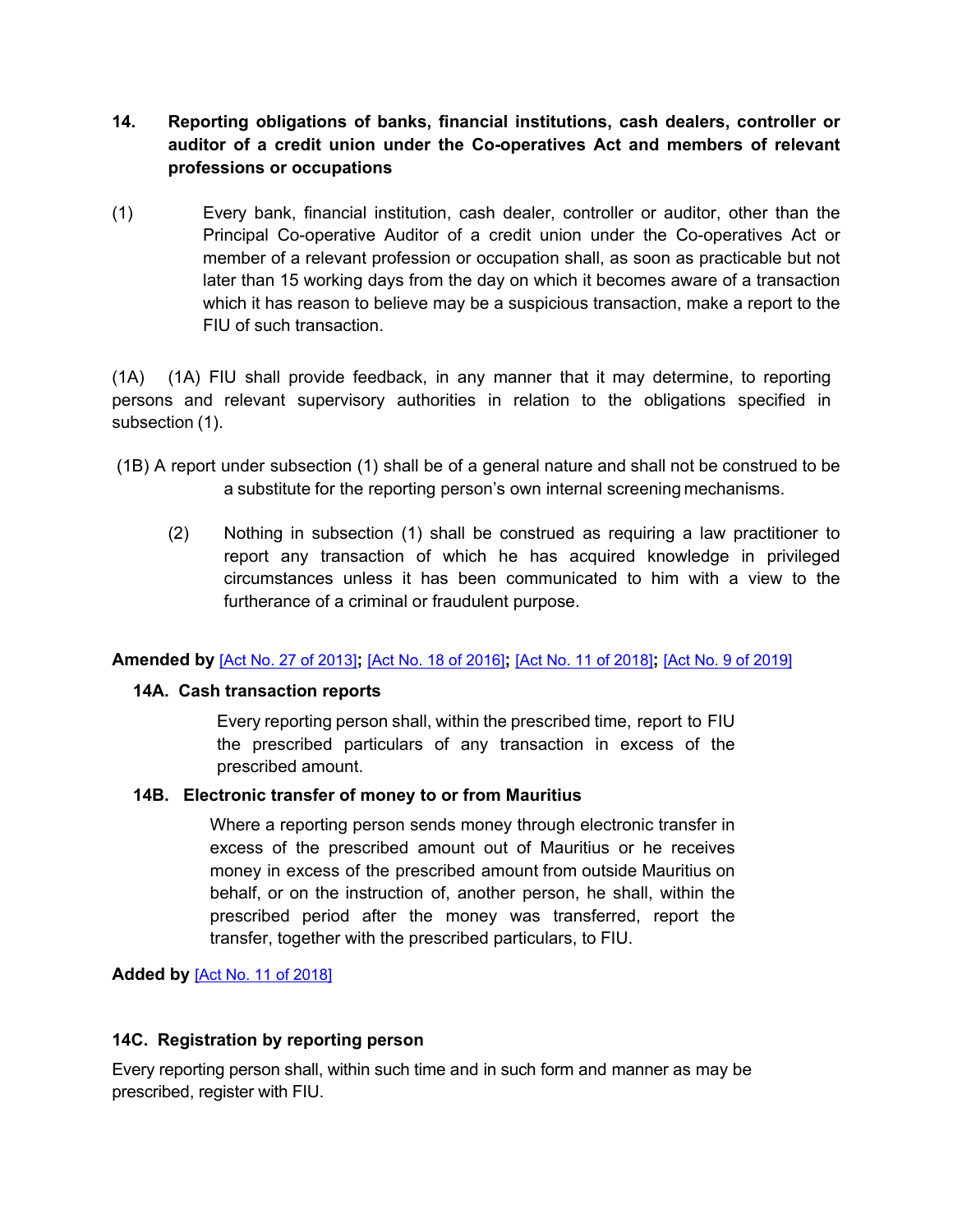# **Added by** [Act No. 9 of [2019\]](https://supremecourt.govmu.org/_layouts/CLIS.DMS/search/searchdocumentbykey.aspx?ID=%5BAct%20No.%209%20of%202019%5D&list=Legislations)

### **15. Lodging of reports of suspicious transactions**

- (1) Every report under section 14 shall be lodged with the FIU.
- (2) For the purposes of this Part, every report shall be in such form as the FIU may approve and shall include -
	- (a) the identification of the party or parties to the transaction;
	- (b) the amount of the transaction, the description of the nature of the transaction and all the circumstances giving rise to the suspicion;
	- (c) the business relationship of the suspect to the bank, financial institution, cash dealer or member of relevant profession or occupation, as the case may be;
	- (d) where the suspect is an insider, any information as to whether the suspect is still affiliated with the bank, financial institution, cash dealer, or member of a relevant profession or occupation, as the case may be;
	- (e) any voluntary statement as to the origin, source or destination of the proceeds;
	- (f) the impact of the suspicious activity on the financial soundness of the reporting institution or person; and
	- (g) the names of all the officers, employees or agents dealing with the transaction.
- <span id="page-18-0"></span>(3) No report of a suspicious transaction shall be required to be disclosed, or be admissible as evidence, in any court proceedings.

**Amended by** [Act No. 27 of [2012\]](https://supremecourt.govmu.org/_layouts/CLIS.DMS/search/searchdocumentbykey.aspx?ID=%5BAct%20No.%2027%20of%202012%5D&list=Legislations)**;** [Act No. 27 of [2013\]](https://supremecourt.govmu.org/_layouts/CLIS.DMS/search/searchdocumentbykey.aspx?ID=%5BAct%20No.%2027%20of%202013%5D&list=Legislations)

# **16. Legal consequences of reporting**

(1) Any reporting person and its officers shall not disclose to any person that a suspicious transaction report is being or has been filed, or that related information is being or has been requested by, furnished or submitted to FIU.

(1A) Notwithstanding subsection (1), any supervisory authority may, for the sole purpose of discharging its compliance functions, request the FIU to provide it with a copy of the suspicious transaction report made under section 14(1).

- (2) No proceedings shall lie against any person for having
	- (a) reported in good faith under this Part any suspicion he may have had, whether or not the suspicion proves to be well founded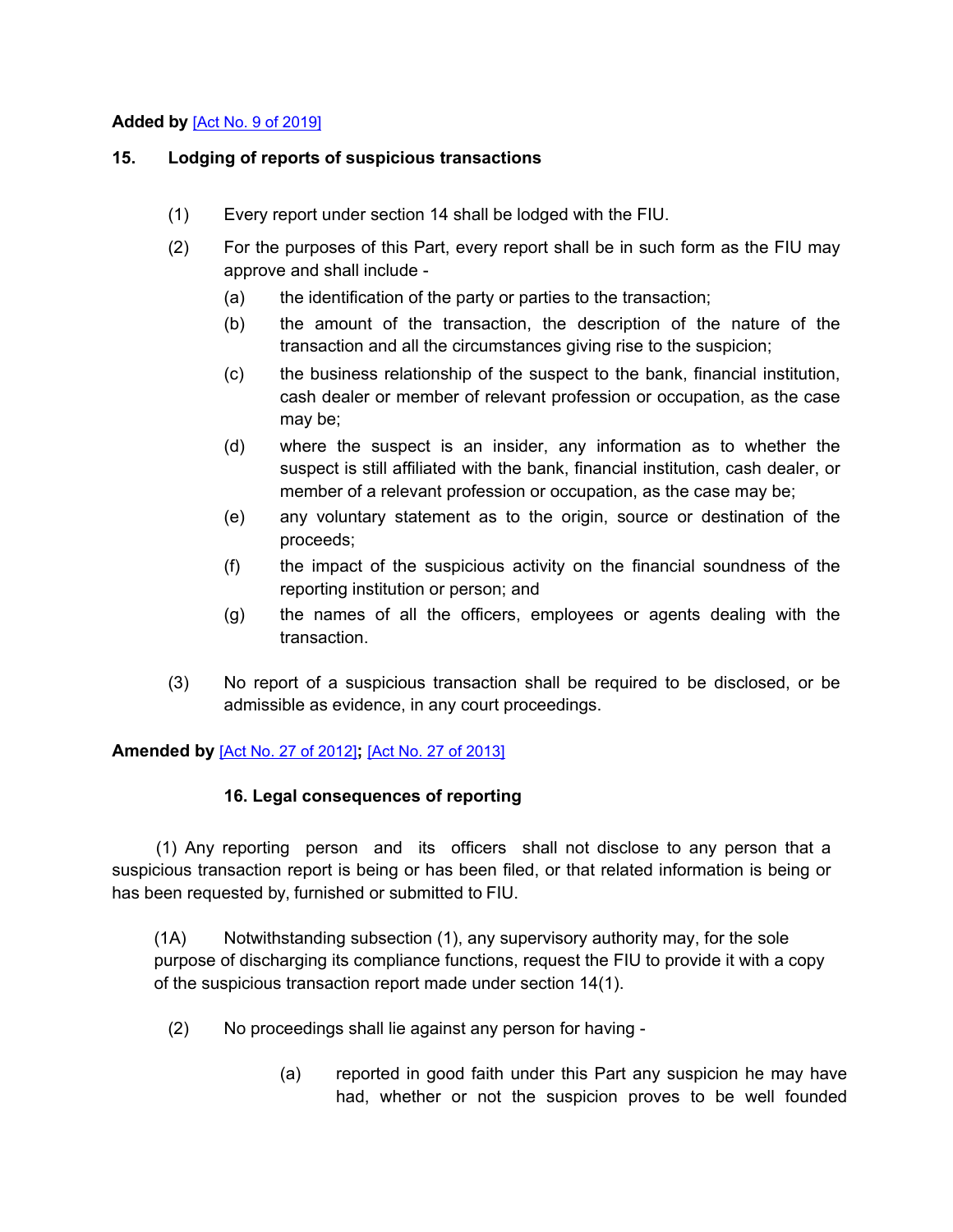following investigation or prosecution or any other judicial action;

- (b) supplied any information to the FIU pursuant to a request made under section 13(2) or (3).
- (3) No reporting person and its officers who receives or shares a report made under this Part shall incur liability for –
	- (a) any breach of confidentiality for any disclosure made in compliance with this Act, or to assist its supervisory authority in the discharge of its functions under this Act;
	- (b) any disclosure made for compliance, audit or AML/CFT functions within the reporting person or at group level, provided that adequate safeguards on the confidentiality and use of information exchanged, including safeguards to prevent tipping-off, are in place within the group.

(3A) Any person who fails to comply with subsection (1) shall commit an offence and shall, on conviction, be liable to a fine not exceeding 5 million rupees and to imprisonment for a term not exceeding 10 years.

(4) For the purposes of this section –

"officer" includes a director, employee, agent or other legal representative.

# **Amended by [Act No. 34 of [2003\]](https://supremecourt.govmu.org/_layouts/CLIS.DMS/search/searchdocumentbykey.aspx?ID=%5BAct%20No.%2034%20of%202003%5D&list=Legislations); [Act No. 27 of [2013\]](https://supremecourt.govmu.org/_layouts/CLIS.DMS/search/searchdocumentbykey.aspx?ID=%5BAct%20No.%2027%20of%202013%5D&list=Legislations); [Act No. 9 of [2019\]](https://supremecourt.govmu.org/_layouts/CLIS.DMS/search/searchdocumentbykey.aspx?ID=%5BAct%20No.%209%20of%202019%5D&list=Legislations)**

# **17. Risk assessment**

- (1) Every reporting person shall
	- (a) take appropriate steps to identify, assess and understand the money laundering and terrorism financing risks for customers, countries or geographic areas and products, services, transactions or delivery channels; and
	- (b) consider all relevant risk factors before determining what is the level of overall risk and the appropriate level and type of mitigation to be applied.
- (2) The nature and extent of any assessment of money laundering and terrorism financing risks under subsection (1) shall be appropriate having regard to the nature and size of the business of the reporting person and shall take into account –
	- (a) all relevant risk factors including –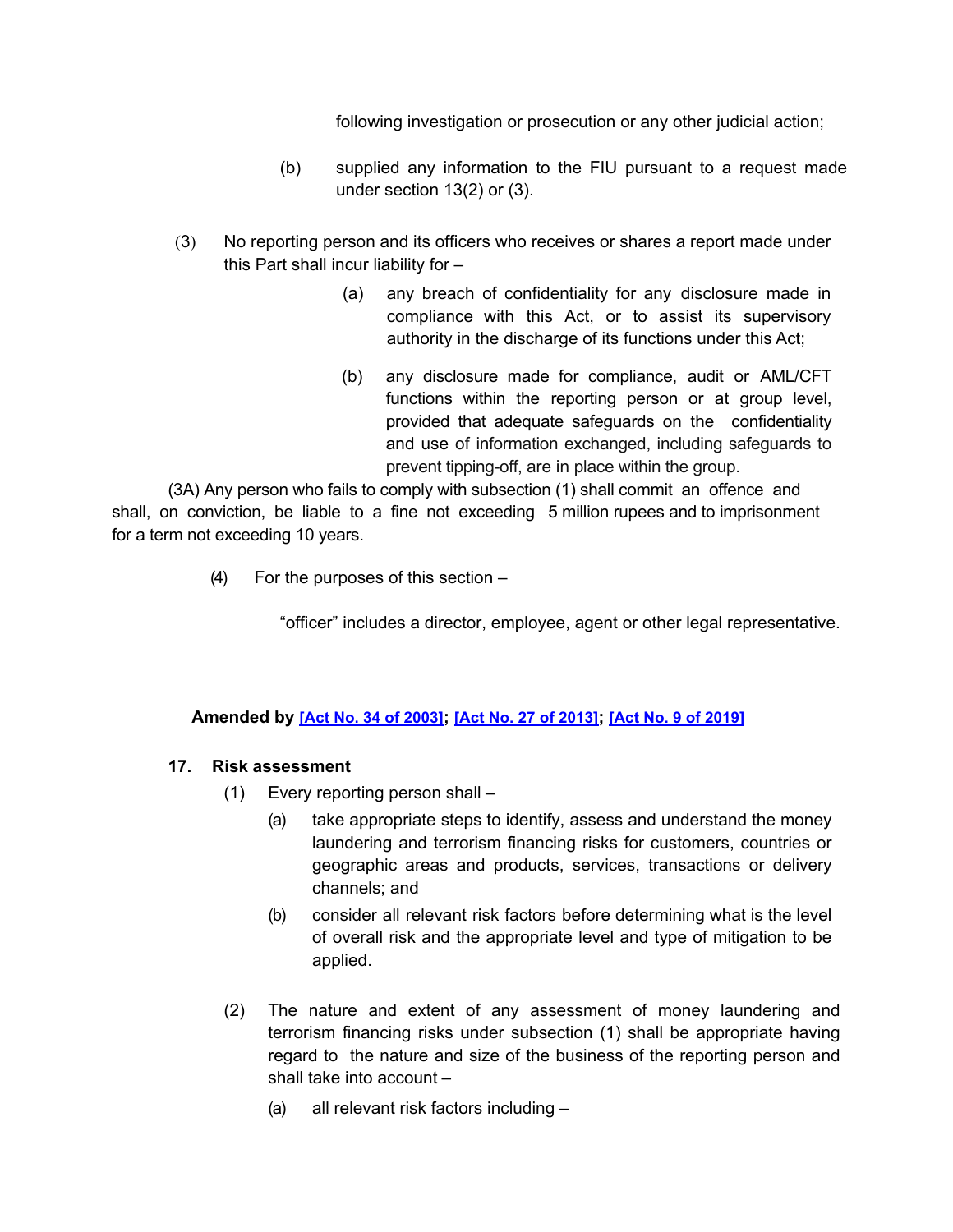- (i) the nature, scale and complexity of the reporting person's activities;
- (ii) the products and services provided by the reporting person;
- (iii) the persons to whom and the manner in which the products and services are provided;
- (iv) the nature, scale, complexity and location of the customer's activities;
- (v) reliance on third parties for elements of the customer due diligence process; and
- (vi) technological developments; and
- (b) the outcome of any risk assessment carried out at a national level and any guidance issued.

(3) Prior to the launch of a new product or business practice or the use of a new or developing technology, a reporting person or a supervisory authority shall identify and assess the money laundering or terrorism financing risks that may arise in relation to such new products or business practices, or new or developing technologies for both new and pre-existing products, and take appropriate measures to manage and mitigate these risks.

(4) Every reporting person shall document the risk assessments in writing, keep it up to date and, on request, make it available to relevant competent authorities without delay.

# **Amended by** [Act No. 14 of [2009\]](https://supremecourt.govmu.org/_layouts/CLIS.DMS/search/searchdocumentbykey.aspx?ID=%5BAct%20No.%2014%20of%202009%5D&list=Legislations)**;** [Act No. 27 of [2012\]](https://supremecourt.govmu.org/_layouts/CLIS.DMS/search/searchdocumentbykey.aspx?ID=%5BAct%20No.%2027%20of%202012%5D&list=Legislations)**;** [Act No. 11 of [2018\]](https://supremecourt.govmu.org/_layouts/CLIS.DMS/search/searchdocumentbykey.aspx?ID=%5BAct%20No.%2011%20of%202018%5D&list=Legislations)**;** [Act No. 9 of [2019\]](https://supremecourt.govmu.org/_layouts/CLIS.DMS/search/searchdocumentbykey.aspx?ID=%5BAct%20No.%209%20of%202019%5D&list=Legislations)

# **17A. Policies, controls and procedures**

- (1) Every reporting person shall
	- (a) establish policies, controls and procedures to mitigate and manage effectively the risks of money laundering and terrorism financing identified in any risk assessment undertaken by the reporting person under section 17;

(b) monitor the implementation of, regularly review, update and, where necessary, enhance the, policies, controls and procedures established under paragraph (a);

- (c) maintain a record in writing of
	- (i) the policies, controls and procedures established under paragraph (a);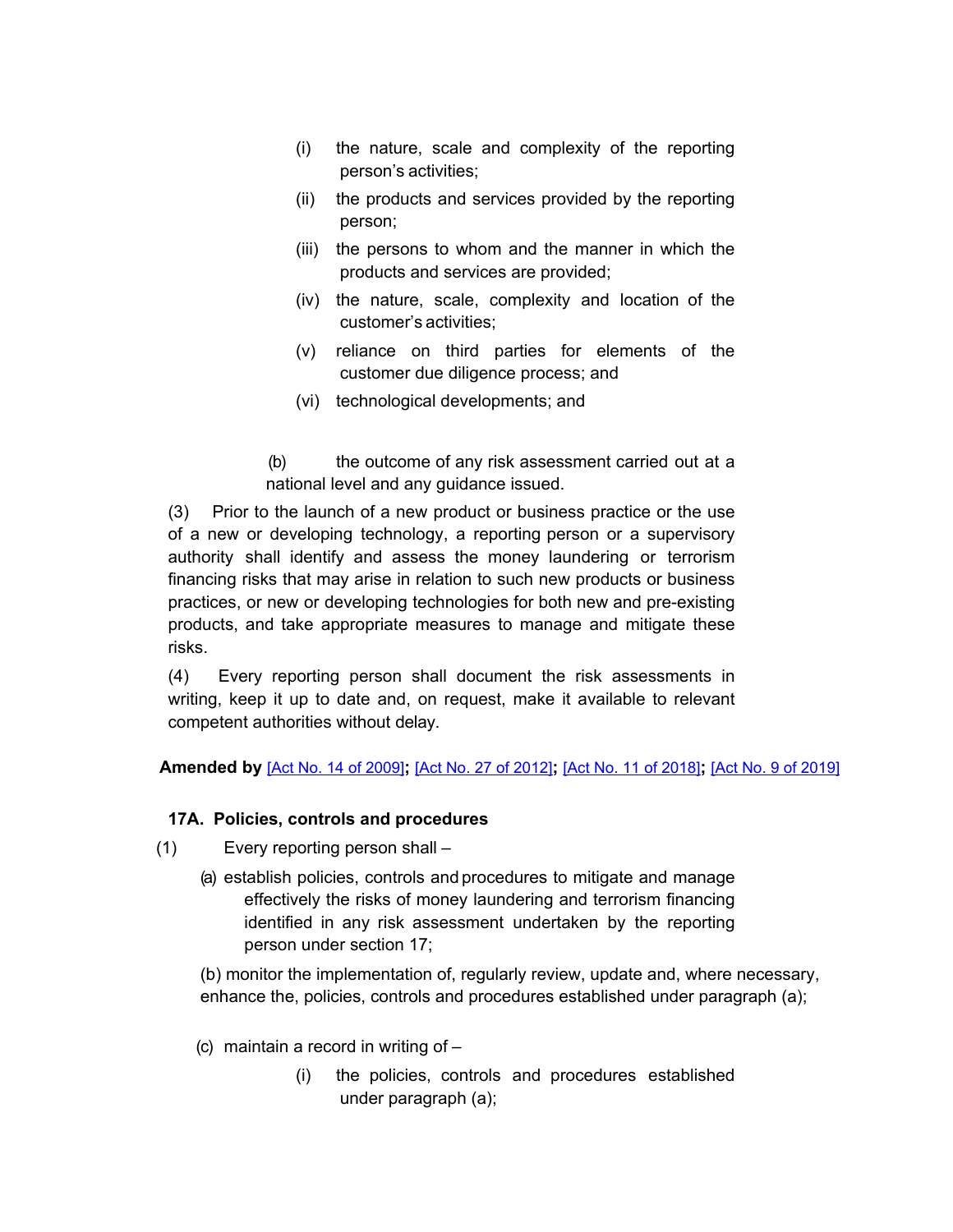- (ii) any changes to those policies, controls and procedures made as a result of the review and update required under paragraph (b); and
- (iii) the steps taken to communicate those policies, controls and procedures, or any changes to them, internally.

(2) The policies, controls and procedures adopted under paragraph (1) shall be proportionate to the size and nature of the business of a reporting person, as the case may be, and approved by its senior management.

### **Amended by** [Act No. 9 of [2019\]](https://supremecourt.govmu.org/_layouts/CLIS.DMS/search/searchdocumentbykey.aspx?ID=%5BAct%20No.%209%20of%202019%5D&list=Legislations)

#### **17B. Fictitious and anonymous accounts**

A reporting person shall not establish or maintain an anonymous account or an account in a fictitious name.

#### **17C. Customer due diligence requirements**

- (1) A reporting person shall undertake CDD measures as may be prescribed, and in the following circumstances –
	- (a) when opening an account for, or otherwise establishing a business relationship with, a customer;
	- (b) where a customer who is neither an account holder nor in an established business relationship with the reporting person wishes to carry out –
		- $(i)$  a transaction in an amount equal to or above 500, 000 rupees or an equivalent amount in foreign currency or such amount as may be prescribed, whether conducted as a single transaction or several transactions that appear to be linked; or
		- (ii) a domestic or cross-border wire transfer;
	- (c) whenever doubts exist about the veracity or adequacy of previously obtained customer identification information;
	- (d) whenever there is a suspicion of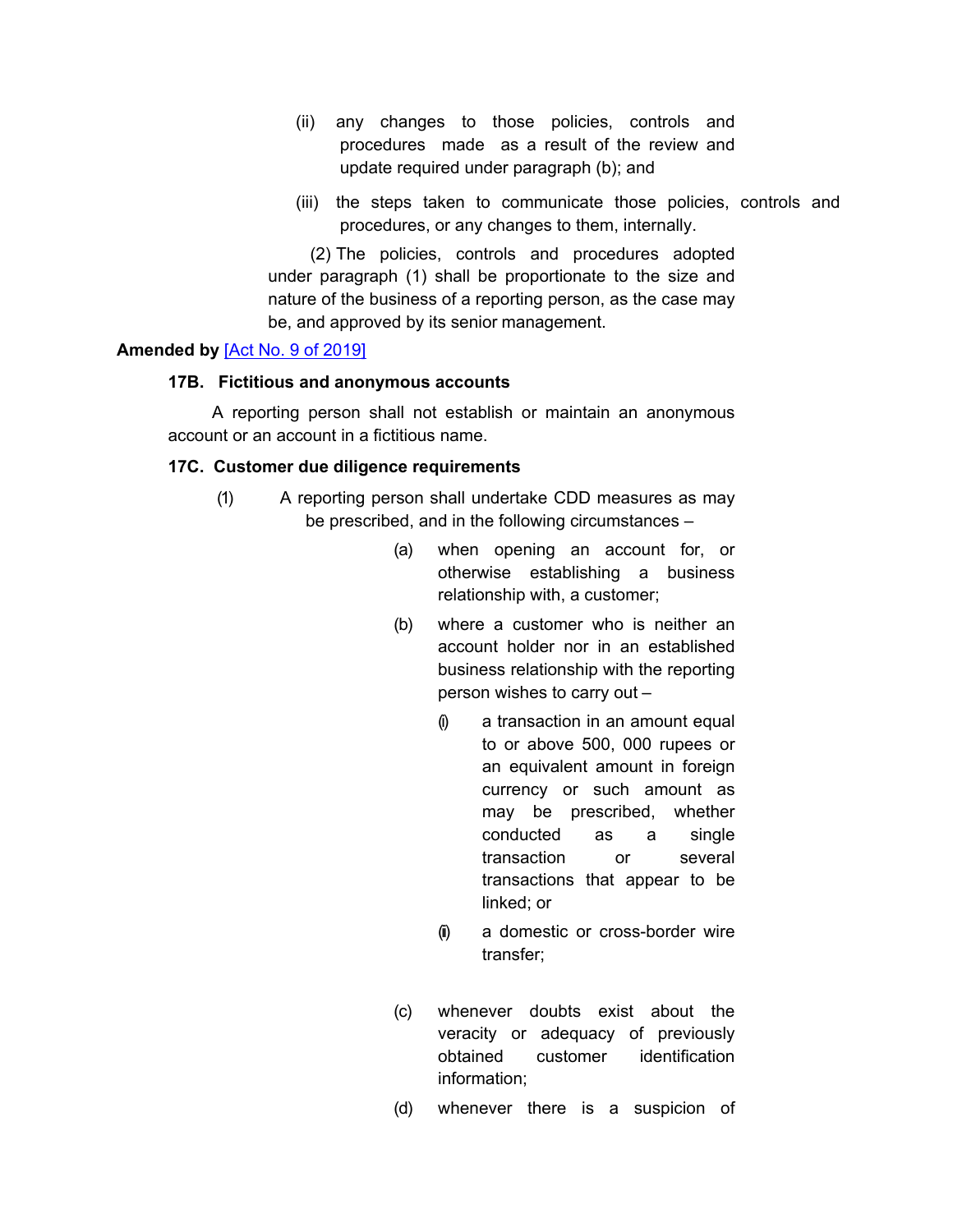money laundering or terrorism financing involving the customer or the customer's account.

- (2) A reporting person shall, with respect to each customer and business relationship, when applying CDD measures take into account the outcome of the risk assessment required to be carried out under section 19D.
- (3) Where the risks are higher, a reporting person shall conduct enhanced due diligence measures consistent with the risks identified.
- (4) Where the risks are lower, a reporting person may conduct simplified due diligence measures, unless there is a suspicion of money laundering or terrorism financing in which case enhanced CDD measures shall be undertaken.
- (5) In all cases, a reporting person shall apply such CDD measures as may be prescribed or specified by a supervisory authority.
- (5A) The trustee of an express trust shall disclose his status as a trustee to a reporting person when forming a business relationship or carrying out an occasional transaction in an amount equal to or above 500,000 rupees or an equivalent amount in foreign currency.
- (6) Any person who knowingly provides any false or misleading information to a reporting person in connection with CDD requirements under this Act or any guidelines issued under this Act shall commit an offence and shall, on conviction, be liable to a fine not exceeding 500, 000 rupees and to imprisonment for a term not exceeding 5 years.

**Amended by** [Act No. 9 of [2019\]](https://supremecourt.govmu.org/_layouts/CLIS.DMS/search/searchdocumentbykey.aspx?ID=%5BAct%20No.%209%20of%202019%5D&list=Legislations)

# **17D. Third party reliance**

- (1) Subject to subsection (2), a reporting person may rely on third parties to perform CDD measures to comply with the requirements of section 17C, subject to such terms and conditions as may be prescribed.
- (2) Notwithstanding any other provision of this Act, a reporting person relying on a third party shall remain responsible for compliance with the requirements under this Act.

# **17E. Existing customers**

(1) A reporting person shall apply the CDD requirements to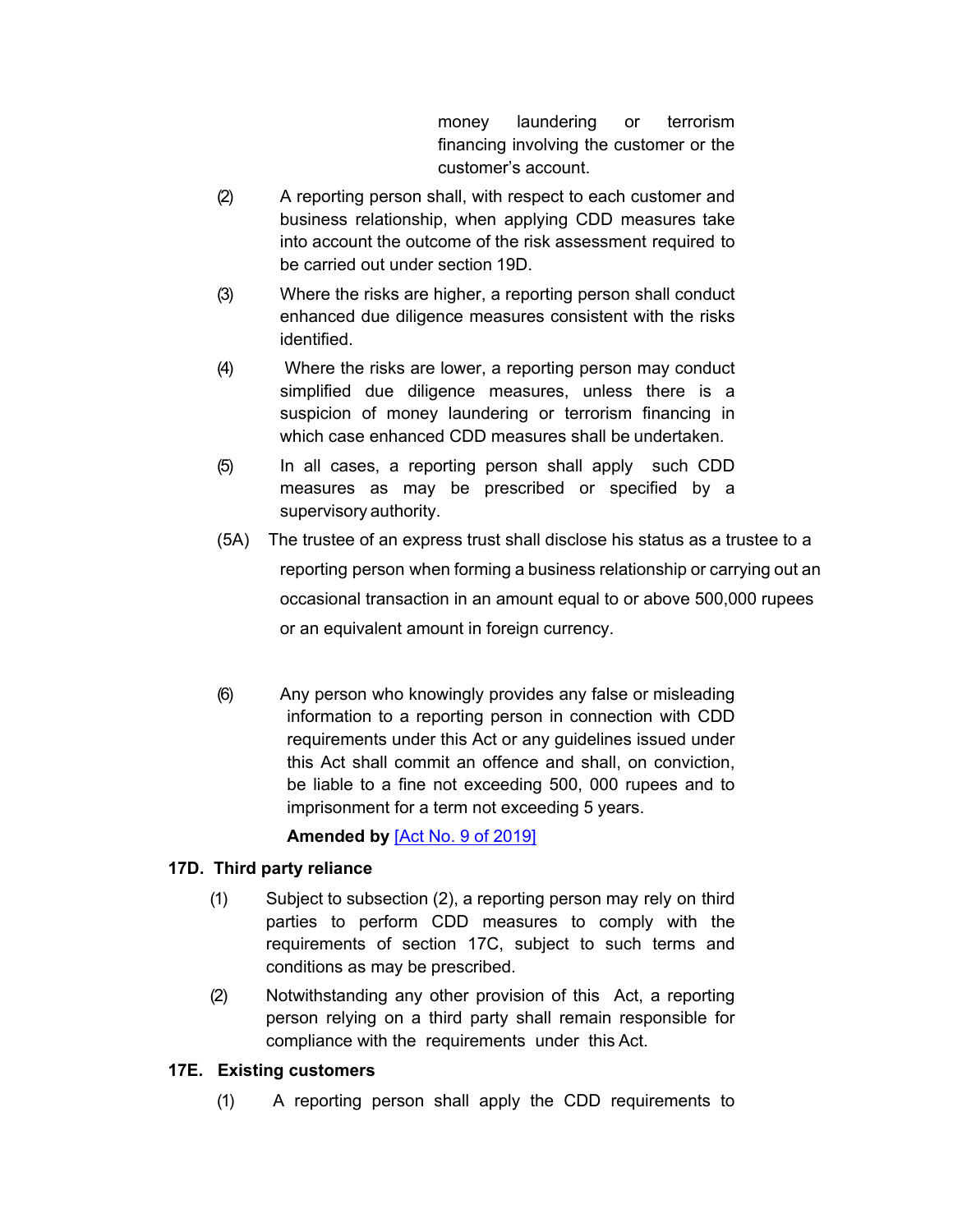customers and beneficial owners with which it had a business relationship on the commencement of this section.

- (2) The CDD requirements shall be applied at appropriate times and on the basis of materiality and risk, depending on the type and nature of the customer, the business relationship, products or transactions and taking into account whether and when CDD measures have previously been applied and the adequacy of the data obtained, or as may be specified in any guidelines issued under thisAct.
- (3) In subsection  $(1)$  "beneficial owner"
	- (a) means the natural person
		- (i) who ultimately owns or controls a customer;
		- (ii) on whose behalf a transaction is being conducted; and
	- (b) includes those natural persons who exercise ultimate control over a legal person or arrangement and such other persons as may be prescribed.

# **17F. Record keeping**

- (1) A reporting person shall maintain all books and records with respect to his customers and transactions in accordance with subsection (2) and shall ensure that such records and books are kept for such time as specified in, and in accordance with, subsection (2).
- (2) The books and records referred to in subsection (1) shall include –
	- (a) all records obtained through CDD measures, including account files, business correspondence and copies of all documents evidencing the identity of customers and beneficial owners, and records and the results of any analysis undertaken in accordance with this Act, all of which shall be maintained for a period of not less than 7 years after the business relationship has ended;
	- (b) records on transactions, both domestic and international, that are sufficient to permit reconstruction of each individual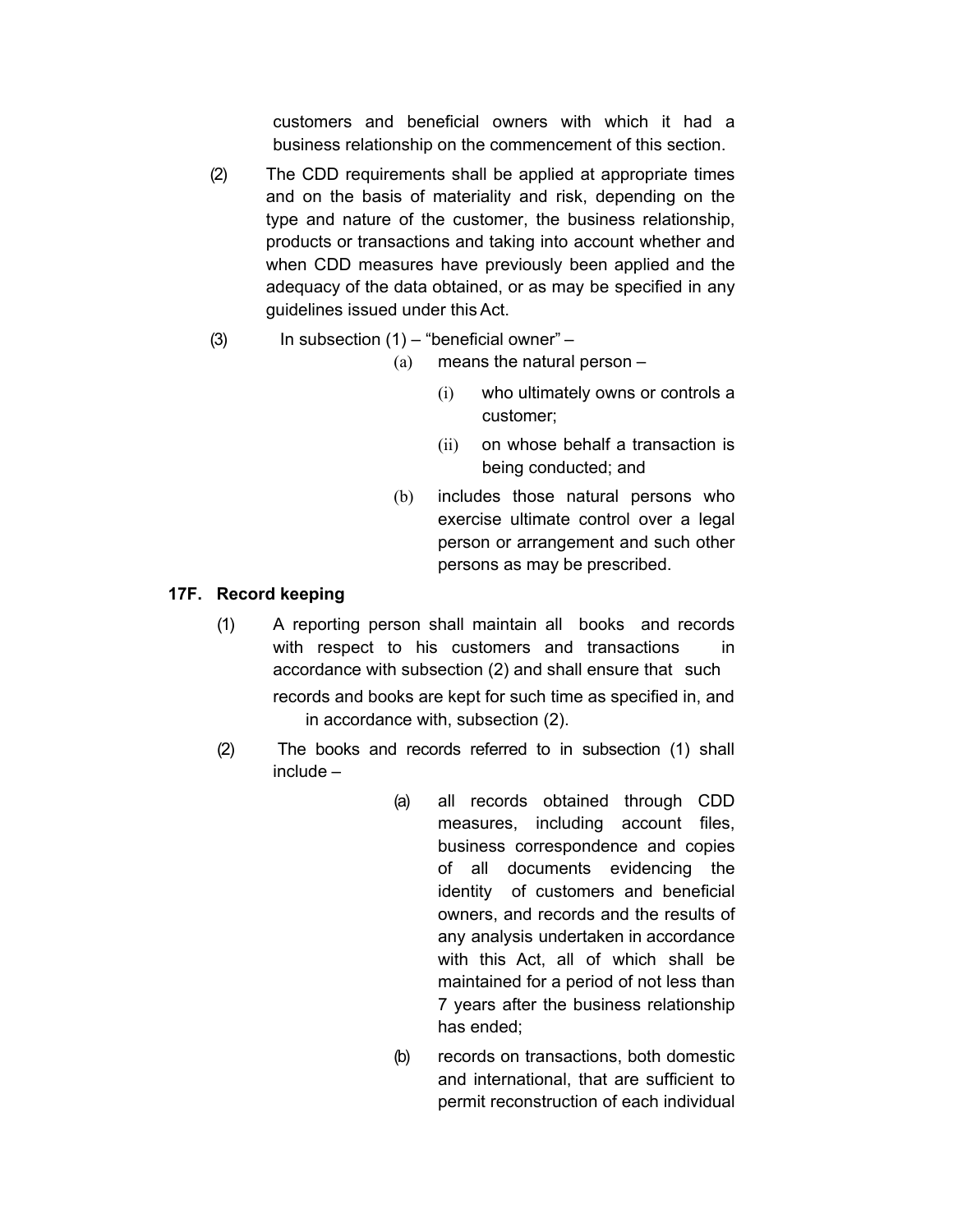transaction for both account holders and non-account holders, which shall be maintained for a period of 7 years after the completion of the transaction; and

(c) copies of all suspicious transaction reports made pursuant to section 14 or other reports made to FIU in accordance with this Act, including any accompanying documentation, which shall be maintained for a period of at least 7 years from the date the report was made.

#### **17G. Obligation to report currency transactions**

A reporting person shall, within the prescribed time limit, submit a report to FIU in the prescribed manner of any currency transaction in an amount equal to or above the prescribed amount, whether conducted as a single transaction or several transactions that appear to be linked.

#### **Added by** [Act No. 11 of [2018\]](https://supremecourt.govmu.org/_layouts/CLIS.DMS/search/searchdocumentbykey.aspx?ID=%5BAct%20No.%2011%20of%202018%5D&list=Legislations)

#### **17H. High risk country**

(1) Where a jurisdiction is identified by the Financial Action Task Force as having significant or strategic deficiencies in its AML/CFT measures, the Minister  $may -$ 

- (a) on the recommendation of the National Committee; and
- (b) after giving due consideration to such factors as may be prescribed,

identify that jurisdiction as a high risk country.

(2) A reporting person shall, with respect to business relationships or transactions involving a high risk country, apply such enhanced CDD measures as may be prescribed.

(3) In addition to subsection (2), a reporting person shall, where applicable and proportionate to the risks, apply one or more of the following additional mitigating measures to persons and legal entities carrying out transactions involving a high risk country –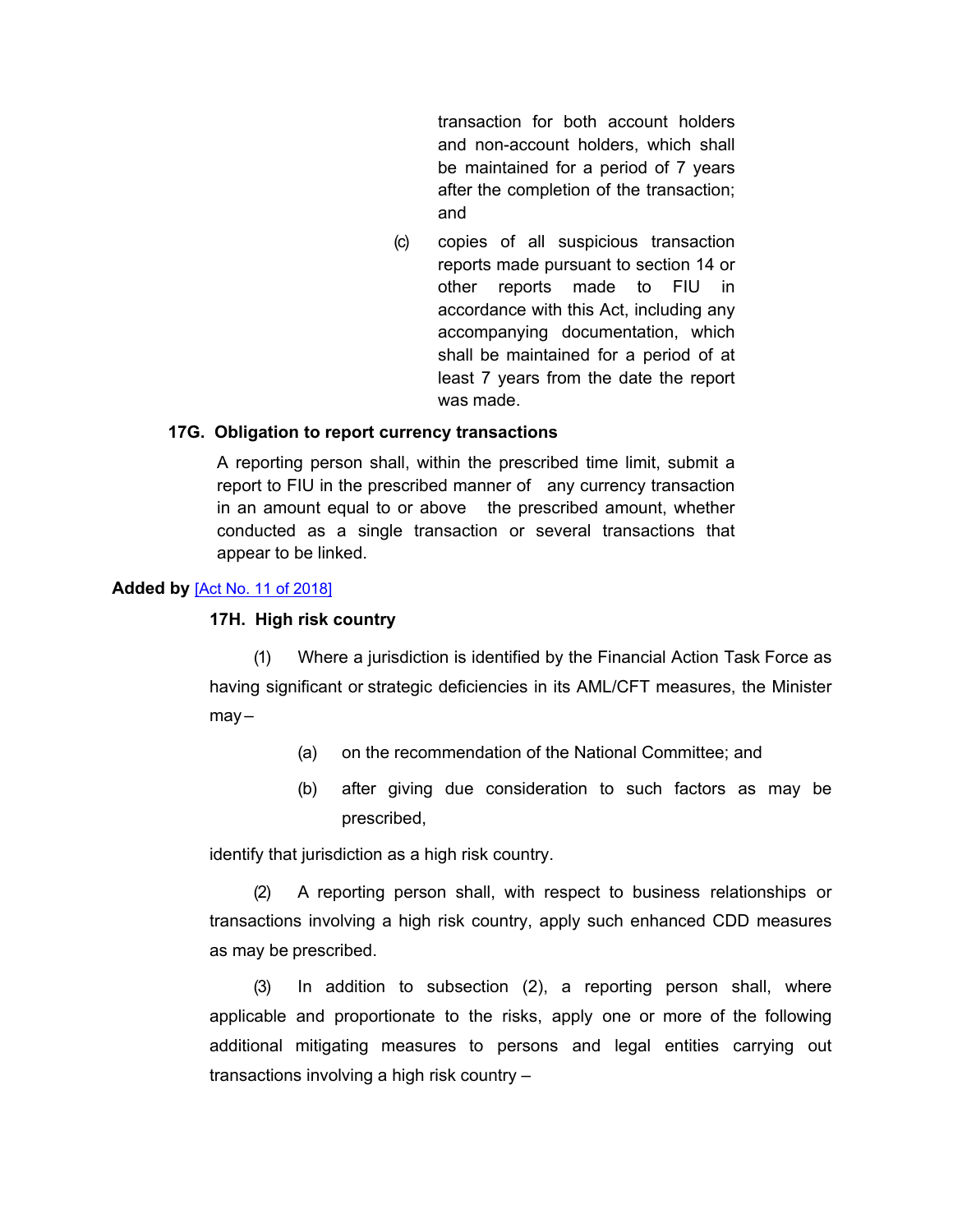- (a) the application of additional elements of enhanced due diligence;
- (b) the introduction of enhanced relevant reporting mechanisms or systematic reporting of financial transactions;
- (c) the limitation of business relationships or transactions with natural persons or legal entities from the countries identified as high risk countries.

(4) Where the Minister identifies a high risk country under subsection (1), he shall, on the recommendation of the Financial Action Task Force or the National Committee, and having regard to the level of the risk, specify that one or more of the following countermeasures, and any other measures that have a similar effect in mitigating risks, shall apply to the high risk country –

- (a) refusing the establishment of subsidiaries or branches or representative offices of reporting persons from the country concerned, or otherwise taking into account the fact that the relevant reporting person is from a country that does not have adequate AML/CFT systems;
- (b) prohibiting reporting persons from establishing branches or representative offices in the high risk country, or otherwise taking into account the fact that the relevant branch or representative office would be in a country that does not have adequate AML/CFT systems;
- (c) limiting business relationships or financial transactions with the identified country or persons in that country;
- (d) prohibiting reporting persons from relying on parties located in the country concerned to conduct elements of the CDD process;
- (e) requiring reporting persons to review and amend, or if necessary terminate, correspondent banking and other similar relationships with institutions in the country concerned;
- (f) requiring increased supervisory examination and external audit requirements for branches and subsidiaries of reporting persons based in the country concerned;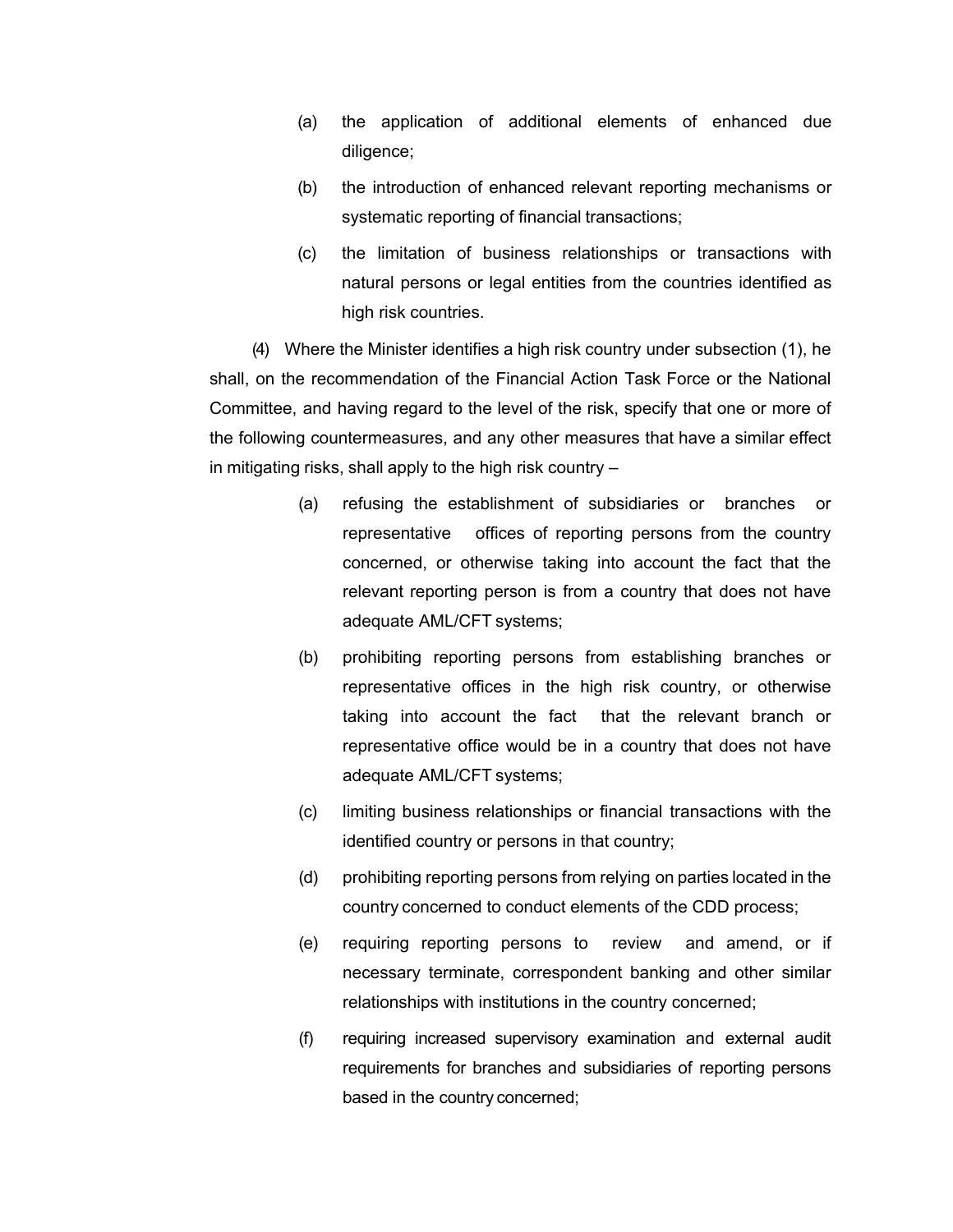(g) requiring increased external audit requirements for financial groups with respect to any of their branches and subsidiaries located in the country concerned.

(5) FIU shall immediately disseminate to reporting persons in such manner as it may determine –

- (a) any high risk country identified by the Minister under subsection  $(1);$
- (b) any countermeasures which are applicable on the country;
- (c) the concerns regarding the weaknesses in the AML/CFT systems of that country; and
- (d) any publicly available information published by the Financial Action Task Force on any jurisdiction which has been identified by it as having significant or strategic deficiencies in its AML/CFT measures.

# <span id="page-26-0"></span>**Added by** [Act No. 9 of [2019\]](https://supremecourt.govmu.org/_layouts/CLIS.DMS/search/searchdocumentbykey.aspx?ID=%5BAct%20No.%209%20of%202019%5D&list=Legislations)

# **18. Regulatory action in the event of non-compliance**

- (1) (a) The supervisory authorities may issue such codes and guidelines as they consider appropriate to combat money laundering activities and terrorism financing, to banks, cash dealers or financial institutions, subject to their supervision.
	- (b) The Bank of Mauritius shall supervise and enforce compliance by banks and cash dealers with the requirements imposed by this Act, regulations made under this Act and such guidelines as it may issue under paragraph (a).
	- (c) The Financial Services Commission shall supervise and enforce compliance by financial institutions with the requirements imposed by this Act, regulations made under this Act and such guidelines as it may issue under paragraph (a).
- (2) (a) Where it appears to the Bank of Mauritius that a bank or cash dealer subject to its supervision has failed to comply with any requirement imposed under this Act, any regulation made under this Act or any code or guideline issued by it under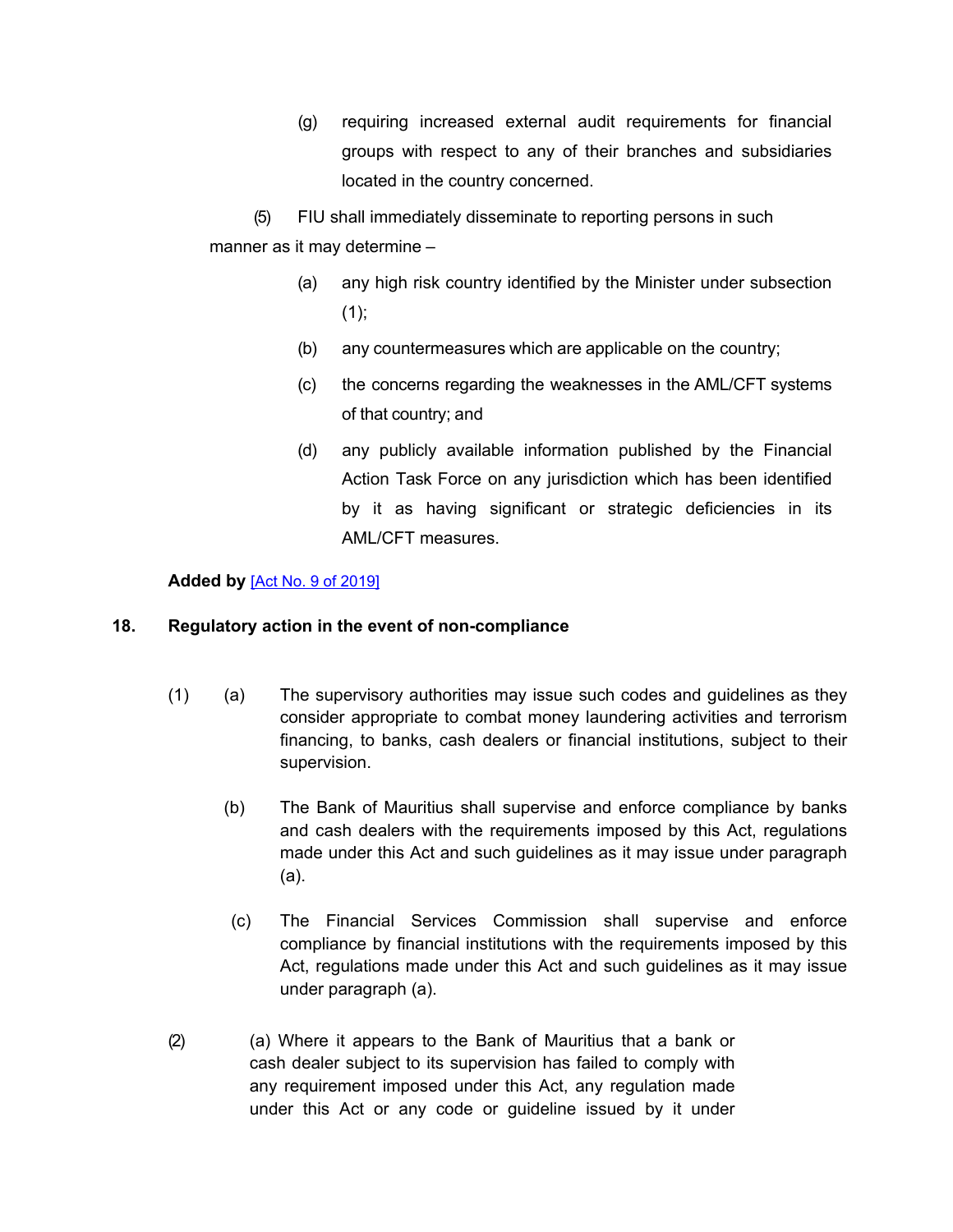subsection (1)(a), and that the failure is caused by a negligent act or an omission or by a serious defect in the implementation of any such requirement, the Bank of Mauritius, in the absence of any reasonable excuse, may –

- (i) in the case of a bank, proceed against it under sections 11 and 17 of the Banking Act on the ground that it is carrying on business in a manner which is contrary to the interest of the public; or
- (ii) in the case of a cash dealer, proceed against it under section 17 of the Banking Act on the ground that it is carrying on business in a manner which is contrary to the interest of the public.
- (b) Notwithstanding paragraph (a), where a bank or cash dealer has failed to comply with any requirement imposed under a code or guideline issued by the Bank of Mauritius under subsection (1)(a), the Bank of Mauritius may impose an administrative penalty on that bank or cash dealer which may be recovered by deduction from any balance of the bank or cash dealer with, or as money owing to, the Bank of Mauritius, as if it were a civil debt.
- (c) When determining the quantum of the administrative penalty to be imposed under paragraph (b), the Bank of Mauritius shall consider the seriousness of the breach committed by the bank or cash dealer and the length of time during which the breach has been committed.
- (3) Where it appears or where it is represented to the Financial Services Commission that any financial institution has refrained from complying or negligently failed to comply with any requirement of this Act or regulations, the Financial Services Commission may proceed against the financial institution under section 7 of the Financial Services Act 2007.
- (3A) (4) **Deleted by** [Act No. 9 of [2019\]](https://supremecourt.govmu.org/_layouts/CLIS.DMS/search/searchdocumentbykey.aspx?ID=%5BAct%20No.%209%20of%202019%5D&list=Legislations)

# <span id="page-27-0"></span> **Amended by** [Act No. 34 of [2003\]](https://supremecourt.govmu.org/_layouts/CLIS.DMS/search/searchdocumentbykey.aspx?ID=%5BAct%20No.%2034%20of%202003%5D&list=Legislations)**;** [Act No. 14 of [2005\]](https://supremecourt.govmu.org/_layouts/CLIS.DMS/search/searchdocumentbykey.aspx?ID=%5BAct%20No.%2014%20of%202005%5D&list=Legislations)**;** [Act No. 27 of [2012\]](https://supremecourt.govmu.org/_layouts/CLIS.DMS/search/searchdocumentbykey.aspx?ID=%5BAct%20No.%2027%20of%202012%5D&list=Legislations)**;** [Act No. 11 of [2018\]](https://supremecourt.govmu.org/_layouts/CLIS.DMS/search/searchdocumentbykey.aspx?ID=%5BAct%20No.%2011%20of%202018%5D&list=Legislations)**;** [Act No. 9 of [2019\]](https://supremecourt.govmu.org/_layouts/CLIS.DMS/search/searchdocumentbykey.aspx?ID=%5BAct%20No.%209%20of%202019%5D&list=Legislations)

**19. Offences relating to obligation to report and keep records and to disclosure of information prejudicial to a request**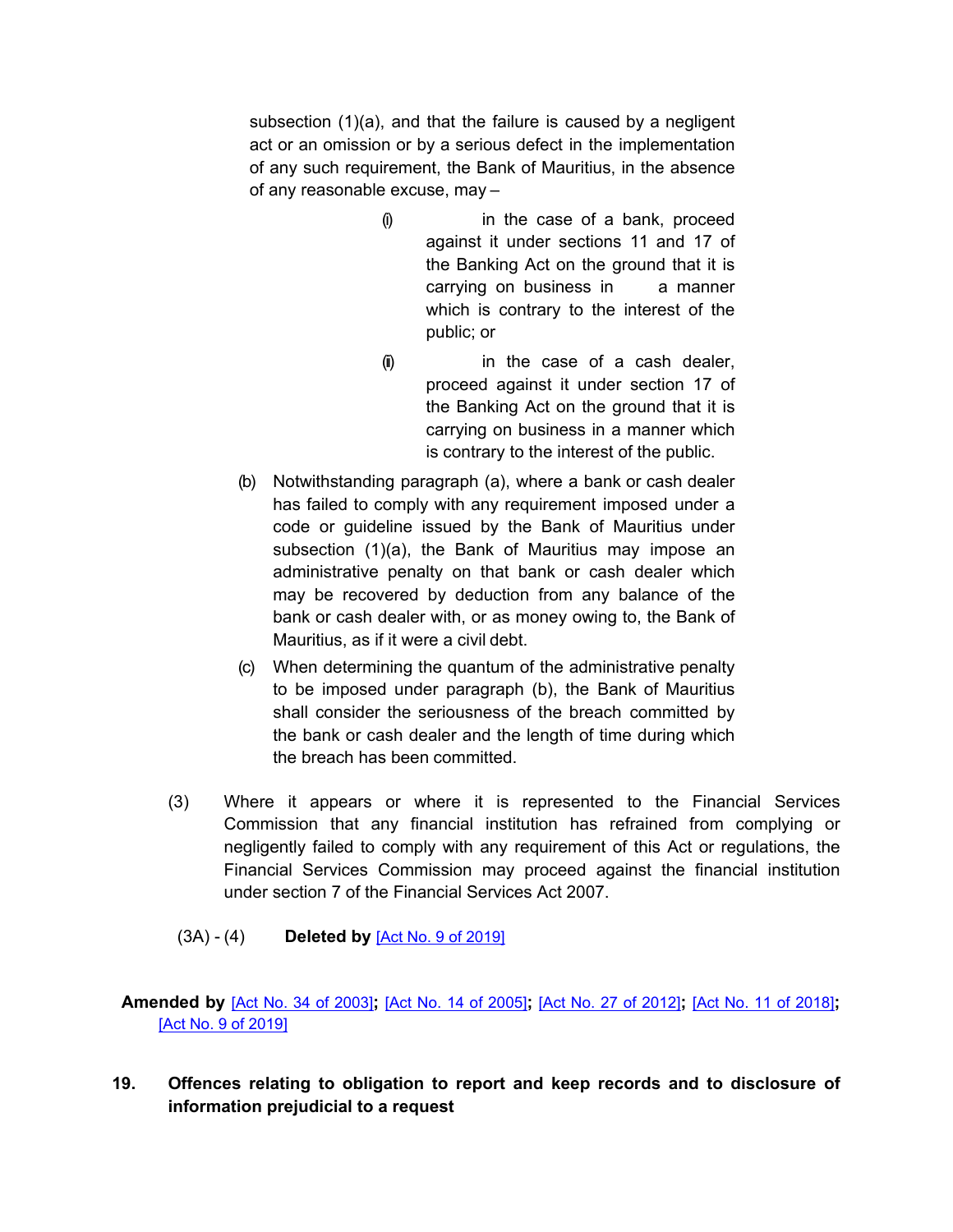- (1) Any bank, cash dealer, financial institution or member of a relevant profession or occupation or any director, employee, agent or other legal representative thereof, who, knowingly or without reasonable excuse -
	- $(a)$  fails to  $-$ 
		- (i) supply any information requested by the FIU under section 13(2) or 13(3) within the date specified in the request;
		- (ii) make a report under section 14; or
		- (iii) Any person who fails to comply with sections 17 to 17G shall commit an offence and shall, on conviction, be liable to a fine not exceeding 10 million rupees and to imprisonment for a term not exceeding 5 years.
	- (b) destroys or removes any record, register or document which is required under this Act or any regulations; or
	- (c) **Deleted by** [Act No. 9 of [2019\]](https://supremecourt.govmu.org/_layouts/CLIS.DMS/search/searchdocumentbykey.aspx?ID=%5BAct%20No.%209%20of%202019%5D&list=Legislations)
	- (d) facilitates or permits the performance under a false identity of any transaction falling within this Part,

shall commit an offence and shall, on conviction, be liable to a fine not exceeding one million rupees and to imprisonment for a term not exceeding 5 years.

- (2) Any person who
	- (a) falsifies, conceals, destroys or otherwise disposes of or causes or permits the falsification, concealment, destruction or disposal of any information, document or material which is or is likely to be relevant to a request to under the Mutual Assistance in Criminal and Related Matters Act 2003; or
	- (b) knowing or suspecting that an investigation into a money laundering offence has been or is about to be conducted, divulges that fact or other information to another person whereby the making or execution of a request to under the Mutual Assistance in Criminal and Related Matters Act 2003 is likely to be prejudiced,

shall commit an offence and shall, on conviction, be liable to a fine not exceeding one million rupees and to imprisonment for a term not exceeding 5 years.

 **Amended by** [Act No. 15 of [2006\]](https://supremecourt.govmu.org/_layouts/CLIS.DMS/search/searchdocumentbykey.aspx?ID=%5BAct%20No.%2015%20of%202006%5D&list=Legislations)**;** [Act No. 34 of [2003\]](https://supremecourt.govmu.org/_layouts/CLIS.DMS/search/searchdocumentbykey.aspx?ID=%5BAct%20No.%2034%20of%202003%5D&list=Legislations)**;** [Act No. 27 of [2012\]](https://supremecourt.govmu.org/_layouts/CLIS.DMS/search/searchdocumentbykey.aspx?ID=%5BAct%20No.%2027%20of%202012%5D&list=Legislations)**;** [Act No. 27 of [2013\]](https://supremecourt.govmu.org/_layouts/CLIS.DMS/search/searchdocumentbykey.aspx?ID=%5BAct%20No.%2027%20of%202013%5D&list=Legislations)**;** [Act No. 11 of [2018\]](https://supremecourt.govmu.org/_layouts/CLIS.DMS/search/searchdocumentbykey.aspx?ID=%5BAct%20No.%2011%20of%202018%5D&list=Legislations)**;** [Act No. 9 of [2019\]](https://supremecourt.govmu.org/_layouts/CLIS.DMS/search/searchdocumentbykey.aspx?ID=%5BAct%20No.%209%20of%202019%5D&list=Legislations)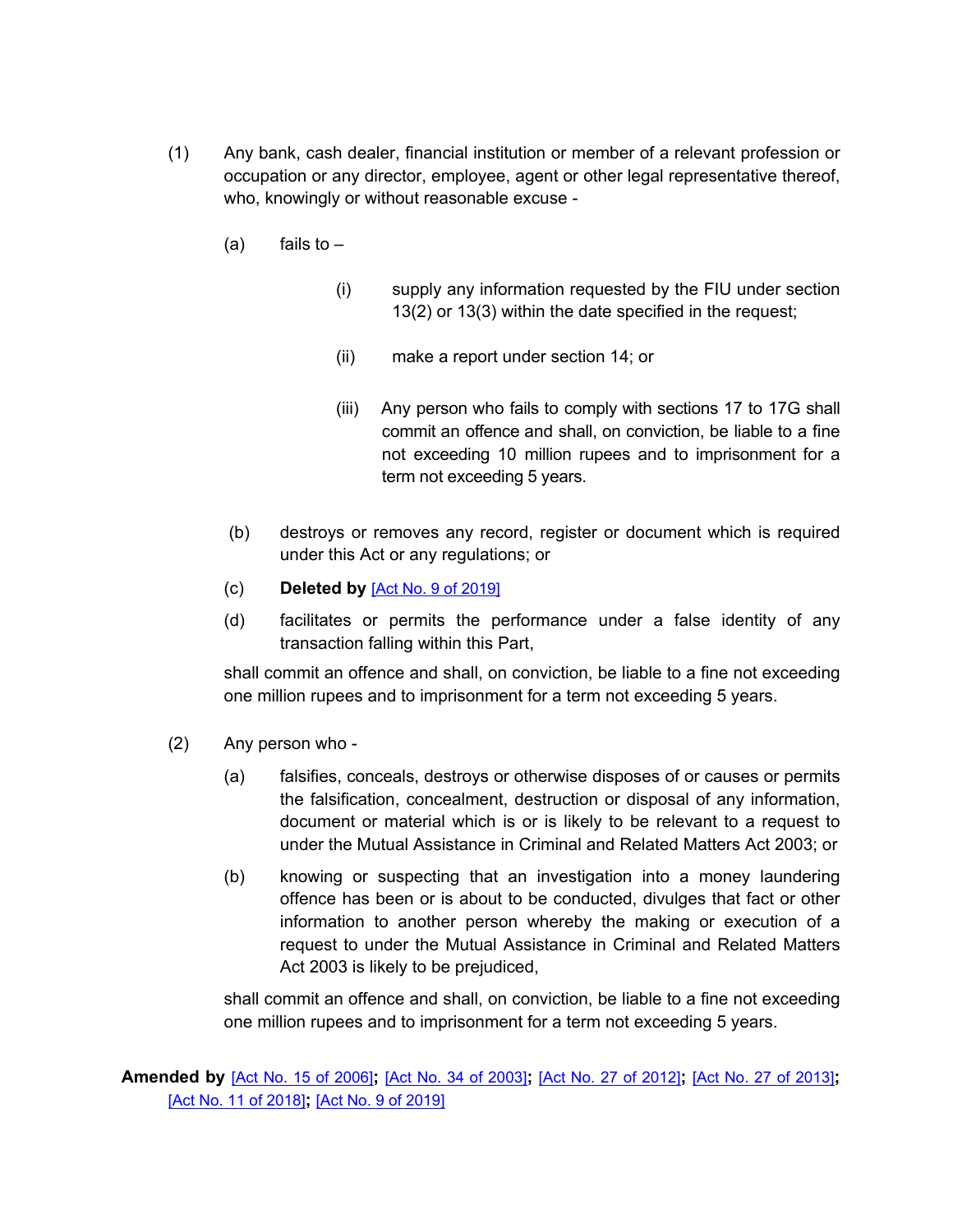# **PART IV A – NATIONAL COMMITTEE FOR ANTI-MONEY LAUNDERNG AND COMBATING THE FINANCING OF TERRORISM**

# **19A Establishment of National Committee**

- (1) There is established for the purposes of this Act a National Committee for Anti-Money Laundering and Combating the Financing of Terrorism.
- (2) The National Committee shall consist of
	- (a) the supervising officer of the Ministry responsible for the subject of finance or his representative, who shall act as Chairperson:

# **Amended by** [Act No. 17 of [2007\]](https://supremecourt.govmu.org/_layouts/CLIS.DMS/search/searchdocumentbykey.aspx?ID=%5BAct%20No.%2017%20of%202007%5D&list=Legislations)

- (b) a representative of the Prime Minister's Office;
- (ba) a representative of the Ministry;
- (c) a representative of the Attorney-General's Office;
- (d) the Director of Public Prosecutions or his representative;
- (e) the Registrar of Associations or his representative;

(f) a representative of the Ministry responsible for foreign affairs;

- (g) the Commissioner of Police or his representative;
- (ga) the Director of the Integrity Reporting Services Agency established under the Good Governance and Integrity Reporting Act, or his representative;

(h) the Director-General of the Mauritius Revenue Authority or his representative;

(i) the Director of the FIU or his representative;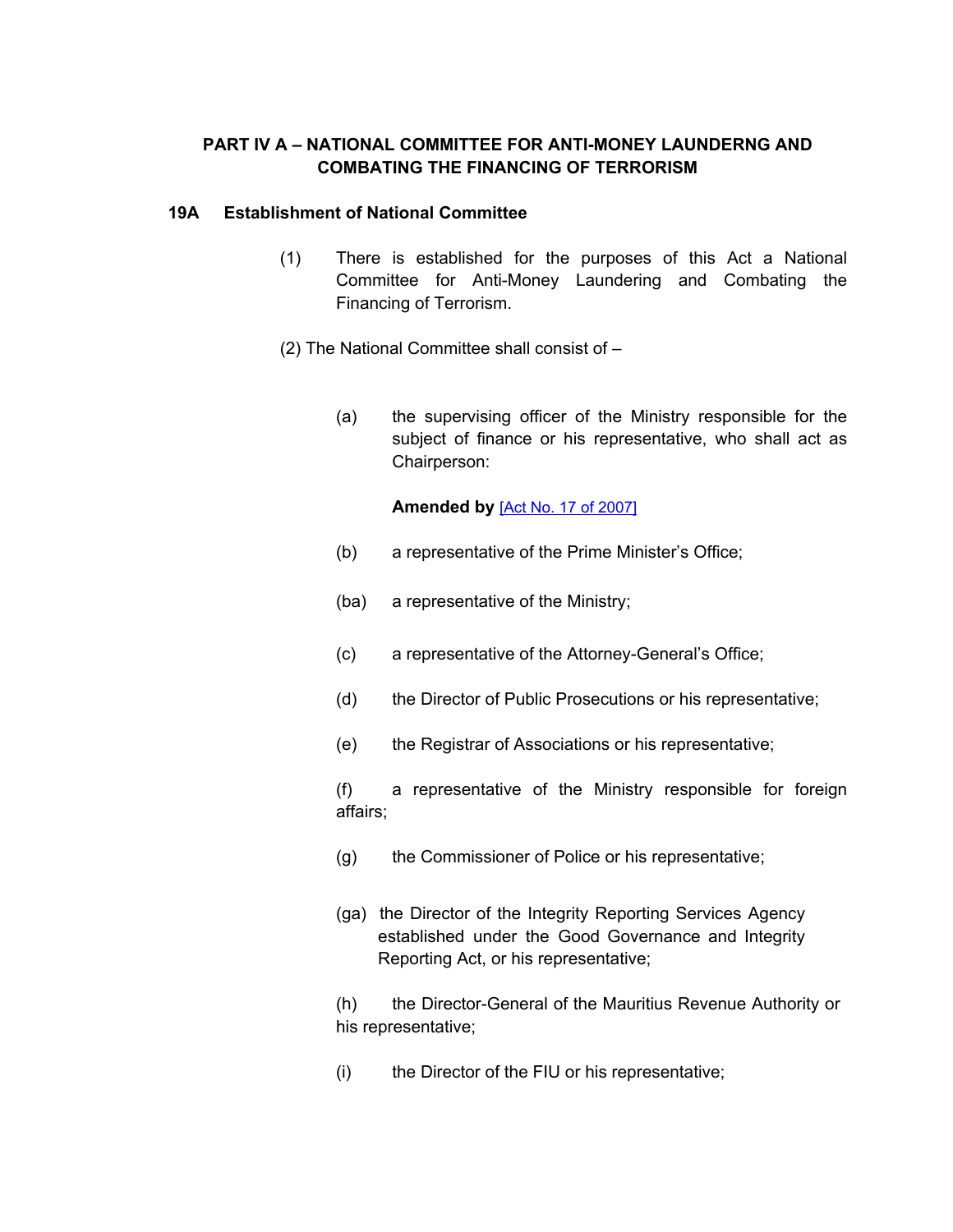- (j) a Deputy Governor of the Bank of Mauritius or his representative;
- (k) the Chief Executive of the Financial Services Commission or his representative;
- (l) the Commissioner appointed under section 45(8) of the Dangerous Drugs Act or his representative;
- (m) the Commissioner appointed under section 19 of the Prevention of Corruption Act 2002 or his representative.
- (n) the Chief Executive of the Gambling Regulatory Authority or his representative.
- (1) The National Committee may co-opt such other persons as appear to it to have special knowledge or experience in anti-money laundering or combating the financing of terrorism.

**Amended by** [Act No. 15 of [2006\]](https://supremecourt.govmu.org/_layouts/CLIS.DMS/search/searchdocumentbykey.aspx?ID=%5BAct%20No.%2015%20of%202006%5D&list=Legislations)**;** [Act No. 17 of [2007\]](https://supremecourt.govmu.org/_layouts/CLIS.DMS/search/searchdocumentbykey.aspx?ID=%5BAct%20No.%2017%20of%202007%5D&list=Legislations)**;** [Act No. 14 of [2009\]](https://supremecourt.govmu.org/_layouts/CLIS.DMS/search/searchdocumentbykey.aspx?ID=%5BAct%20No.%2014%20of%202009%5D&list=Legislations)**;** [\[Act](https://supremecourt.govmu.org/_layouts/CLIS.DMS/search/searchdocumentbykey.aspx?ID=%5BAct%20No.%2020%20of%202011%5D&list=Legislations) No. 20 of [2011\]](https://supremecourt.govmu.org/_layouts/CLIS.DMS/search/searchdocumentbykey.aspx?ID=%5BAct%20No.%2020%20of%202011%5D&list=Legislations)**;** [Act No. 27 of [2013\]](https://supremecourt.govmu.org/_layouts/CLIS.DMS/search/searchdocumentbykey.aspx?ID=%5BAct%20No.%2027%20of%202013%5D&list=Legislations)**;** [Act No. 18 of [2016\]](https://supremecourt.govmu.org/_layouts/CLIS.DMS/search/searchdocumentbykey.aspx?ID=%5BAct%20No.%2018%20of%202016%5D&list=Legislations)**;** [Act No. 11 of [2018\]](https://supremecourt.govmu.org/_layouts/CLIS.DMS/search/searchdocumentbykey.aspx?ID=%5BAct%20No.%2011%20of%202018%5D&list=Legislations)**;** [Act No. 9 of [2019\]](https://supremecourt.govmu.org/_layouts/CLIS.DMS/search/searchdocumentbykey.aspx?ID=%5BAct%20No.%209%20of%202019%5D&list=Legislations)

# **19B. Functions of National Committee**

The National Committee shall –

- (a) coordinate the development, regular review and implementation of national policies and activities to combat money laundering and the financing of terrorism and proliferation;
- (b) collect and analyse statistics and other information from competent authorities to assess the effectiveness of policies and measures to combat money laundering and the financing of terrorism and proliferation;
- (c) make recommendations to the Minister for legislative, regulatory and policy reforms for the purposes of combating money laundering and the financing of terrorism and proliferation;
- (d) promote co-ordination among the public sector authorities with a view to improving the effectiveness of existing policies to combat money laundering and the financing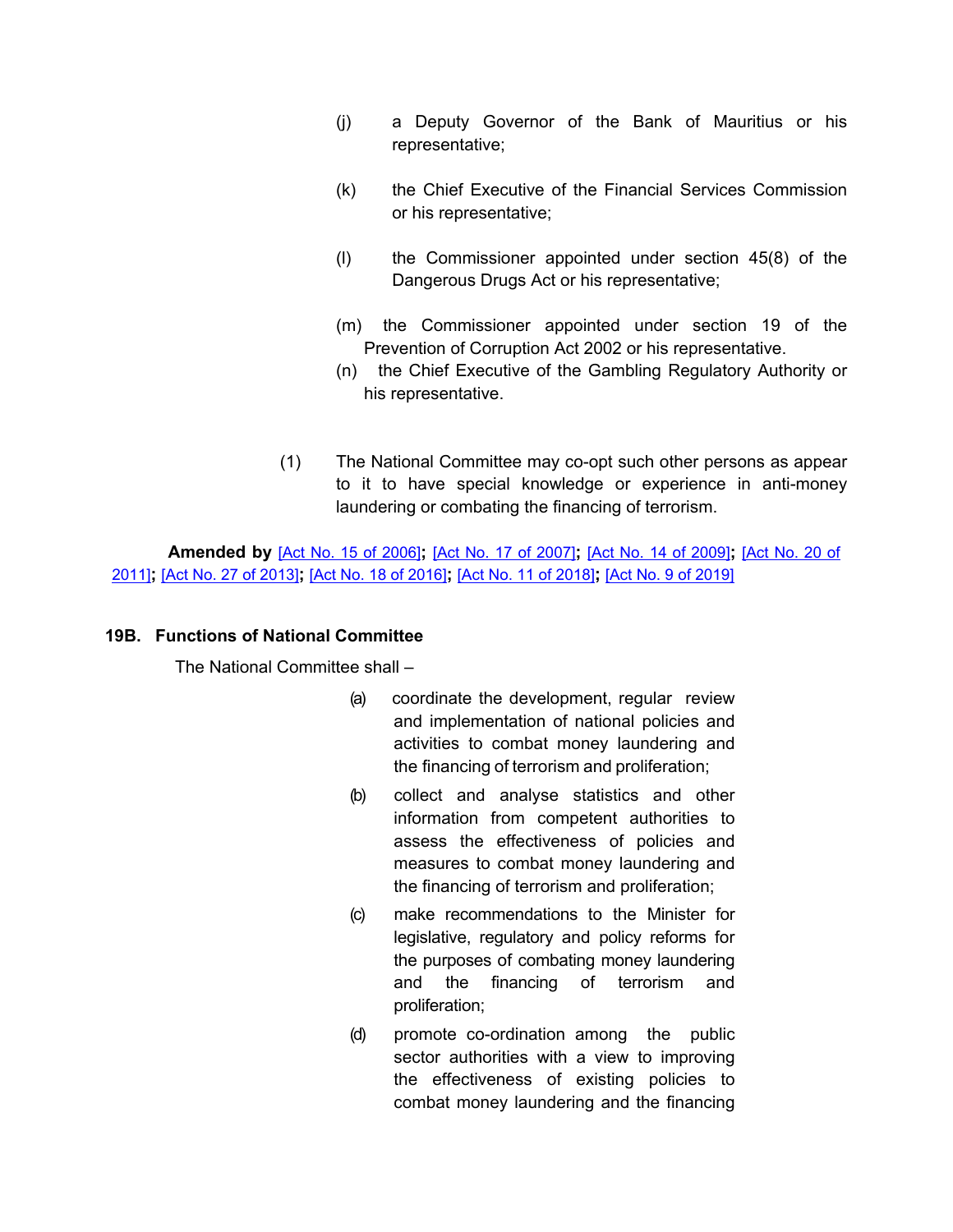of terrorism and proliferation;

- (e) formulate policies to protect the international repute of Mauritius; and
- (f) generally advise the Minister in relation to such matters relating to combating money laundering and the financing of terrorism and proliferation, as the Minister may refer to the National Committee.

**Amended by** [Act No. 11 of [2018\]](https://supremecourt.govmu.org/_layouts/CLIS.DMS/search/searchdocumentbykey.aspx?ID=%5BAct%20No.%2011%20of%202018%5D&list=Legislations)**;** [Act No. 9 of [2019\]](https://supremecourt.govmu.org/_layouts/CLIS.DMS/search/searchdocumentbykey.aspx?ID=%5BAct%20No.%209%20of%202019%5D&list=Legislations)

### **19C Meetings of the National Committee**

- (1) Seven members shall constitute a quorum of the National Committee.
- (2) The National Committee shall regulate its meetings and proceedings in such manner as it thinks fit.

**Added by [Act No. 34 of [2003\]](https://supremecourt.govmu.org/_layouts/CLIS.DMS/search/searchdocumentbykey.aspx?ID=%5BAct%20No.%2034%20of%202003%5D&list=Legislations); [Act No. 17 of [2007\]](https://supremecourt.govmu.org/_layouts/CLIS.DMS/search/searchdocumentbykey.aspx?ID=%5BAct%20No.%2017%20of%202007%5D&list=Legislations)**

### **19D. National risk assessment**

- (1) The Ministry shall coordinate and undertake measures to identify, assess and understand the national money laundering and terrorism financing risks and review such risk assessments at least every 3 years.
- (2) For the purposes of subsection (1), the Ministry shall conduct an assessment of the risks of money laundering and terrorist financing affecting the domestic market and relating to cross border activities and shall in particular, identify –
	- (a) the areas of the domestic market that are of greatest risk;
	- (b) the risk associated with each segment of the financial services sector and the sector relating to members of a relevant profession or occupation;
	- (c) the most widespread means used by criminals to launder illicit proceeds;
	- (d) the features and types of non-profit organisations which are likely to be at risk for terrorism financing abuse.
- (3) The Ministry shall, to the extent possible, make available the findings of the national risk assessment to –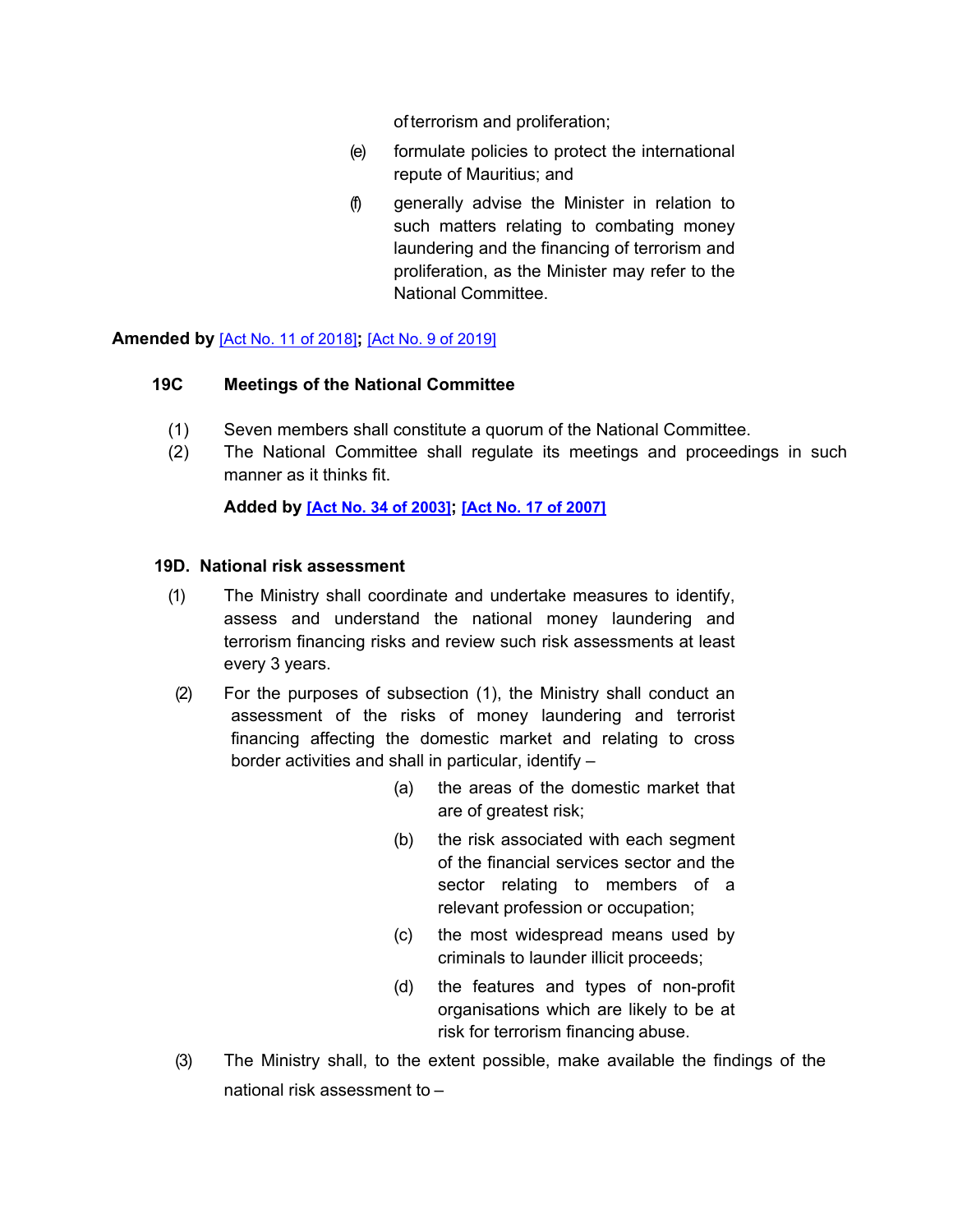- (a) every supervisory and investigatory authority and the Registrars for the purpose of subsection (4); and
- (b) reporting persons, in order to assist them to identify, understand, manage and mitigate the risk of money laundering and terrorism financing and proliferation.
- (4) Every supervisory and investigatory authority shall use the findings of the risk assessment to –
	- (a) assist in the allocation and prioritisation of resources to combat money laundering and terrorism financing;
	- (b) ensure that appropriate measures are put into place in relevant sectors to mitigate the risks of money laundering and terrorism financing.
- (5) Any person involved in conducting a risk assessment, shall sign a confidentiality undertaking in the form set out in the Fourth Schedule and shall not disclose, or make use of, during and after the completion of the risk assessment exercise any confidential information relating to the risk assessment which comes to his knowledge.
	- (6) Any person who contravenes subsection (5) shall commit an offence and shall, on conviction, be liable to a fine not exceeding one million rupees and to imprisonment for a term not exceeding 5 years.

# **Amended by** *[Act No. 9 of [2019\]](https://supremecourt.govmu.org/_layouts/CLIS.DMS/search/searchdocumentbykey.aspx?ID=%5BAct%20No.%209%20of%202019%5D&list=Legislations)*

#### **19E. Duty to provide information**

- (1) For the purpose of risk assessment, a supervisory authority, an investigatory authority or such other prescribed Government agency shall collect and maintain such statistical and other information in the form and manner and for such duration as may be prescribed.
- (2) For the purpose of conducting a risk assessment, the Ministry may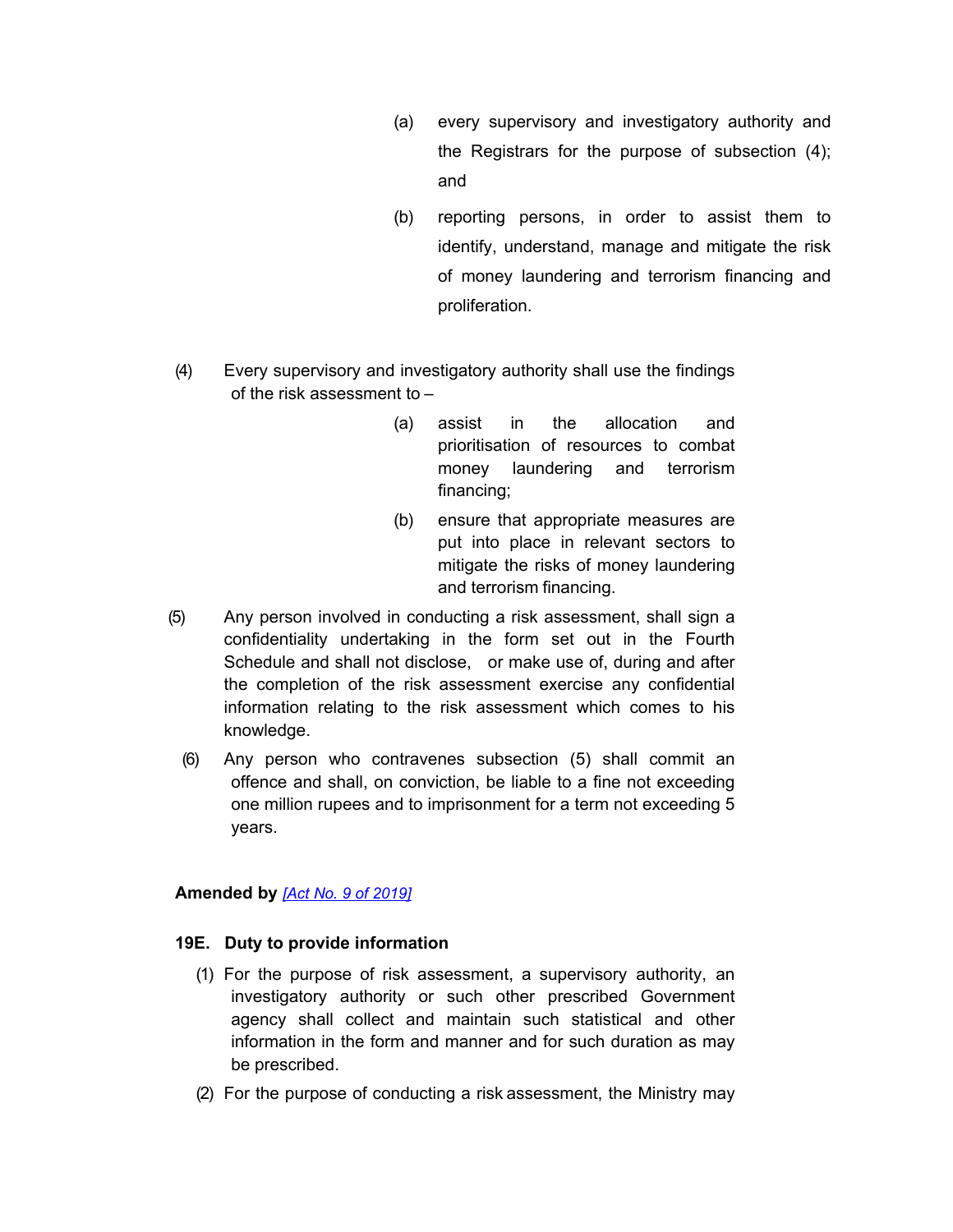require any –

- (a) supervisory authority, investigatory authority or Government agency to produce such information;
- (b) reporting person to furnish such statistical or other relevant information relating to his business or to the business administered or managed by him for his clients,

within such time as the Ministry may determine.

- (3) Any information provided to the Ministry shall be used exclusively for the purpose of risk assessment and may be given subject to conditions specified by the person providing the information, including conditions to restrict the use and disclosure of the information imparted.
- (4) Any person who fails to comply with a request made under subsection (2)(b) shall commit an offence and shall, on conviction, be liable to a fine not exceeding one million rupees and to imprisonment for a term not exceeding 5 years.

**Added by** [Act No. 11 of [2018\]](https://supremecourt.govmu.org/_layouts/CLIS.DMS/search/searchdocumentbykey.aspx?ID=%5BAct%20No.%2011%20of%202018%5D&list=Legislations)

# **PART IVB – SUPERVISION BY REGULATORY BODIES**

# **Sub-Part A – Application of Part IVB**

#### **19F. Application**

(1) Any functions or powers required to be discharged or exercised by a regulatory body under this Part shall apply only to a member of a relevant profession or occupation falling under the purview of the regulatory body.

(2) Any reference made to a member under this Part shall be a reference made to a member of a relevant profession or occupation.

#### **Sub-Part B – Functions and Powers of Regulatory Body**

#### **19G. Functions of regulatory body**

(1) Without prejudice to its existing functions under any other enactment, every regulatory body shall, for the purposes of this Act and the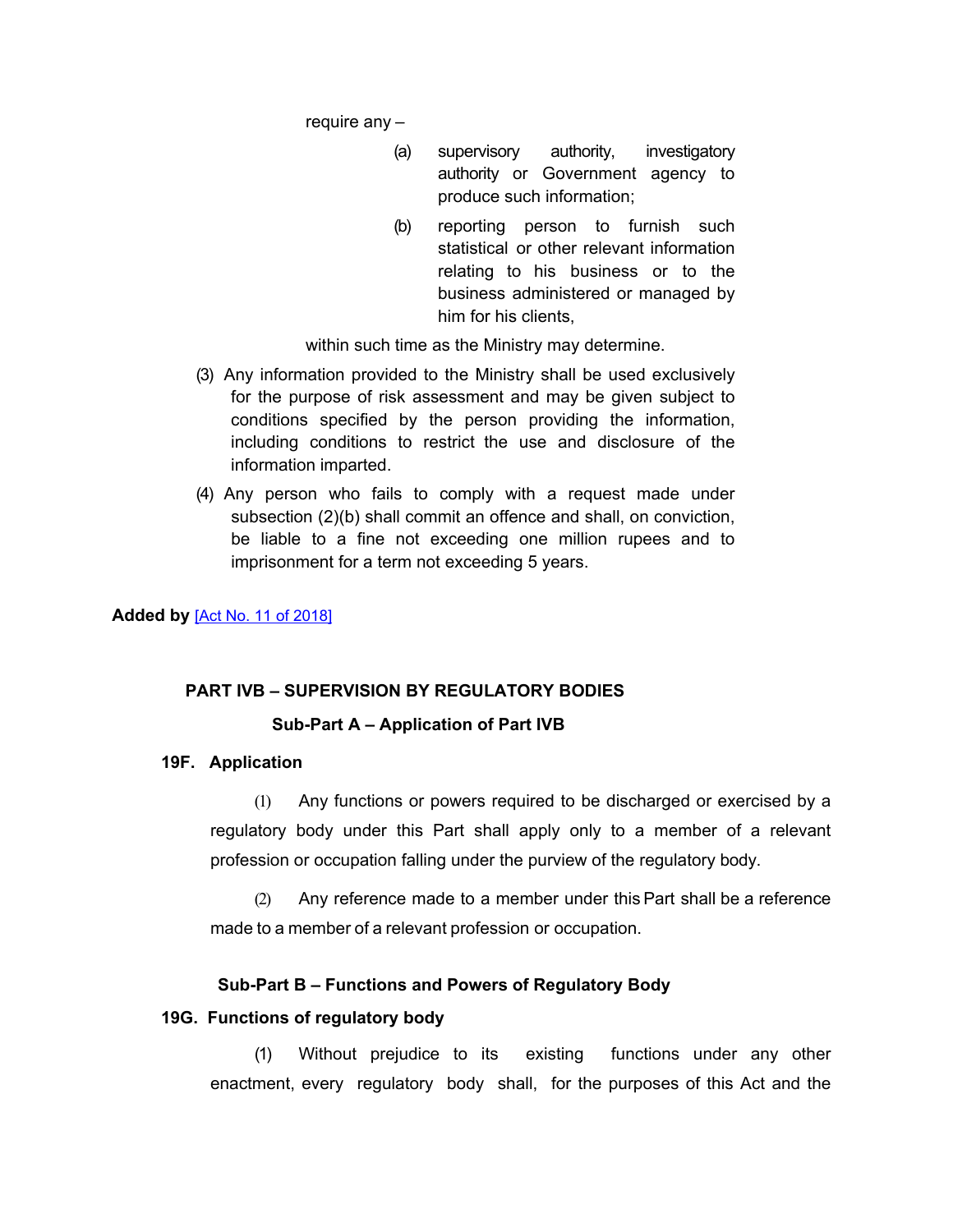United Nations (Financial Prohibitions, Arms Embargo and Travel Ban) Sanctions Act 2019, and any regulations made and guidelines issued under those Acts –

- (a) supervise, monitor and give guidance to a member falling under its purview;
- (b) cooperate with, and assist, investigatory authorities;
- (c) exchange information with investigatory authorities and supervisory authorities;
- (d) assist and exchange information with overseas comparable regulatory bodies; and
- (e) undertake and assist in research projects in order to identify the methods and trends of money laundering activities and the financing of terrorism and proliferation activities in Mauritius and in the region.

(2) A regulatory body may enter into an agreement or arrangement for the exchange of information with an overseas comparable regulatory body, provided that the overseas comparable regulatory body undertakes to protect the confidentiality of any information exchanged.

(3) A regulatory body may consult with, and seek such assistance from, any association or body representing a member or any other person as it may deem appropriate.

#### **19H. Powers of regulatory body**

(1) A regulatory body shall have such powers as are necessary to enable it to effectively discharge its functions and may, in particular –

- (a) issue guidelines for the purposes of combating money laundering activities and the financing of terrorism and proliferation activities;
- (b) give directions to a member falling under its purview to ensure compliance with this Act and the United Nations (Financial Prohibitions, Arms Embargo and Travel Ban) Sanctions Act 2019, and any regulations made and guidelines issued under those Acts;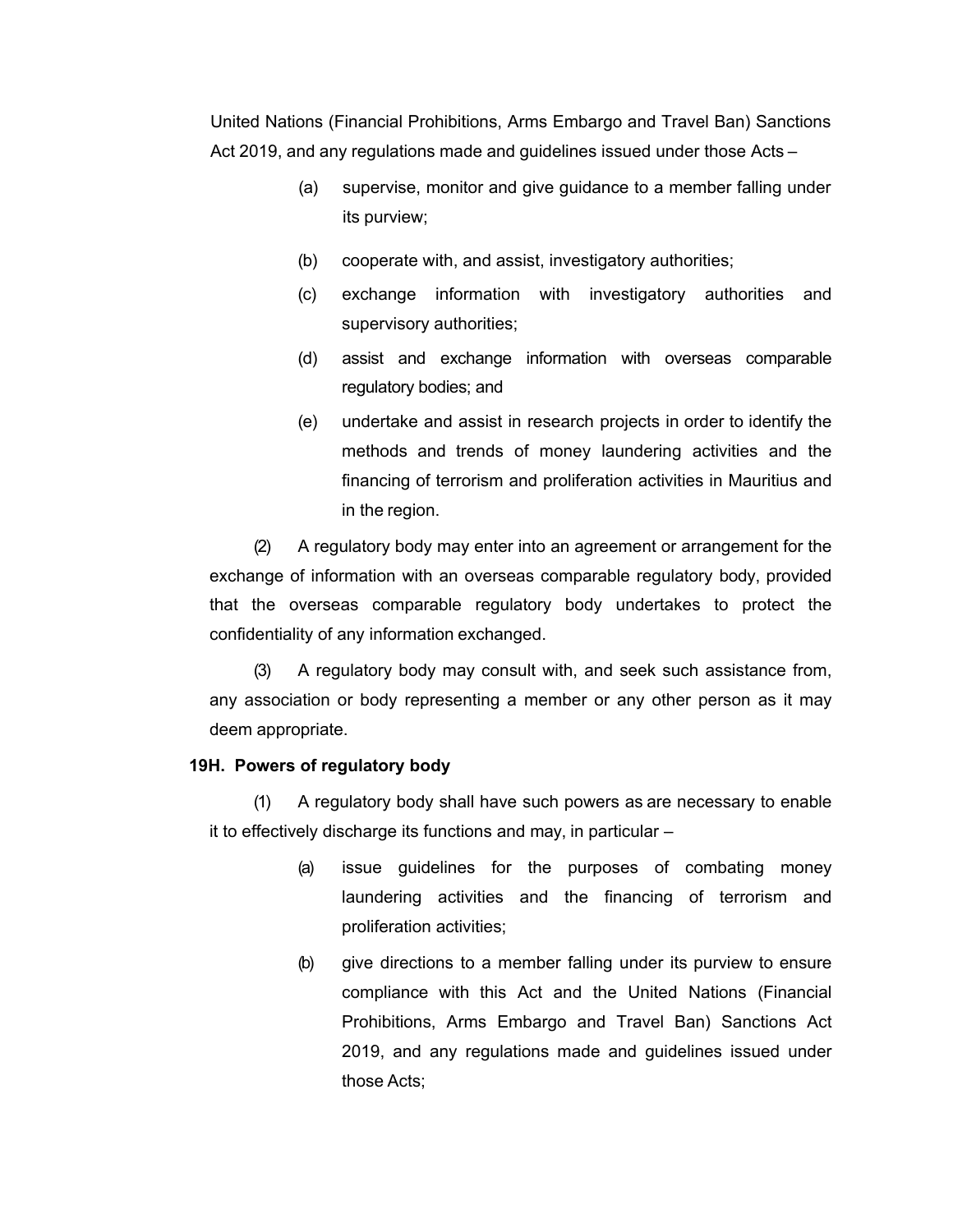- (c) require a member falling under its purview to submit a report on corrective measures it is taking to ensure compliance with this Act and the United Nations (Financial Prohibitions, Arms Embargo and Travel Ban) Sanctions Act 2019, and any regulations made and guidelines issued under those Acts, at such intervals as may be required by the regulatory body;
- (d) with respect to a member falling under its purview, apply, subject to subsection (2), any or all of the following administrative sanctions –
	- (i) issue a private warning;
	- (ii) issue a public censure;
	- (iii) impose such administrative penalty as may be prescribed by the regulatory body;
	- (iv) ban, where the regulatory body has licensed or authorised the member to conduct his business or profession, from conducting his profession or business for a period not exceeding 5 years;
	- (v) revoke or cancel a licence, an approval or an authorisation, as the case may be.

(2) (a) Subsection (1)(d) shall not apply to a barrister, an attorney or a notary.

(b) Where a barrister, an attorney or a notary has failed or is failing to comply with, or has failed or is failing to take such measures as are required under this Act or the United Nations (Financial Prohibitions, Arms Embargo and Travel Ban) Sanctions Act 2019, or any regulations made or guidelines issued under those Acts, FIU shall, pursuant to section 13 of the Law Practitioners Act, report the matter to the Attorney-General.

(c) On receipt of a report under paragraph (b), the Attorney-General shall take such measures as are required under section 13 of the Law PractitionersAct.

(3) Any person who fails to comply with a direction issued under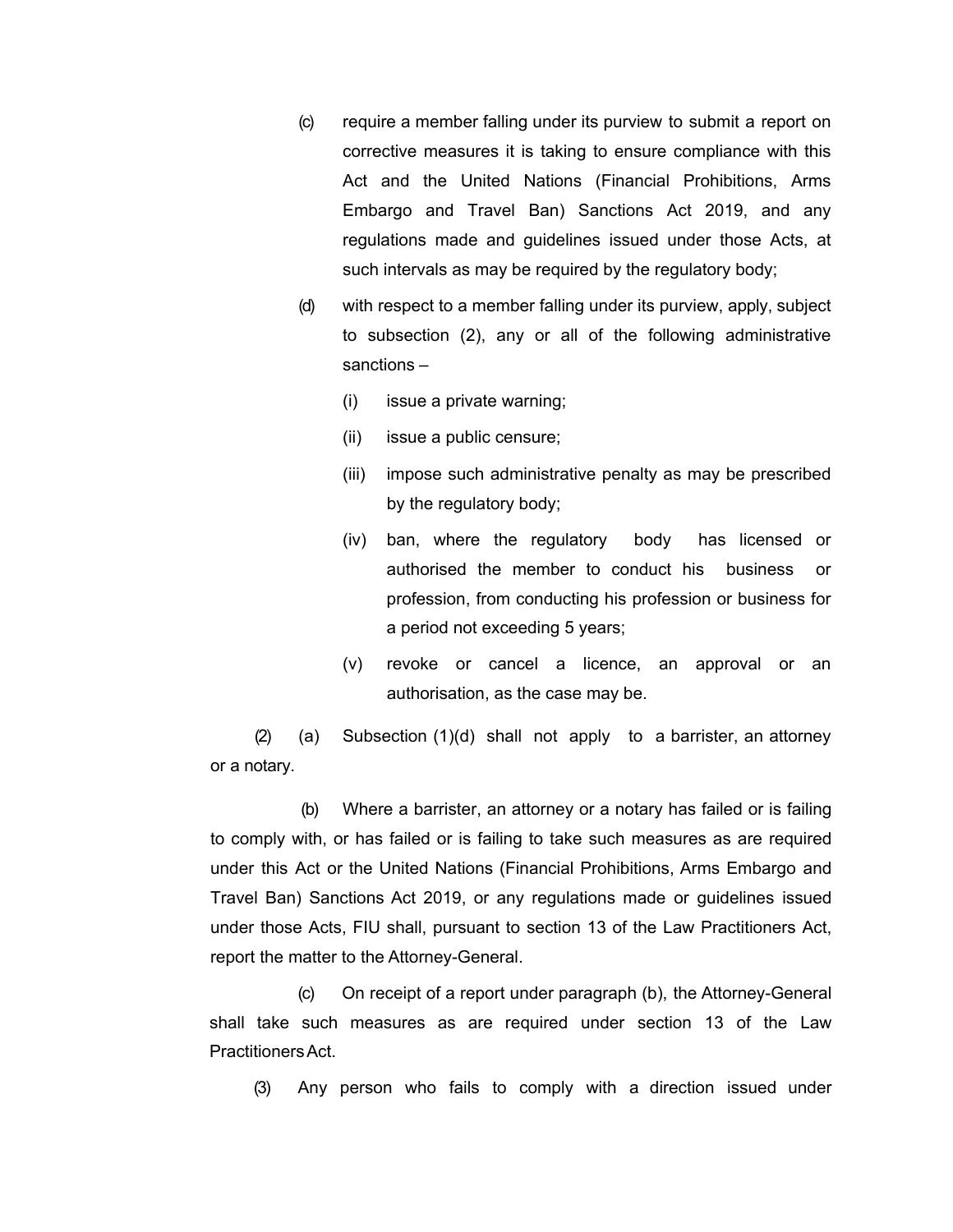subsection (1)(b) and (c) shall commit an offence and shall, on conviction, be liable to a fine not exceeding one million rupees and to imprisonment for a term not exceeding 5 years.

(4) A regulatory body may publish any of its decision or determination, or the decision of the Review Panel, or any other information the regulatory body may deem appropriate.

#### **Sub-Part C – Supervisory Powers of Regulatory Body**

#### **19J. Request for information**

(1) A regulatory body may, in the discharge of its functions under this Act, require a member falling under its purview to furnish it with any information and produce any record or document within such time and at such place as it may determine.

(2) A member referred to in subsection (1) shall, immediately, comply with any request under subsection (1).

(3) The regulatory body may require any information or document furnished to it to be verified or authenticated in such manner as it may determine, and at the expense of themember.

(4) Any person who fails to comply with this section shall commit an offence and shall, on conviction, be liable to a fine not exceeding one million rupees and to imprisonment for a term not exceeding 2 years.

#### **19K. On-site inspections**

(1) (a) A regulatory body may, at any time, cause to be carried out on the business premises of a member falling under its purview an inspection and an audit of its books and records to verify whether the member is complying or has complied with this Act or the United Nations (Financial Prohibitions, Arms Embargo and Travel Ban) Sanctions Act 2019, or any regulations made or guidelines issued under those Acts.

(b) A regulatory body may, when exercising a power under subsection (1), request such assistance as may be necessary from FIU or any supervisory authorities.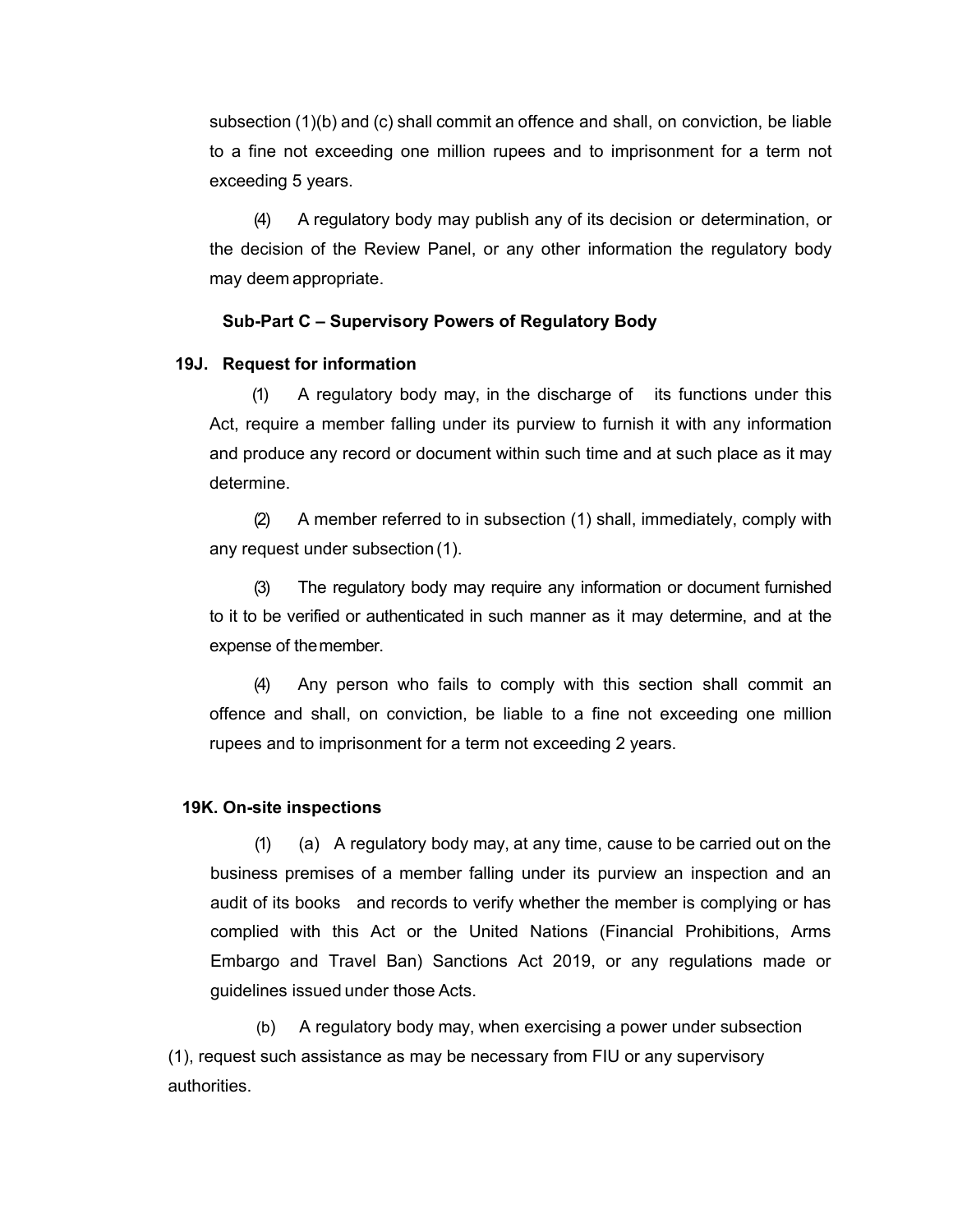- (2) For the purpose of subsection (1), the regulatory body may
	- (a) direct, orally or in writing
		- (i) the member; or
		- (ii) any other person whom the regulatory body reasonably believes has in its possession or control a document or thing that may be relevant to the inspection,

to produce the document or thing as specified in the direction;

- (b) examine, and make copies of or take extracts from, any document or thing that it deems necessary to be relevant to the inspection;
- (c) retain any document or thing it deems necessary; and
- (d) direct a person who is or apparently is an employee of the member to give information about any document or thing that it deems necessary to be relevant to the inspection.

(3) The member referred to in subsection (1), or where applicable, its employee, shall give the regulatory body full and free access to the records and other documents of the member as it deems necessary to be relevant for the inspection.

- (4) Any person who
	- (a) intentionally obstructs the regulatory body in the performance of any of its duties under this section; or
	- (b) fails, without reasonable excuse, to comply with any direction of the regulatory body in the performance of its duties under this section,

shall commit an offence and shall, on conviction, be liable to a fine not exceeding one million rupees and to imprisonment for a term not exceeding 5 years.

(5) Any person who destroys, falsifies, conceals or disposes of, or causes or permits the destruction, falsification, concealment or disposal of, any document, information stored on a computer or other device or other thing that the person knows or ought reasonably to have known is relevant to an on-site inspection or investigation, shall commit an offence and shall, on conviction, be liable to a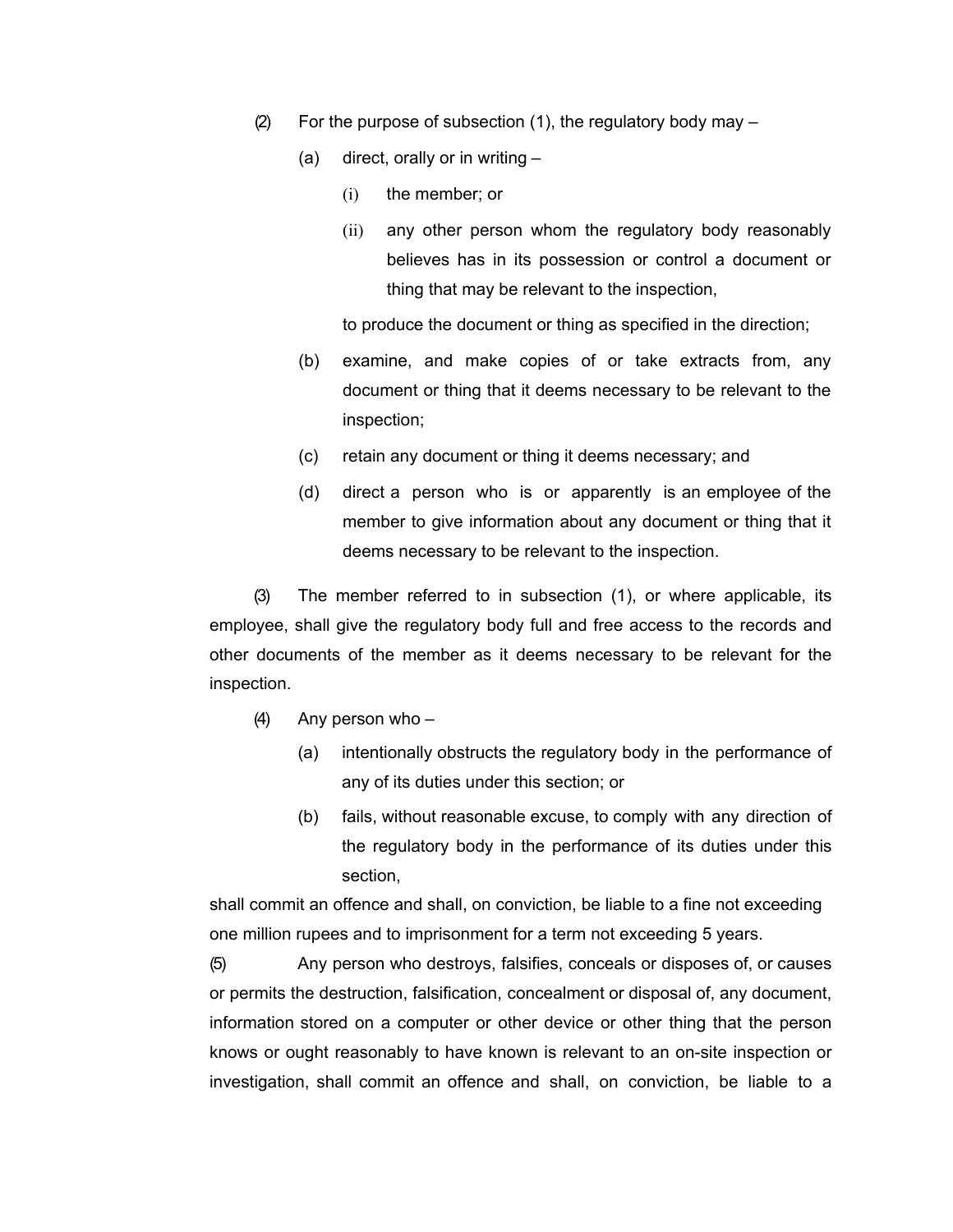fine not exceeding 5 million rupees and to imprisonment for a term not exceeding 10 years.

 $(6)$  In this section  $-$ 

"regulatory body" includes any person designated in writing by the regulatory body.

# **Sub-Part D – Powers of Regulatory Body to Give Directions**

# **19L. Directions by regulatory body**

(1) Where a regulatory body has reasonable cause to believe that a member falling under its purview –

> (a) has failed or is failing to take such measures as are required under this Act or the United Nations (Financial Prohibitions, Arms Embargo and Travel Ban) Sanctions Act 2019, or any regulations made or guidelines issued under those Acts; or

(b) is involved in money laundering activities and the financing of terrorism and proliferation activities,

the regulatory body may give the member such written direction as it may, in the circumstances, determine.

> (2) Without prejudice to the generality of subsection (1), the regulatory body may direct the member referred to in subsection (1) –

- (a) where he has failed or is failing to take such measures as are required under this Act or the United Nations (Financial Prohibitions, Arms Embargo and Travel Ban) Sanctions Act 2019, or any regulations made or guidelines issued under those Acts, to do a specified act, or refrain from doing a specified act;
- (b) to comply with this Act or the United Nations (Financial Prohibitions, Arms Embargo and Travel Ban) Sanctions Act 2019, or any regulations made or guidelines issued under those Acts, which may be relevant to the circumstances;
- (c) to remove or take steps to remove any specified employee from office, or ensure that a specified employee does not take part in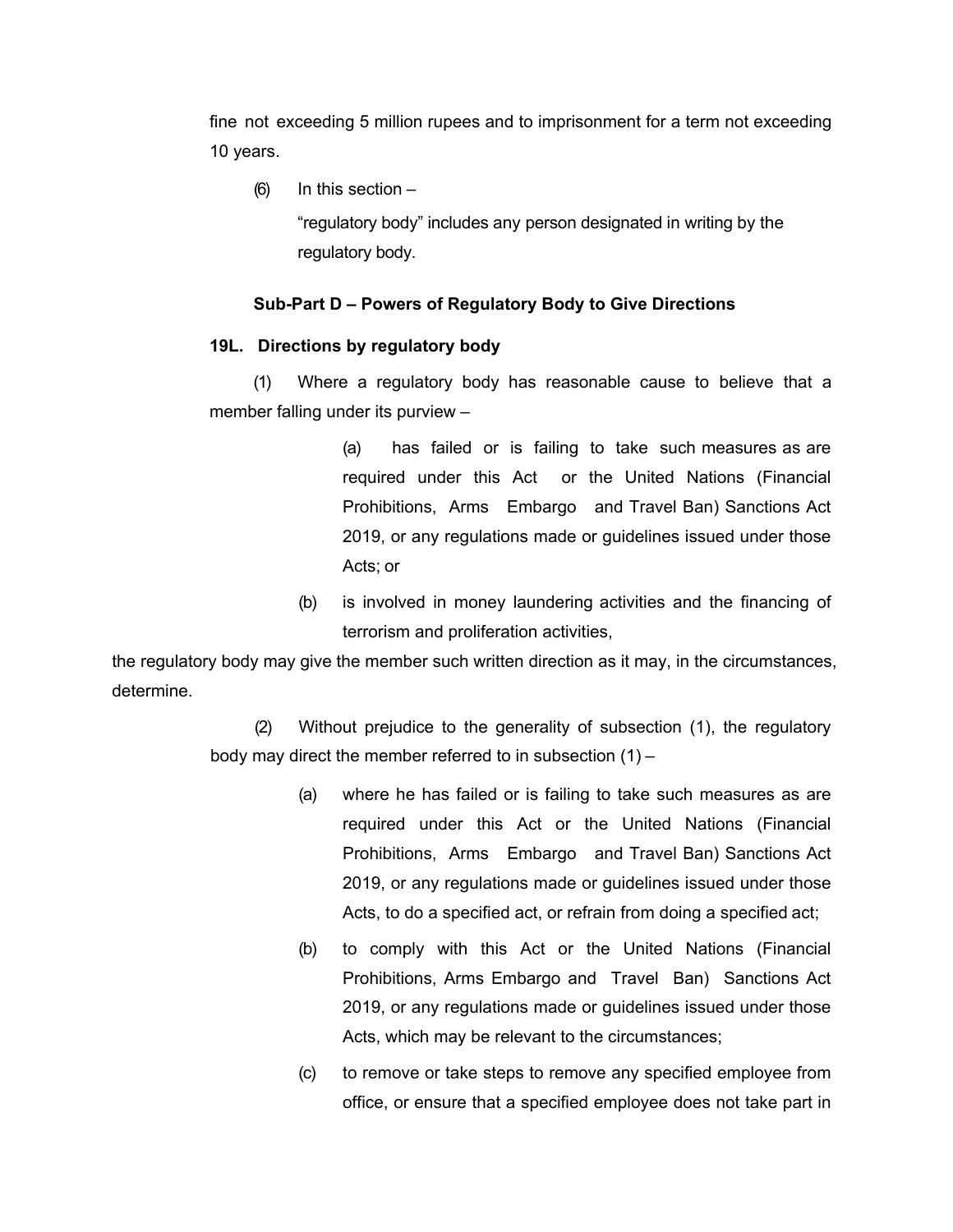his management or conduct of his business, except as permitted by the regulatory body;

- (d) to appoint a specified person to a specified office for a period specified in the direction;
- (e) to implement corrective measures and provide, at such intervals as may be specified in the direction, reports on the implementation of the corrective measures.

(4) A direction under this section may specify the time by which, or period during which, it shall be complied with.

(5) A member referred to in subsection (1) who has been given a direction shall comply with the direction notwithstanding anything in its constitution or any contract or arrangement to which it is a party.

(6) The regulatory body shall not give a direction under this section before giving the member to whom it is to be addressed reasonable opportunity to make written representations on the matter.

(7) The regulatory body may revoke a direction under this section at any time by notice to the member.

#### **19M. Non-compliance with directions**

(1) Any person to whom a direction is given under this Act shall comply with the direction and where he fails to comply with the direction and a time period is specified for compliance, the person shall commit a separate offence for each day on which the direction is not complied with, after the time period for compliance has elapsed, and shall, on conviction, in respect of each offence, be liable to a fine of 5,000 rupees per day.

(2) A person who knowingly hinders or prevents compliance with a direction given under this Act shall commit an offence and shall, on conviction, be liable to a fine not exceeding one million rupees and to imprisonment for a term not exceeding 5 years.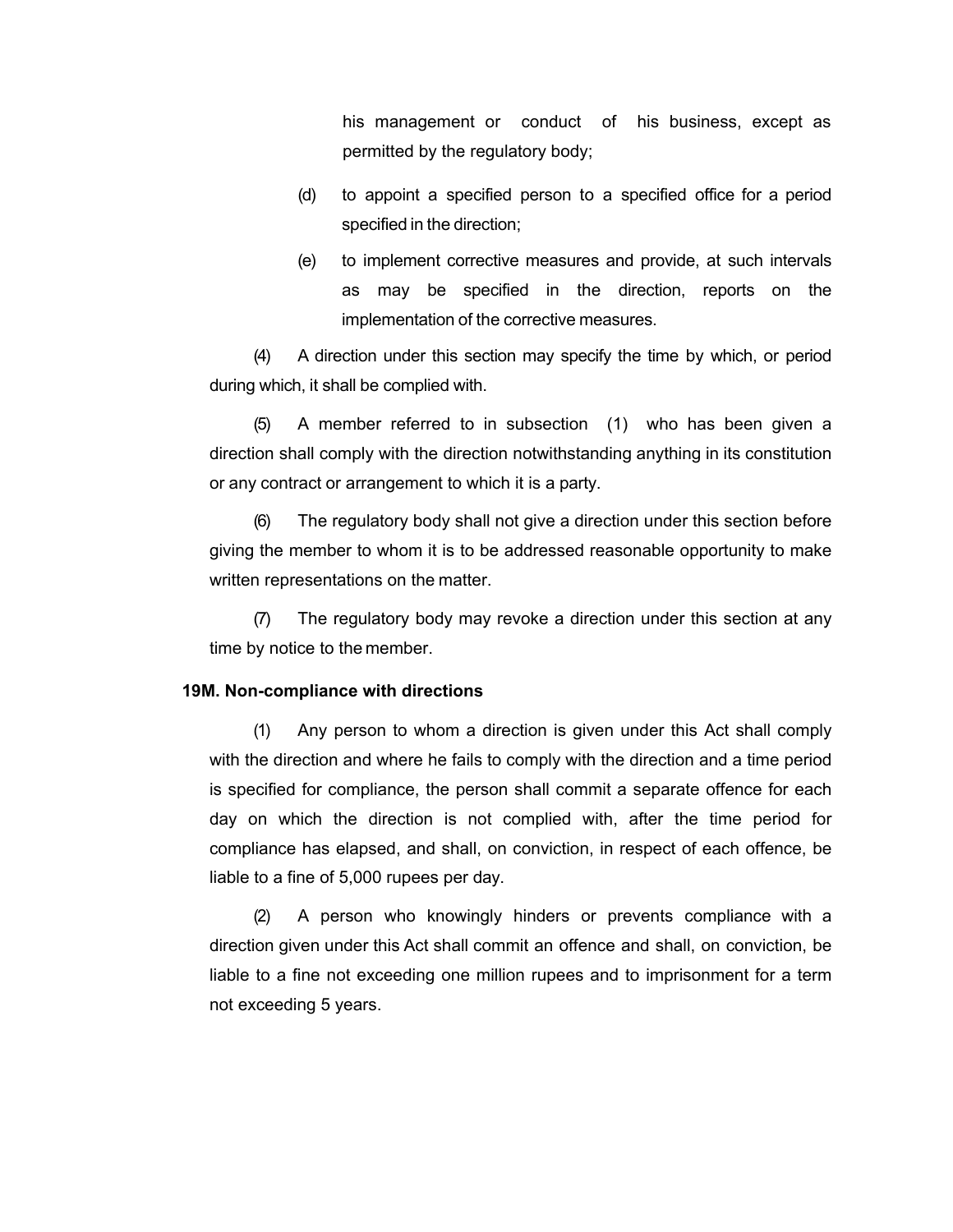# **Sub-Part E – Administrative Sanction and Compounding of Offences**

#### **19N. Administrative sanction**

(1) Subject to subsection (2), where a regulatory body has reasonable cause to believe that a member falling under its purview –

- (a) has contravened this Act or the United Nations (Financial Prohibitions, Arms Embargo and Travel Ban) Sanctions Act 2019, or any regulations made or guidelines issued under those Acts;
- (b) is involved in money laundering activities and the financing of terrorism and proliferation activities;

it may, subject to this Act, impose such administrative sanction as it may determine.

(2) Where the regulatory body intends to impose an administrative sanction under section 19H(1)(d) against the member referred to in subsection (1), it shall issue a notice to the member stating –

- (a) its intention to impose the administrative sanction;
- (b) the type and terms of the administrative sanction; and
- (c) the right of the member to make written representations to the regulatory body within 21 days of the notice.

(3) Where, after considering the written representations under subsection (2)(c) and the regulatory body is satisfied that the member has contravened subsection (1), or where no written representations are received, it shall impose the administrative sanction on the member.

(4) In addition to any administrative sanction imposed by the regulatory body, the Review Panel may direct the member to take such remedial action as it maydetermine.

(5) Any administrative penalty shall be a debt due to the regulatory body and may be recovered by the regulatory body as a civil debt in a court of competent jurisdiction.

(6) Any administrative penalty paid to the regulatory body shall be credited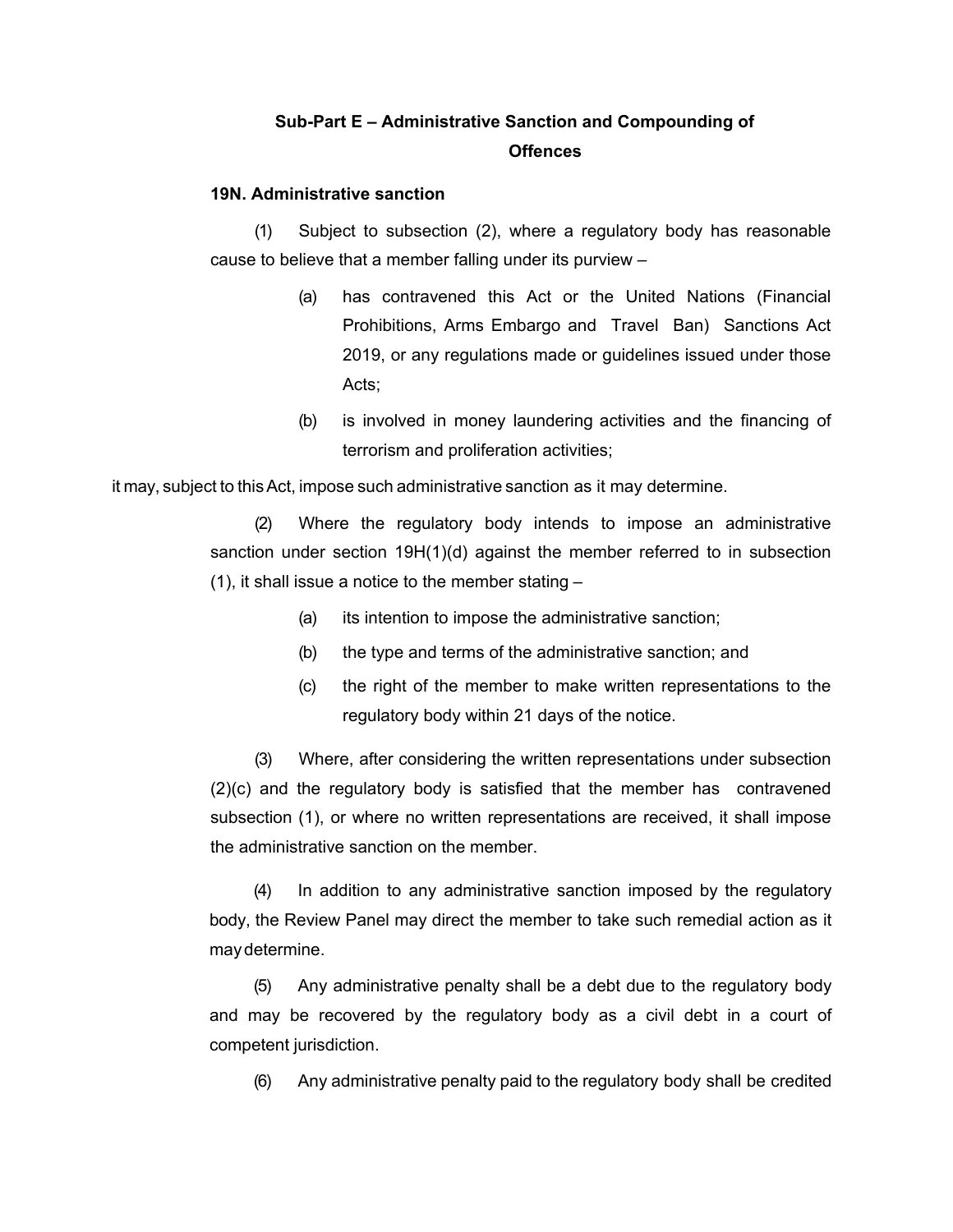to the Consolidated Fund.

#### **19P. Compounding of offences**

(1) The regulatory body may, with the consent of the Director of Public Prosecutions, compound any offence committed under this Act or the United Nations (Financial Prohibitions, Arms Embargo and Travel Ban) Sanctions Act 2019, or any regulations made or guidelines issued under those Acts, by a member falling under its purview where the member agrees, in writing, to pay such amount not exceeding the maximum penalty specified for the offence as may be acceptable to the regulatory body.

(2) Every agreement to compound shall be final and conclusive and on payment of the agreed amount, no further proceedings in regard to the offence compounded shall be taken against the member who agreed to the compounding.

(3) Where the regulatory body compounds an offence in accordance with this section, no further proceedings shall be initiated in respect of the offence so compounded against the person.

(4) Where the Director of Public Prosecutions does not give his consent to compound the offence or a person does not agree to compound the offence, the regulatory body may, with the consent of the Director of Public Prosecutions refer the case to the Police for legal proceedings.

#### **Sub-Part F – Review Panel**

#### **19Q. Review Panel**

(1) There shall be, for the purposes of this Part, a Review Panel which shall –

- (a) be responsible to review a decision of a regulatory body to impose an administrative sanction under section 19N;
- (b) be responsible to review a decision of the Financial Reporting Council under section 23A of the Financial Reporting Council;
- (c) be responsible to review a decision of the Registrar of Associations under section 14K of the Registration ofAssociations Act; and
- (d) have such other functions and powers as may be prescribed.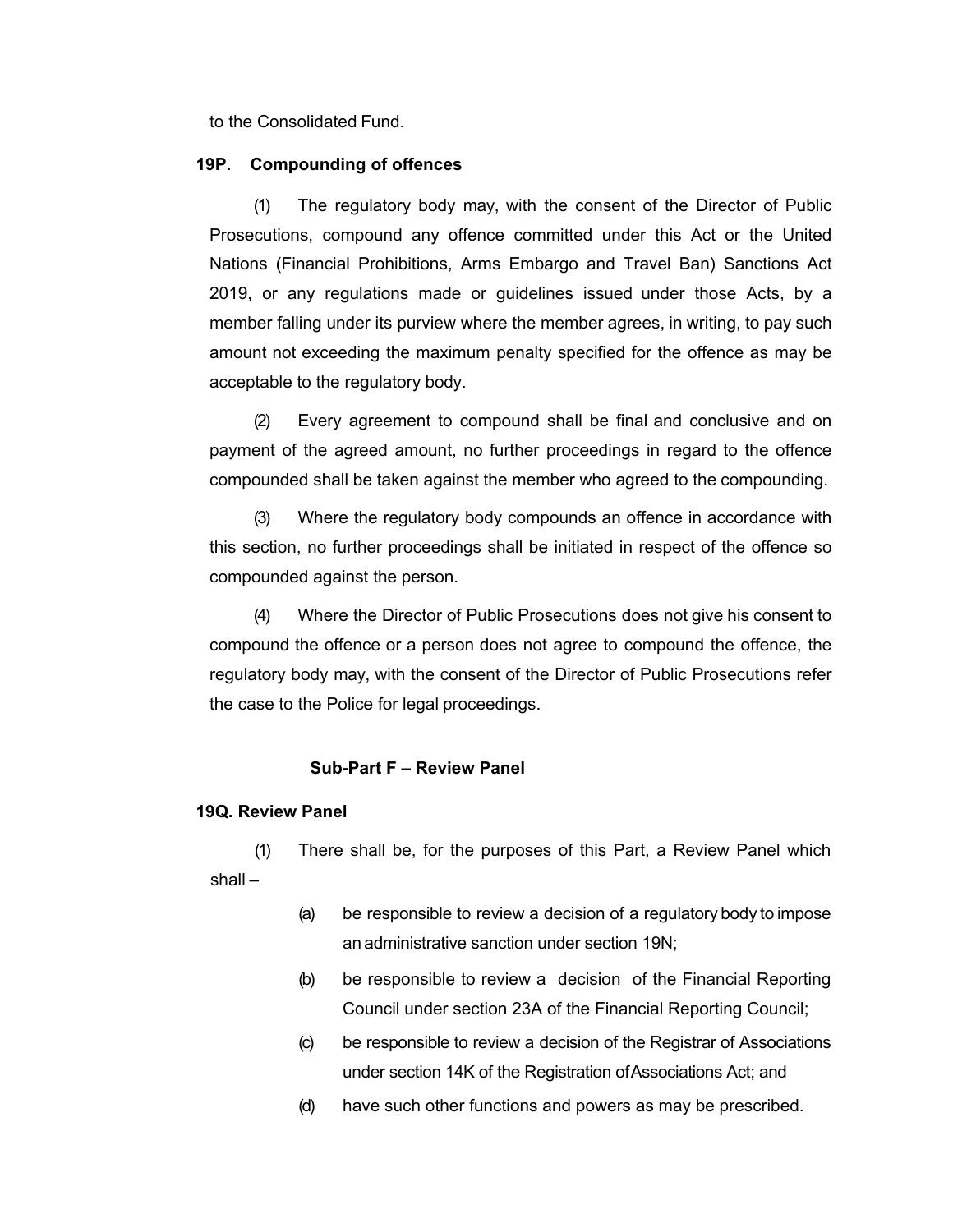(2) (a) The Review Panel shall consist of  $-$ 

- (i) a Chairperson, who shall be a retired Judge or a barrister of not less than 15 years' standing; and
- (ii) 2 other members who shall have sufficient knowledge and experience in the field of AML/CFT, law or accountancy,

to be appointed by the Prime Minister on such terms and conditions as he may determine.

(b) A member of the Review Panel may resign by giving one month notice in writing to the Prime Minister.

(c) A member of the Review Panel shall cease to hold office where he is unfit to be a member, or on grounds of breach of trust, misconduct or default in the discharge of his functions.

(3) (a) The Review Panel may, where necessary, co-opt such other person having experience in the field of the business conducted by the aggrieved person the purposes of dealing with the particular application for review.

(b) A person co-opted under paragraph (a) shall be deemed to be a member of the Review Panel for the purposes of that particular application for review.

(4) In the discharge of its functions, the Review Panel shall not be subject to the direction or control of any other person or authority.

(5) A member of the Review Panel shall, during and after his period of service with the Review Panel, maintain the confidentiality of any matter which comes to his knowledge in the performance of his duties under this Act, except where he is required to so by law.

(6) Any member of the Review Panel shall, in relation to any matter before it, in which he or any person related to him by blood or marriage has a pecuniary or other material interest –

- (a) disclose the nature of the interest in writing to the Chairperson and where the member is the Chairperson, to the other members of the Review Panel, before the meeting is convened to discuss that matter; and
- (b) not take part in any deliberations of the Review Panel.
- (7) Any member of the Review Panel shall, before he begins to perform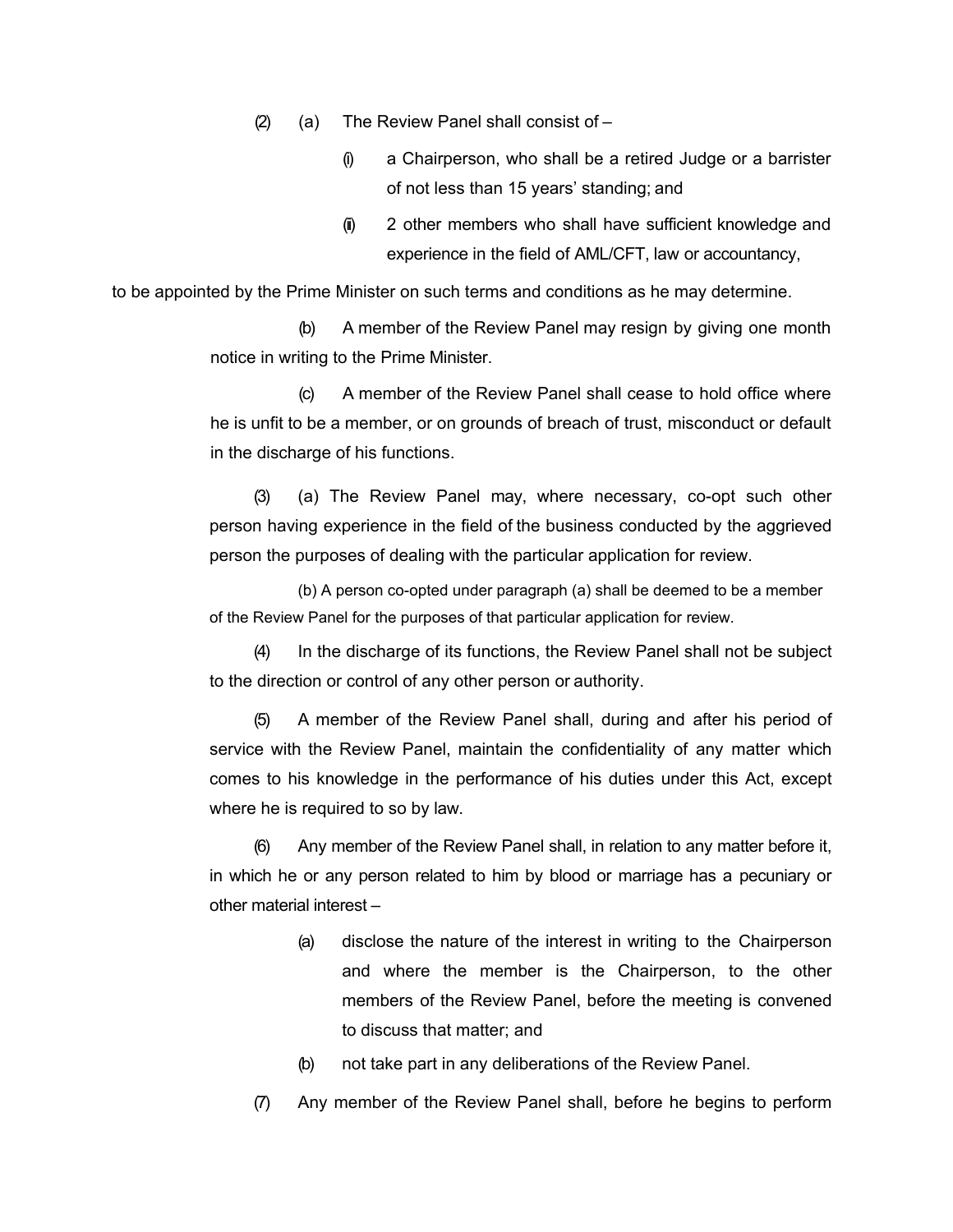any duties under this Act, take an oath of confidentiality in such form as the Permanent Secretary of the Ministry may determine.

#### **19R. Staff of Review Panel**

The Ministry shall extend such administrative and secretarial assistance as may be necessary to enable the Review Panel to properly discharge its functions under this Act.

#### **19S. Application for review**

(1) A member who is aggrieved by the decision of the regulatory body under section 19N –

- (a) may, within 21 days of the decision of the regulatory body, make an application to the Review Panel for a review of that decision, specifying the reasons thereof; and
- (b) shall, at the same time, forward a copy of his application by registered post to the regulatory body.

(2) Where a member is unable to make an application within the period of 21 days referred to in subsection (4)(a), the Review Panel may, on good cause shown, accept to hear the application.

(3) Notwithstanding an application under subsection (4)(a) but subject to subsection (7), the decision of the regulatory body under section 19N shall be given effect immediately after the period of 21 days from the date of the decision.

(4) The Review Panel may, after hearing the aggrieved member, suspend the implementation of the decision of the regulatory body under section 19N on such terms and conditions as it may determine.

#### **19T. Proceedings of Review Panel**

(1) The Review Panel shall sit as and when required and at such place and time as the Chairperson may determine.

(2) At any meeting of the Review Panel, 2 members shall constitute a quorum.

(3) (a) Subject to this Act, the Review Panelshall regulate its proceedings in such manner as it may determine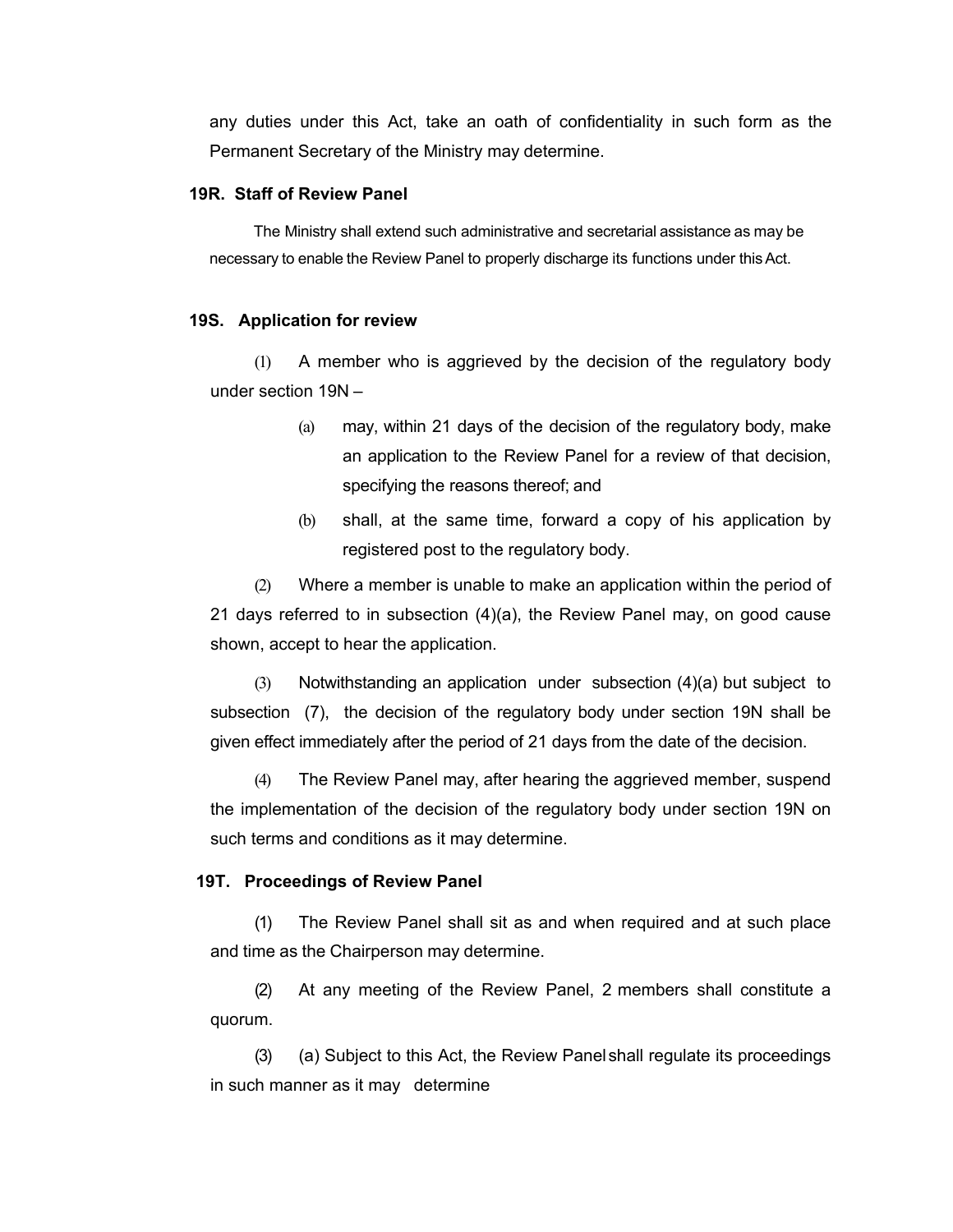and shall ensure, subject to paragraph (b), that proceedings are conducted in a manner which is consistent with the rules of natural justice and procedural fairness.

(b) The Review Panel shall not be bound by the rules of evidence but may remain guided by them on any matter as it considers appropriate in the circumstances.

(4) The relevant regulatory body or the Financial Reporting Council shall be a party to the review proceedings.

(5) Any party to the proceedings before the Review Panel may be represented by counsel or attorney or any other representative duly authorised by him who shall be allowed reasonable opportunity to present the case and in particular, to inspect documents which the Review Panel proposes to consider in determining the case.

(6) (a) The Chairperson of the Review Panel may make rules, not inconsistent with this Act, for or with respect to the proceedings of the Review Panel.

(b) Rules made under paragraph (a) may provide for the payment of costs by the parties in relation to the matter before the Review Panel.

#### **19U. Powers of Review Panel**

For the purpose of reviewing a decision, the Review Panel may –

- (a) summon and hear witnesses;
- (b) call for the communication or production of any relevant record, document or article; and
- (c) proceed in the absence of a party who, by notice, has been given reasonable opportunity to attend the proceedings.

#### **19V. Determination of Review Panel**

- (1) On the hearing of an application for review, the Review Panel may
	- (a) confirm, amend or cancel a decision made by the regulatory body;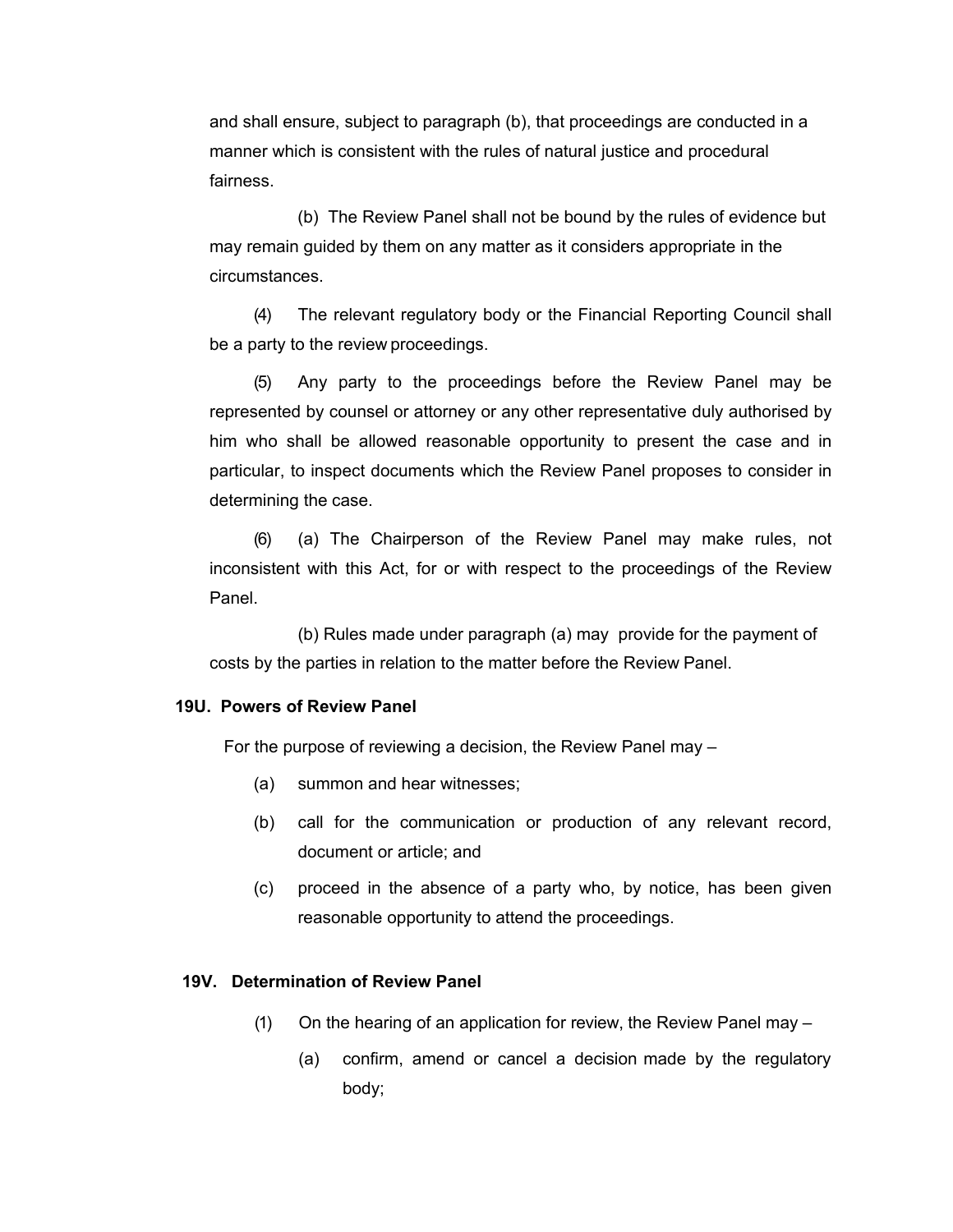(b) remit the matter to the regulatory body for reconsideration.

(2) Where there is a disagreement among the members of the Review Panel, the decision of the majority shall be the determination of the Review Panel.

(3) Any determination of the Review Panel shall be in writing, and shall include the reasons for the determination, a statement of its findings on material questions of fact and a reference to the evidence or other material on which the findings are based.

(4) The Review Panel shall cause its determination to be served on each party to the proceedings and any determination of the Review Panel shall be published in such form and manner as it may determine.

(5) (a) Subject to paragraph (b), a determination of the Review Panel shall come into operation on the date of the determination.

(b) The Review Panel may specify in the determination the date on which the determination is to come into operation.

(6) Any decision of the Review Panel shall not be altered or set aside, or a new decision taken thereon, by the regulatory body, except by the Review Panel or with the consent of the parties to the proceedings and with the concurrence of the Review Panel.

#### **19W. Offences relating to proceeding of Review Panel**

Any person who, without reasonable cause –

- (a) fails to attend the Review Panel after having been summoned to do so under section 19U;
- (b) knowingly gives false evidence, or evidence which he knows to be misleading, before the Review Panel; or
- (c) at any hearing of the Review Panel
	- (i) wilfully insults a member;

(ii) wilfully interrupts or disturbs the proceedings,

shall commit an offence and shall, on conviction, be liable to a fine not exceeding 100,000 rupees and to imprisonment for a term not exceeding 3 years.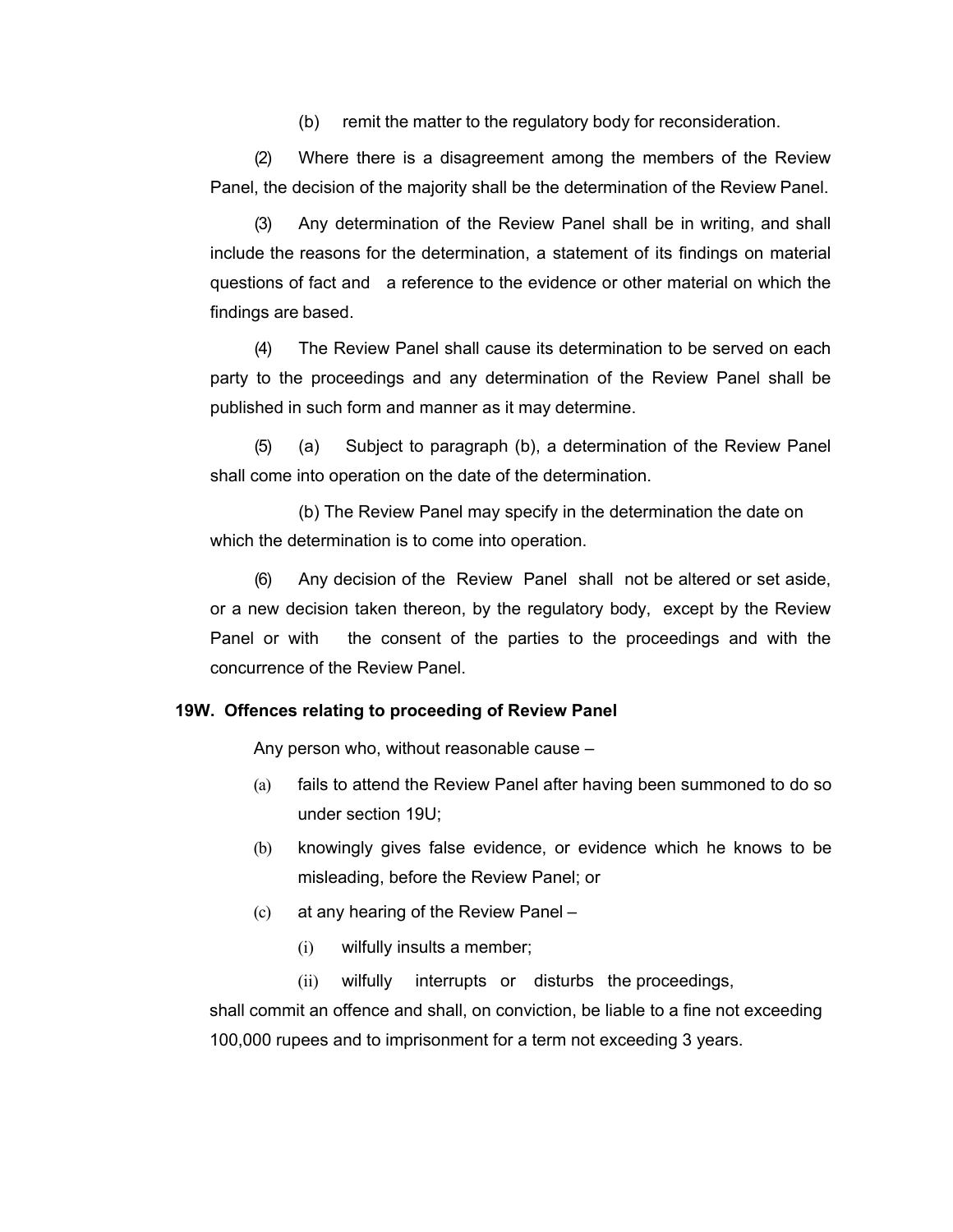#### **19X. Judicial review**

Any party who is dissatisfied with the determination of the Review Panel may apply to the Supreme Court for a judicial review of the determination.

#### **19Y. Application of Sub-part**

This Sub-part shall apply, with such modifications and adaptations as may be necessary, for the review of the decision of –

- (a) the Financial Reporting Council under section 23A of the Financial Reporting Council; and
- (b) the Registrar under section 14K of the Registration of Associations Act.

**Added by** [Act No. 9 of [2019\]](https://supremecourt.govmu.org/_layouts/CLIS.DMS/search/searchdocumentbykey.aspx?ID=%5BAct%20No.%209%20of%202019%5D&list=Legislations)

# **PART V - PROVISION AND EXCHANGE OF INFORMATION IN RELATION TO MONEY LAUNDERING AND FINANCIAL INTELLIGENCE INFORMATION**

# <span id="page-46-0"></span>**20. Membership of international financial intelligence groups and provision of information to overseas financial intelligence units**

- (1) The FIU shall be the only body in Mauritius which may seek recognition by any international group of overseas financial intelligence units which exchange financial intelligence information on the basis of reciprocity and mutual agreement.
- (2) Where it becomes a member of any such international group as is referred to in subsection (1), the FIU may exchange information with other members of the group in accordance with the conditions for such exchanges established by the group.
- (3) Without prejudice to subsections (1) and (2), where the FIU becomes aware of any information which may be relevant to the functions of any overseas financial intelligence unit, or comparable body it may, offer to pass on that information to the overseas financial intelligence unit or comparable body on terms of confidentiality requiring the consent of the FIU prior to the information being passed on to any other person.

<span id="page-46-1"></span>(4) Subject to subsection (5), where a request for information is received from an overseas financial intelligence unit or comparable body, the FIU shall pass on any relevant information in its possession to the overseas financial intelligence unit or comparable body, on terms of confidentiality requiring the consent of the FIU prior to the information being passed on to any other person.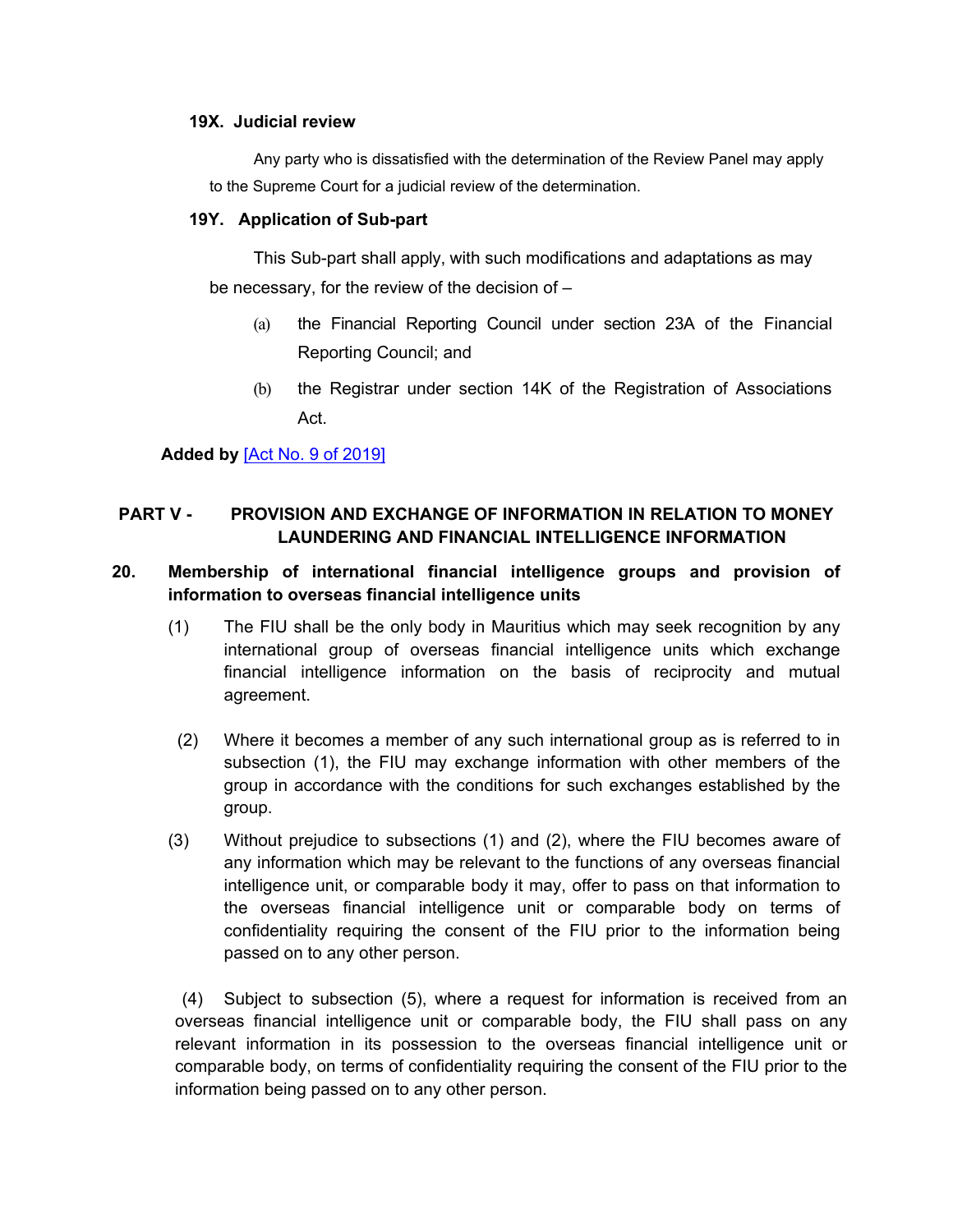(5) Where a request referred to in subsection (4) concerns information which has been provided to the FIU by a supervisory authority, a Ministry or other Government department or statutory body, the information shall not be passed on without the consent of that supervisory authority, Ministry, Government department or statutory body, as the case may be.

# **Amended by [Act No. 34 of [2003\]](https://supremecourt.govmu.org/_layouts/CLIS.DMS/search/searchdocumentbykey.aspx?ID=%5BAct%20No.%2034%20of%202003%5D&list=Legislations)**

# **21. Provision of information to investigatory or supervisory authorities or Registrars**

(1) Where it becomes aware of any information, which-

(a) may be relevant to the functions of any of the supervisory authorities or Registrars; and

(b) does not of itself justify a dissemination to any of the investigatory authorities under section 13,

the FIU may, by itself or at the request of the supervisory authorities or Registrars, subject to subsection (4) , pass on the information to the relevant supervisory authority or Registrar.

- (1A) FIU may, at the request of any supervisory authority and for the sole purpose of assisting the supervisory authority to discharge its compliance functions, provide it with a copy of the suspicious transaction report made under section 14(1).
- (2) Where it becomes aware of any information which may be relevant to an investigation or prosecution being conducted by one of the investigatory authorities, the FIU shall, subject to subsection (4), pass on the information to that investigatory authority.
- (3) Where it becomes aware of any information which may be relevant to a possible corruption offence, within the meaning of the Prevention of Corruption Act 2002, the FIU shall, subject to subsection (4), pass on the information to the Commission.
- (4) If any information falling within subsections (1), (2) or (3) was provided to the FIU by a body outside Mauritius on terms of confidentiality, the information shall not be passed on as specified in those subsections without the consent of the body by which it was provided.

<span id="page-47-0"></span> **Amended by** [Act No. 34 of [2003\]](https://supremecourt.govmu.org/_layouts/CLIS.DMS/search/searchdocumentbykey.aspx?ID=%5BAct%20No.%2034%20of%202003%5D&list=Legislations)**;** [Act No. 9 of [2019\]](https://supremecourt.govmu.org/_layouts/CLIS.DMS/search/searchdocumentbykey.aspx?ID=%5BAct%20No.%209%20of%202019%5D&list=Legislations)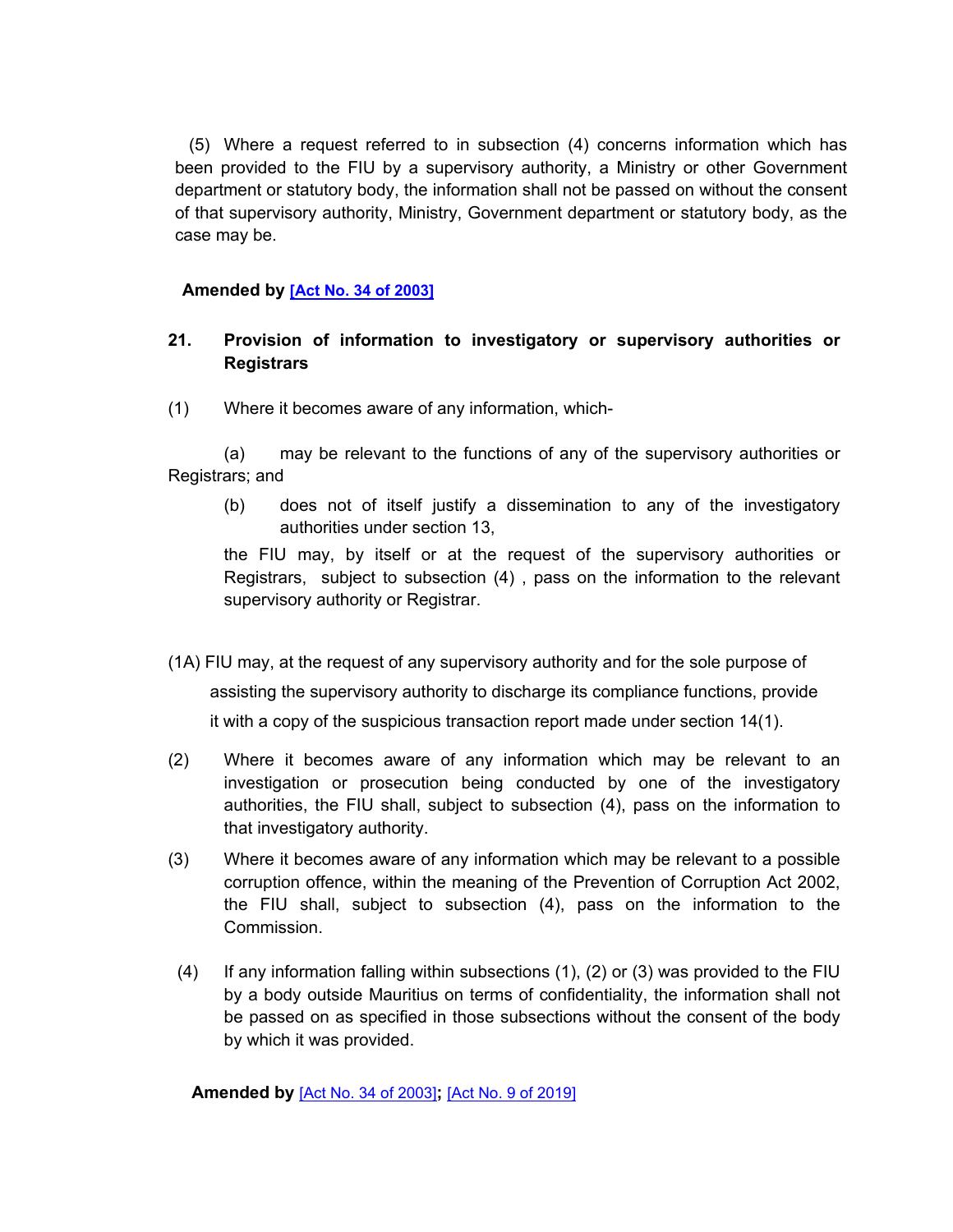# **22. Reference of information by the supervisory authorities or Registrars**

- (1) Notwithstanding any other enactment, where, at any time in the course of the exercise of its functions, any supervisory authority or Registrar receives, or otherwise becomes aware of, any information suggesting the possibility of a money laundering offence or suspicious transaction, the supervisory authority or Registrar, shall, forthwith pass on that information to the FIU.
- (2) **Repealed by** [Act No. 34 of [2003\]](https://supremecourt.govmu.org/_layouts/CLIS.DMS/search/searchdocumentbykey.aspx?ID=%5BAct%20No.%2034%20of%202003%5D&list=Legislations)
- (3) No liability shall be incurred under any enactment, whether for breach of confidentiality or otherwise, in respect of the disclosure of any information to the FIU pursuant to this section by the supervisory authority or any of its officers or members of its Board.
- (4) For the purposes of this subsection, "officer" includes a director, employee, agent or other legal representative.

# **Amended by [Act No. 34 of [2003\]](https://supremecourt.govmu.org/_layouts/CLIS.DMS/search/searchdocumentbykey.aspx?ID=%5BAct%20No.%2034%20of%202003%5D&list=Legislations); [Act No. 9 of [2019\]](https://supremecourt.govmu.org/_layouts/CLIS.DMS/search/searchdocumentbykey.aspx?ID=%5BAct%20No.%209%20of%202019%5D&list=Legislations)**

# **PART VI - EXTRADITION IN RELATION TO CASES OF MONEY LAUNDERING**

 **Amended by [Act No.35 of 2003]**

# <span id="page-48-1"></span><span id="page-48-0"></span>**23- 28 Repealed by** [Act No. 35 of [2003\]](https://supremecourt.govmu.org/_layouts/CLIS.DMS/search/searchdocumentbykey.aspx?ID=%5BAct%20No.%2035%20of%202003%5D&list=Legislations)

# **29. Money laundering offence to be extraditable**

Any money laundering offence shall be deemed to be an extradition crime for which extradition may be granted or obtained under the Extradition Act.

# **PART VIA – ACCOUNTS, AUDIT AND ANNUAL REPORT**

# **29A. Accounting records**

The FIU shall keep and maintain proper accounting records for the purpose of recording all transactions relating to its undertakings, funds, activities and property.

#### **29B. Strategic plan and annual estimates**

(1) The FIU shall submit to the Minister, not later than 30 June in every year, in respect of the next financial year, a 3-year strategic plan in line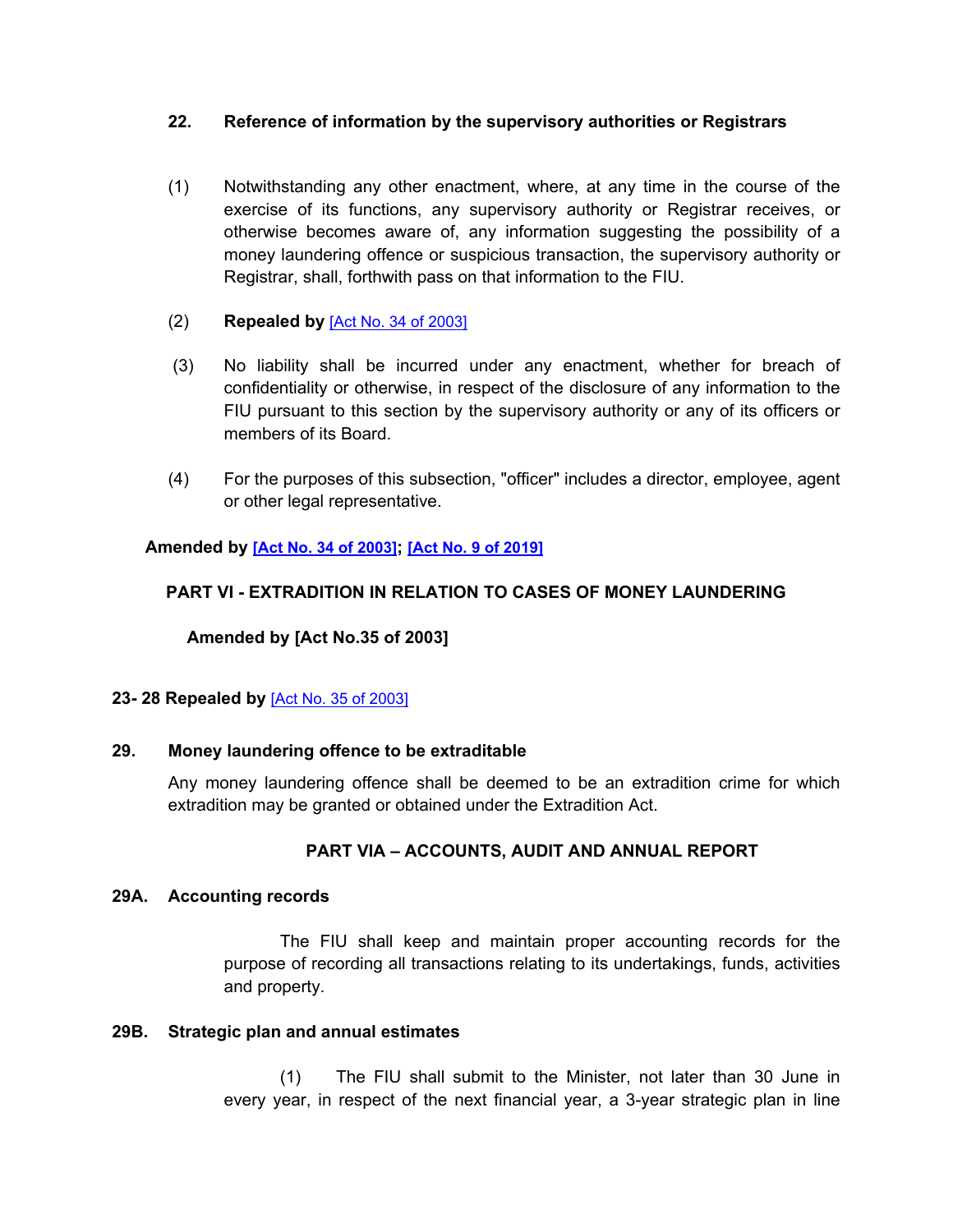with the programme-based budgeting indicating the vision and goals of the FIU with a view to attaining its objects and appreciation of the state of its affairs.

(2) The FIU shall submit to the Minister, not later than 31 August in every year, in respect of the next financial year, estimates of income and estimates of expenditure of the FIU, duly approved by the Board.

# **29C. Annual report**

- (1) The FIU shall cause to be prepared an annual report.
- (2) The annual report under subsection  $(1)$  shall consist of  $-$ 
	- (a) the financial statements in respect of the financial year, prepared in compliance with the International Public Sector Accounting Standards (IPSAS) issued by IFAC;
	- (b) a report on the activities of the FIU, its outcomes and outputs together with information on its key performance indicators, during the financial year; and
	- (c) a corporate governance report in accordance with the National Code of Corporate Governance.

(3) The Director shall be responsible for the proper and timely performance of the requirements of this section.

# **29D. Submission of annual report**

(1) The Director shall, not later than 3 months after the end of every financial year, submit to the Board for approval the annual report referred to in section 29C in respect of that year, duly signed by him.

(2) After approval by the Board, the Director shall, not later than 30 April after the end of every financial year, submit the annual report to the Director of Audit.

(3) The Director of Audit shall, within 6 months of the date of receipt of the annual report pursuant to subsection (2), submit the annual report and his audit report to the Board.

# **29E. Disciplinary action for non-compliance**

Where, in the opinion of the Director, any officer of the FIU –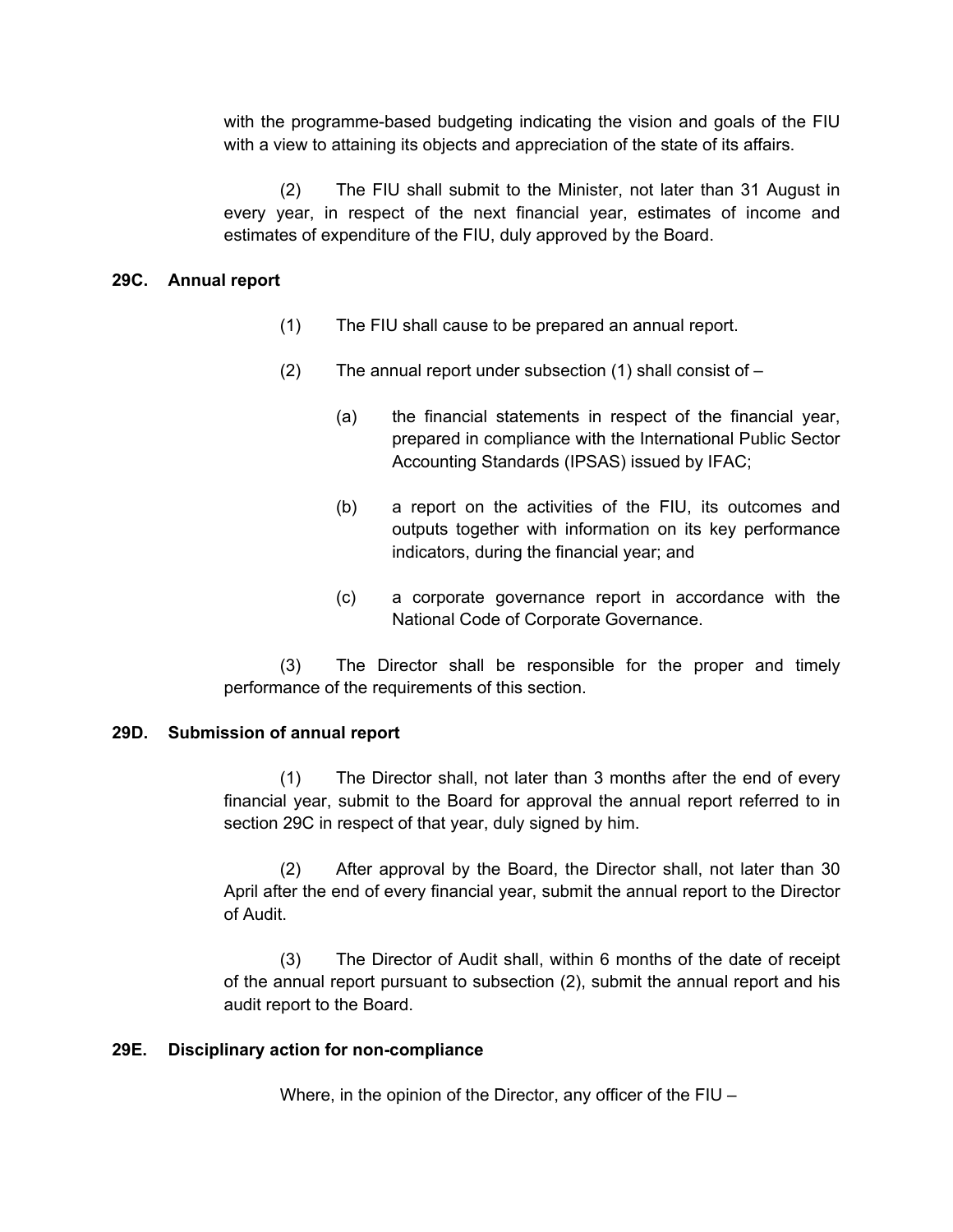- (a) has not properly performed his duties with the result that the requirements of sections 29A to 29C cannot be complied with within the prescribed time; or
- (b) has not complied with any other provision of this Act,

the Board may, after giving an opportunity for the officer to be heard, take appropriate disciplinary action against the officer.

# **29F. Submission of annual report to the Minister**

(1) On receipt of the annual report referred to in section 29D(3), the Director shall, not later than one month from the date of receipt, submit the annual report to the Minister.

(2) The Minister shall, at the earliest available opportunity, lay a copy of the annual report of the FIU before the Assembly.

### **Added by** [Act No. 27 of [2013\]](https://supremecourt.govmu.org/_layouts/CLIS.DMS/search/searchdocumentbykey.aspx?ID=%5BAct%20No.%2027%20of%202013%5D&list=Legislations)

# **PART VII-MISCELLANEOUS**

#### **30. Confidentiality**

- (1) The Director, every officer of the FIU, and the Chairperson and members of the Board shall -
	- (a) before they begin to perform any duties under this Act, take an oath of confidentiality in the form set out in the Second Schedule; and
	- (b) maintain during and after their relationship with the FIU the confidentiality of any matter relating to the relevant enactments.
- (2) No information from which an individual or body can be identified and which is acquired by the FIU in the course of carrying out its functions shall be disclosed except where the disclosure appears to the FIU to be necessary -
	- (a) to enable the FIU to carry out its functions;
	- (b) in the interests of the prevention or detection of crime; or
	- (c) in connection with the discharge of any international obligation to which Mauritius is subject.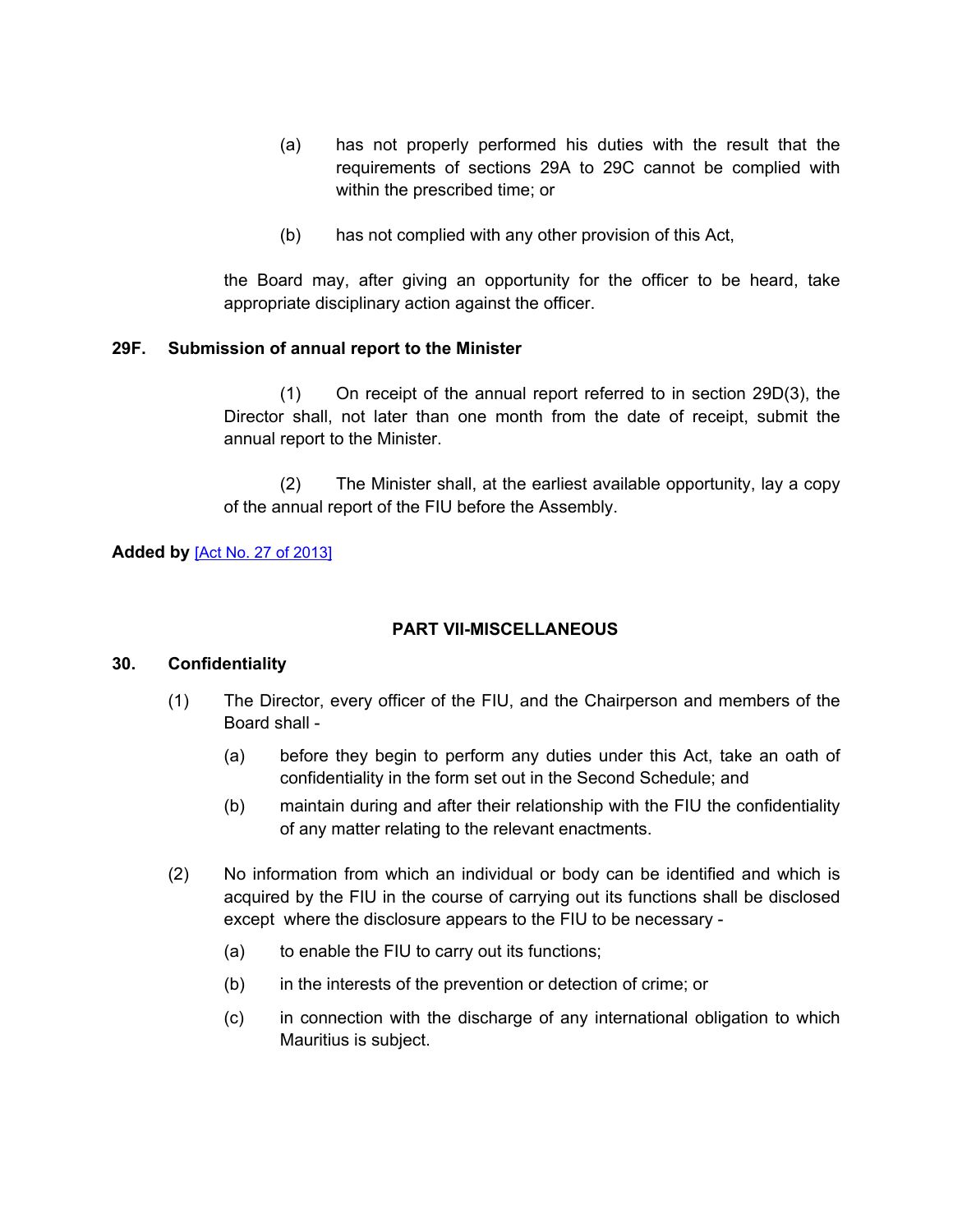- (2A) (a) Notwithstanding subsection (2), any information disclosed by FIU shall only be disclosed according to the terms and conditions specified in the disclosure.
	- (b) Where a person who receives the information disclosed under paragraph (a) fails to comply with those terms and conditions, he shall commit an offence.
- (3) Any person who contravenes this section shall commit an offence and, on conviction, shall be liable to a fine not exceeding one million rupees and to imprisonment for a term not exceeding 3 years.

**Amended by** [Act No. 34 of [2003\]](https://supremecourt.govmu.org/_layouts/CLIS.DMS/search/searchdocumentbykey.aspx?ID=%5BAct%20No.%2034%20of%202003%5D&list=Legislations)**;** [Act No. 27 of [2013\]](https://supremecourt.govmu.org/_layouts/CLIS.DMS/search/searchdocumentbykey.aspx?ID=%5BAct%20No.%2027%20of%202013%5D&list=Legislations)**;** [Act No. 11 of [2018\]](https://supremecourt.govmu.org/_layouts/CLIS.DMS/search/searchdocumentbykey.aspx?ID=%5BAct%20No.%2011%20of%202018%5D&list=Legislations)

### **31. Declaration of assets**

- (1) The Director, every officer of the FIU, and the Chairperson and every member of the Board shall file with the Commission, not later than 30 days from his appointment, a declaration of his assets and liabilities in the form set out in the Third Schedule.
- (2) Every person referred to in subsection (1) shall make a fresh declaration of his assets and liabilities, every year, and also on the expiry of his employment or termination of his employment on any ground.
- (3) No declaration of assets filed under subsection (1) or subsection (2) shall be disclosed to any person except with the consent of the Director or officer concerned or, on reasonable grounds being shown, by order of a Judge.
- (4) Any person referred to in subsection (1) who contravenes this section shall commit an offence and shall, on conviction, be liable to a fine not exceeding one million rupees and to imprisonment for a term not exceeding 2 years.

# **Amended by** [Act No. 34 of [2003\]](https://supremecourt.govmu.org/_layouts/CLIS.DMS/search/searchdocumentbykey.aspx?ID=%5BAct%20No.%2034%20of%202003%5D&list=Legislations); [Act No. 27 of [2012\]](https://supremecourt.govmu.org/_layouts/CLIS.DMS/search/searchdocumentbykey.aspx?ID=%5BAct%20No.%2027%20of%202012%5D&list=Legislations)**;** [Act No. 9 of [2019\]](https://supremecourt.govmu.org/_layouts/CLIS.DMS/search/searchdocumentbykey.aspx?ID=%5BAct%20No.%209%20of%202019%5D&list=Legislations)

#### **32. Immunity**

(1) No action shall lie against the FIU, the Director, any officer of the FIU, or the Chairperson and members of the Board, as the case may be, in respect of any act done or omission made by the FIU, the Director, any officer of the FIU, or the Chairperson or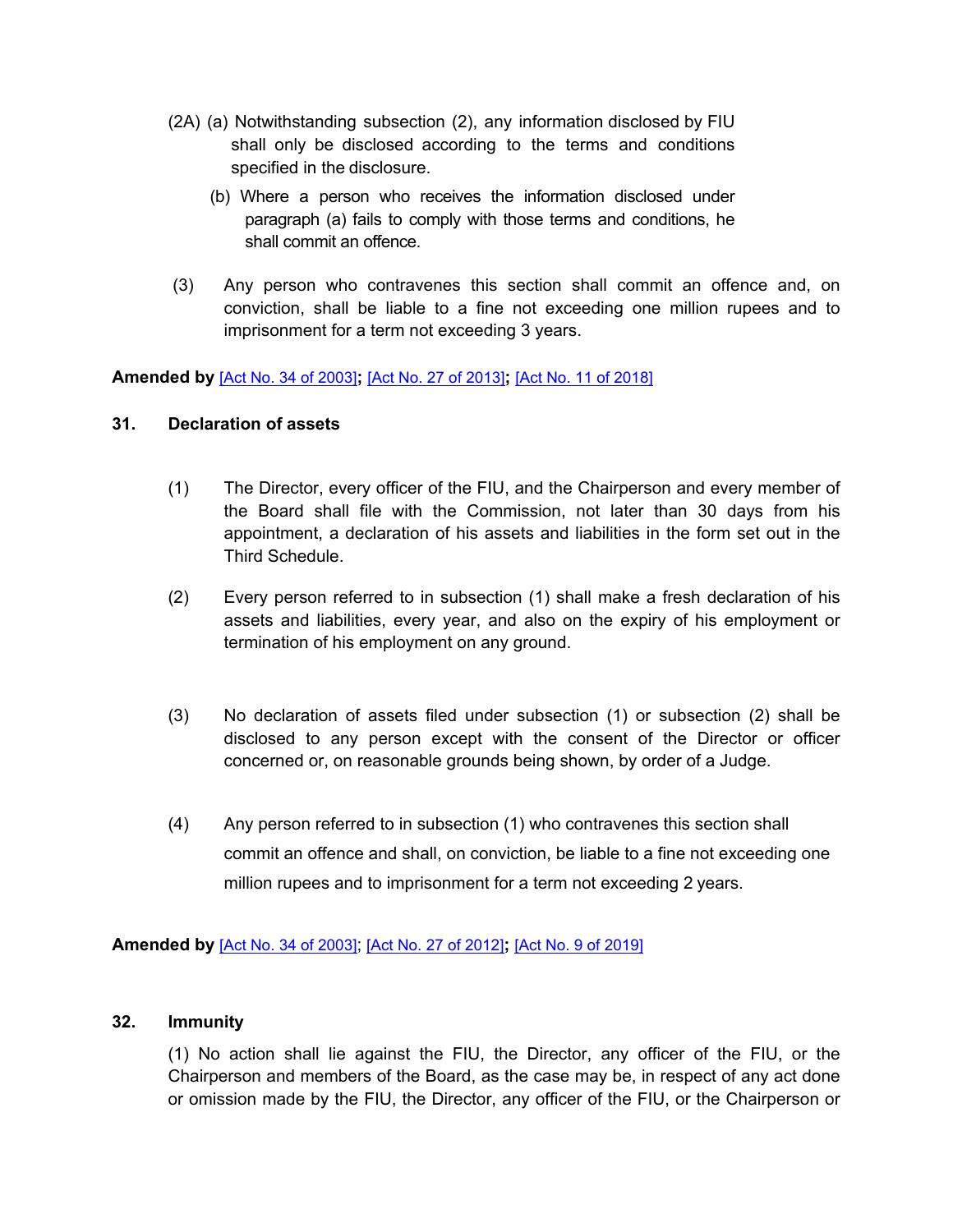members of the Board, as the case may be, in good faith, in the exercise of the functions conferred on the FIU under this Act or any other enactment.

(2) No action shall lie against the Review Panel or any member of the Review Panel, in respect of any act done or omission made by it or any member, in good faith, in the exercise of its or his functions conferred under this Act or under any other enactment.

# **Amended by** [Act No. 34 of [2003\]](https://supremecourt.govmu.org/_layouts/CLIS.DMS/search/searchdocumentbykey.aspx?ID=%5BAct%20No.%2034%20of%202003%5D&list=Legislations)**;** [Act No. 9 of [2019\]](https://supremecourt.govmu.org/_layouts/CLIS.DMS/search/searchdocumentbykey.aspx?ID=%5BAct%20No.%209%20of%202019%5D&list=Legislations)

# **32A. Offence in respect of contravention of Act**

Any person who contravenes this Act shall commit an offence and shall, on conviction, be liable, where no specific penalty is provided, to a fine not exceeding one million rupees and to imprisonment for a term not exceeding 5 years.

# **Added by** [Act No. 11 of [2018\]](https://supremecourt.govmu.org/_layouts/CLIS.DMS/search/searchdocumentbykey.aspx?ID=%5BAct%20No.%2011%20of%202018%5D&list=Legislations)

- **33. Funding**
	- (1) The expenses of the FIU shall be met out of-
		- (a) money appropriated annually by Parliament for the purposes of the FIU;

and

- (b) any government grants made to it.
- (2) (a) With the consent of the Minister, the FIU may accept donations.
	- (b) Article 910 of the Code Civil Mauricien shall not apply to a donation to the FIU.

#### <span id="page-52-0"></span>**34. Repealed by** [Act No. 27 of [2013\]](https://supremecourt.govmu.org/_layouts/CLIS.DMS/search/searchdocumentbykey.aspx?ID=%5BAct%20No.%2027%20of%202013%5D&list=Legislations)

### **35. Regulations**

- (1) The Minister may make such regulations as he thinks fit for the purposes of this Act.
- (2) Any regulations made under subsection (1) may make provisions, not inconsistent with this Act or any other Act of Parliament in order to enable Mauritius to comply with any international obligation relating to the prevention or detection of money laundering, or terrorism financing and proliferation financing.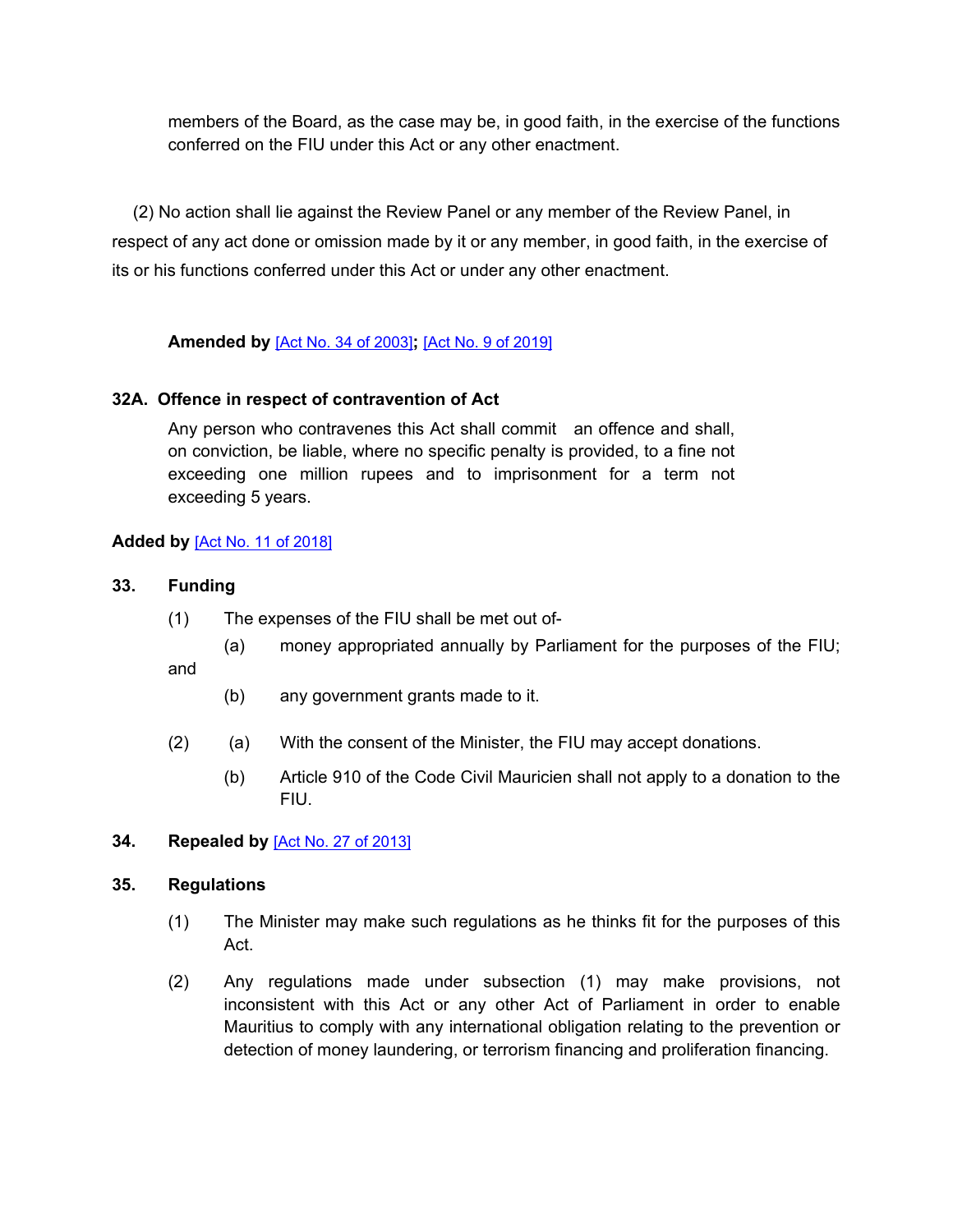- (3) Regulations made under this section may provide that any person who contravenes them shall commit an offence and shall, on conviction, be liable to a fine not exceeding one million rupees and to imprisonment for a term not exceeding 5 years.
- (5) Regulations made under subsection(1) may provide for the amendment of the Schedules.

**Amended by** [Act No. 34 of [2003\]](https://supremecourt.govmu.org/_layouts/CLIS.DMS/search/searchdocumentbykey.aspx?ID=%5BAct%20No.%2034%20of%202003%5D&list=Legislations)**;** [Act No. 27 of [2012\]](https://supremecourt.govmu.org/_layouts/CLIS.DMS/search/searchdocumentbykey.aspx?ID=%5BAct%20No.%2027%20of%202012%5D&list=Legislations)**;** [Act No. 11 of [2018\]](https://supremecourt.govmu.org/_layouts/CLIS.DMS/search/searchdocumentbykey.aspx?ID=%5BAct%20No.%2011%20of%202018%5D&list=Legislations)**;** [Act No. 9 of [2019\]](https://supremecourt.govmu.org/_layouts/CLIS.DMS/search/searchdocumentbykey.aspx?ID=%5BAct%20No.%209%20of%202019%5D&list=Legislations)

# <span id="page-53-0"></span>**36. Consequential amendments**

.

- (1) The **Banking Act** is amended
	- $(a)$  in section 39A $(3)$  -
		- (i) by inserting immediately after the words "arms trafficking", the words ",offences related to terrorism under the Prevention of Terrorism Act 2002";
		- (ii) by adding after the words "money laundering", the words "under the Financial Intelligence and Anti-Money Laundering Act 2002";
	- (b) in section 40(1), by deleting the words "Economic Crime and Anti-Money Laundering Act 2000" and replacing them by the words "Financial Intelligence and Anti-Money Laundering Act 2002".
- (2) The **Financial Services Act 2001** is amended in section 33(6), by deleting the words "or money laundering under the Economic Crime and Money Laundering Act 2000" and replacing them by the words ", terrorism under the Prevention of Terrorism Act 2002 or money laundering under the Financial Intelligence and Anti- Money Laundering Act 2002".
- (3) The **Foreign Exchange Dealers Act** is amended in section 6(2)(a)(i)(E), by deleting the words "or the Economic Crime and Anti-Money Laundering Act 2000" and replacing them by the words "or the Financial Intelligence and Anti-Money Laundering Act 2002".

### <span id="page-53-1"></span>**37. Commencement**

**Proclaimed by** [\[Proclamation](https://supremecourt.govmu.org/_layouts/CLIS.DMS/search/searchdocumentbykey.aspx?ID=%5BProclamation%20No.%2031%20of%202002%5D&list=Legislations) No. 31 of 2002] **w.e.f. 10th June, 2002**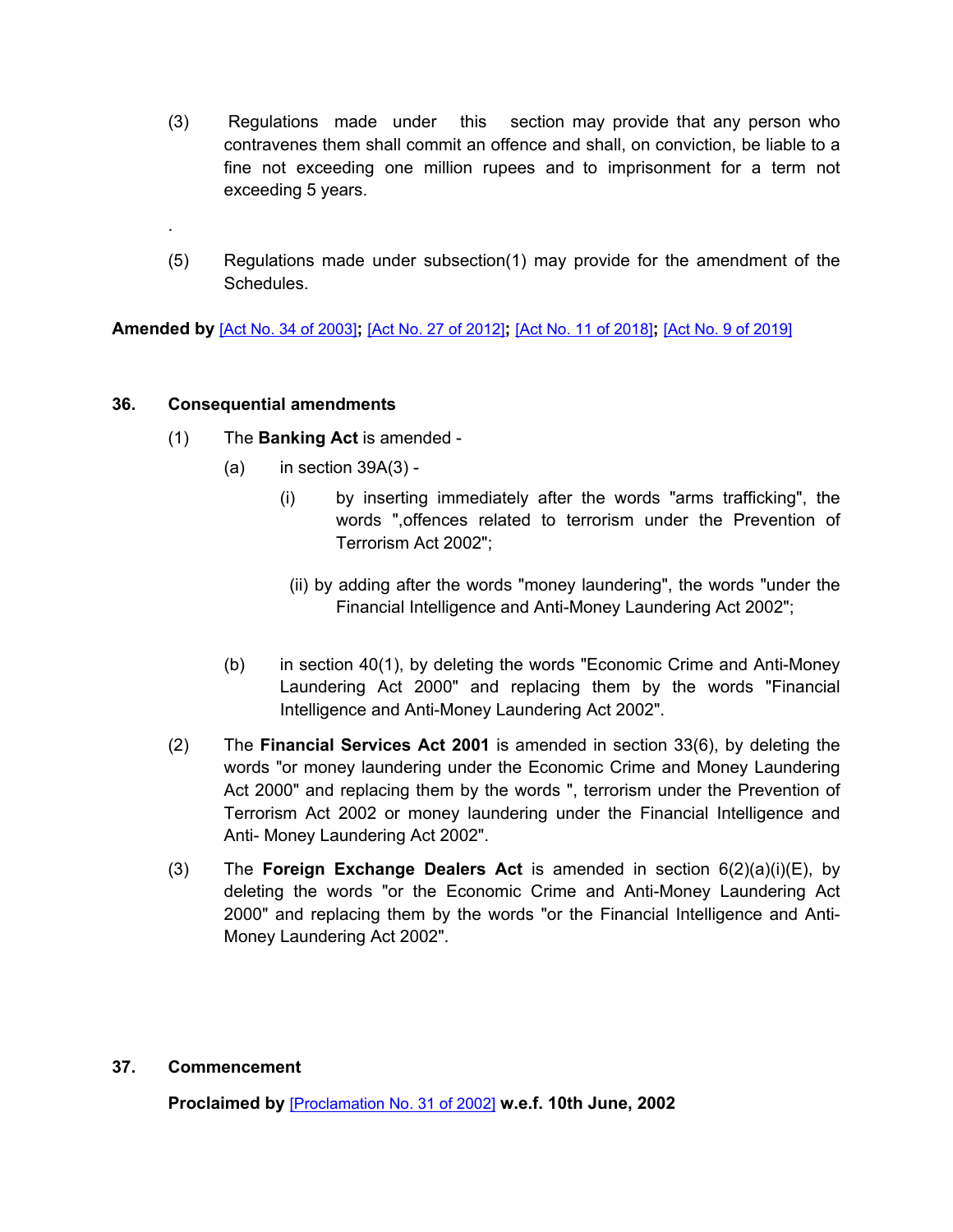# **FIRST SCHEDULE** [Section 2]

<span id="page-54-0"></span>-------------------

# **PART I** - **REGULATORY BODIES**

| Member of a relevant profession or                                                             | <b>Regulatory body</b> |
|------------------------------------------------------------------------------------------------|------------------------|
| occupation                                                                                     |                        |
| 1. Professional accountant, public accountant Mauritius Institute of Professional Accountants  |                        |
| member firm under the Financial established under the Financial Reporting Act<br>and           |                        |
| <b>Reporting Act</b>                                                                           |                        |
| 2. Licensed auditor under<br>Financial Financial Reporting Council established under<br>the    |                        |
| <b>Reporting Act</b><br>the Financial Reporting Act                                            |                        |
|                                                                                                |                        |
| 3. Law firm, foreign law firm, joint law venture, Attorney-General                             |                        |
| foreign lawyer, under the Law Practitioners                                                    |                        |
| Act                                                                                            |                        |
| <b>FIU</b><br>4. Attorney                                                                      |                        |
| 5. Barrister<br><b>FIU</b>                                                                     |                        |
| <b>FIU</b><br>6.<br>Notary                                                                     |                        |
| 7. Person licensed to operate a casino, gaming Gambling Regulatory Authority established under |                        |
| qaming<br>machine,<br>totalisator, the Gambling Regulatory Authority Act<br>house.             |                        |
| bookmaker and interactive gambling under                                                       |                        |
| the Gambling Regulatory Authority Act                                                          |                        |
| 8. Dealer under the Jewellery Act<br><b>FIU</b>                                                |                        |
| 9. Agent in Land and/or Building or Estate<br><b>FIU</b>                                       |                        |
| Agency under the Local Government Act                                                          |                        |
| 10. Land Promoter and Property Developer FIU                                                   |                        |
| under the Local Government Act                                                                 |                        |
| The Registrar under the Co-operatives Act<br>11. A credit union under the Co-operatives Act    |                        |
| 12.<br><b>Registrar of Companies</b><br><b>Company Service Provider</b>                        |                        |

**Amended by** [GN No. 110 of [2013\]](https://supremecourt.govmu.org/_layouts/CLIS.DMS/search/searchdocumentbykey.aspx?ID=%5BGN%20No.%20110%20of%202013%5D&list=Legislations)**;** [Act No. 18 of [2016\]](https://supremecourt.govmu.org/_layouts/CLIS.DMS/search/searchdocumentbykey.aspx?ID=%5BAct%20No.%2018%20of%202016%5D&list=Legislations)**;** [Act No. 9 of [2019\]](https://supremecourt.govmu.org/_layouts/CLIS.DMS/search/searchdocumentbykey.aspx?ID=%5BAct%20No.%209%20of%202019%5D&list=Legislations)

**PART II – TRANSACTIONS UNDERTAKEN BY MEMBERS OF A**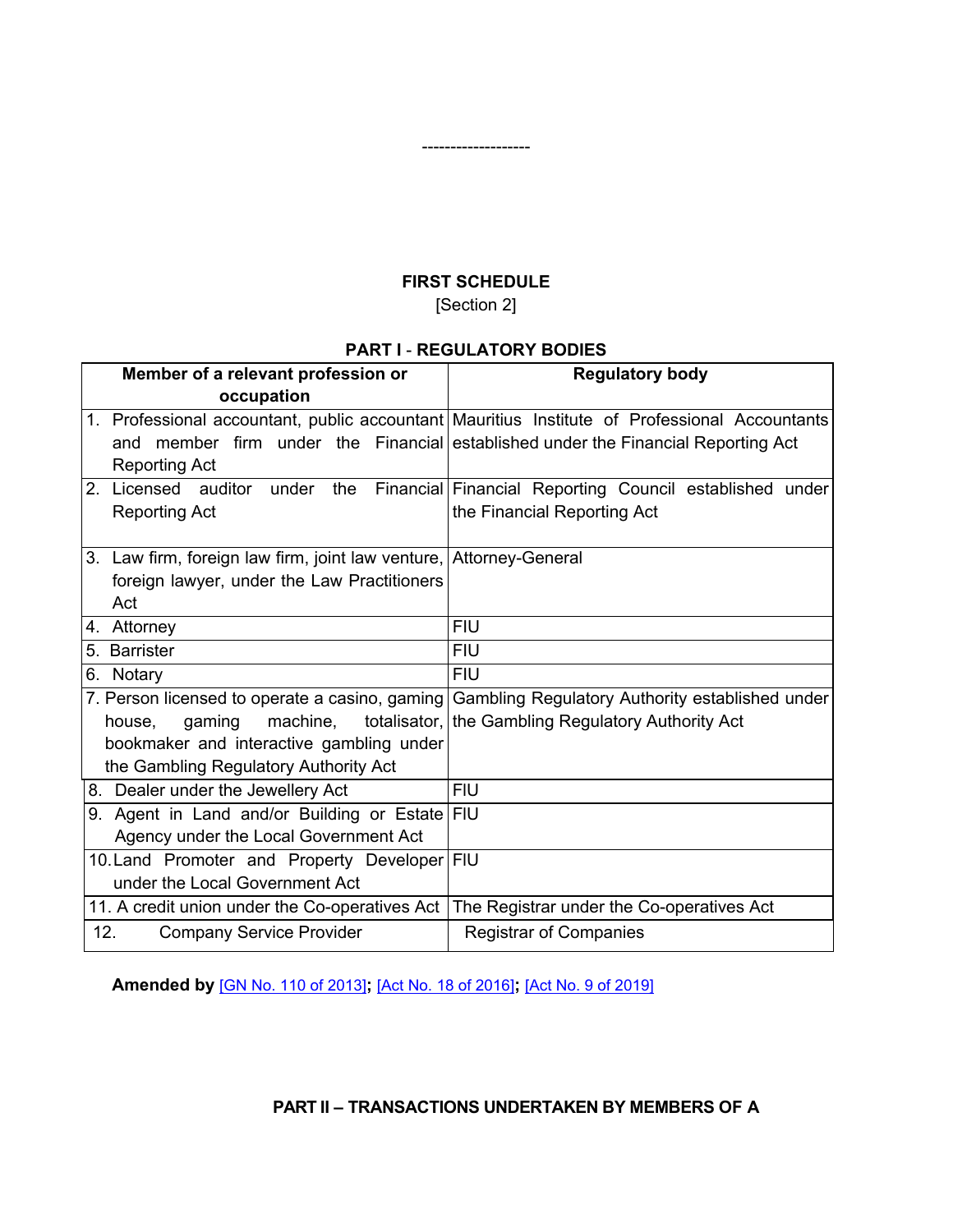#### **RELEVANT PROFESSION OR OCCUPATION**

The members of a relevant profession or occupation shall comply with this Act or any regulations made or any guidelines issued under this Act, in the following situations

–

(a) a person licensed, under the Gambling Regulatory Authority Act, to operate a casino, hotel casino, limited payout machine, sweepstake, gaming house, gaming machine, where any of his customers engages in financial transactions equal to or above 100,000 rupees or an equivalent amount in foreign currency;

(b) a totalisator, a bookmaker, a local pool promoter, the agent of a foreign pool promoter and pool collector, under the Gambling Regulatory Authority Act, where any of his customers engages in financial transactions equal to or above 100,000 rupees or an equivalent amount in foreign currency;

- (c) an agent in land and building or an estate agency, a land promoter and property developer under the Local Government Act, where he is involved in transactions for a client, with respect to both the purchaser and the vendor, concerning the buying and selling of real estate;
- (d) a dealer, under the Jewellery Act, who engages in any cash transaction of at least 500,000 rupees in total, whether the transaction is executed in a single operation or in several operations which appear to be linked;
- (e) a barrister, an attorney, a notary, a law firm, a foreign law firm, a joint law venture, a foreign lawyer under the Law Practitioners Act, and a professional accountant, a public accountant and a member firm and licensed auditor under the Financial Reporting Act, who prepares for, or carries out, transactions for his client concerning the following activities –
	- (i) buying and selling of real estate;
	- (ii) managing of client money, securities or other assets;
	- (iii) management of bank, savings or securities accounts;
	- (iv) organisation of contributions for the creation, operation or management of legal persons such as a company, a foundation, a limited liability partnership or such other entity as may be prescribed;
	- (v) creating, operating or management of legal persons such as a company,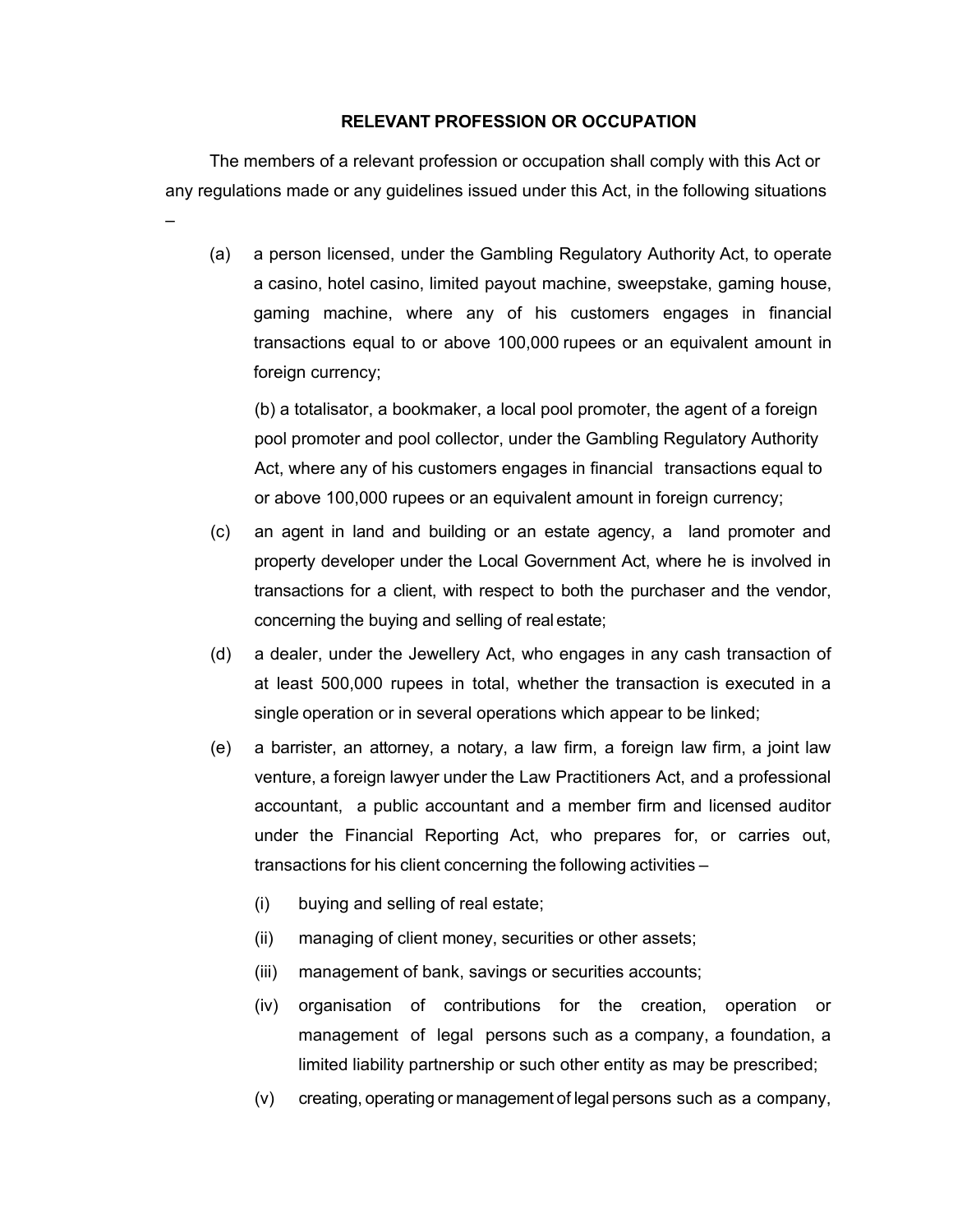a foundation, an association, a limited liability partnership or such other entity as may be prescribed, or legal arrangements, and buying and selling of business entities; or

- (vi) any activity specified in item (f);
- (f) a company service provider who prepares, or carries out, transactions for a client concerning the following activities –
	- (i) acting as a formation agent of a legal person with a view to assisting another person to incorporate, register or set up, as the case may be, a company, a foundation, a limited liability partnership or such other entity as may be prescribed;
	- (ii) acting, or causing another person to act, as a director, as a secretary, as a partner or in any other similar position, as the case may be, of a legal person such as a company, foundation, a limited liability partnership or such other entity as may be prescribed;
	- (iii) providing a registered office, a business address or an accommodation, a correspondence or an administrative address for a legal person such as a company, a foundation, a limited liability partnership or such other entity as may be prescribed; or
	- (iv) acting, or causing for another person to act, as a nominee shareholder for another person.

**Repealed and Replaced by** [Act No. 9 of [2019\]](https://supremecourt.govmu.org/_layouts/CLIS.DMS/search/searchdocumentbykey.aspx?ID=%5BAct%20No.%209%20of%202019%5D&list=Legislations)

**Amended by** [GN No. 27 of [2013\]](https://supremecourt.govmu.org/_layouts/CLIS.DMS/search/searchdocumentbykey.aspx?ID=%5BGN%20No.%2027%20of%202013%5D&list=Legislations)**;** [GN No. 110 of [2013\]](https://supremecourt.govmu.org/_layouts/CLIS.DMS/search/searchdocumentbykey.aspx?ID=%5BGN%20No.%20110%20of%202013%5D&list=Legislations) **Amended by** [GN No. 48 of [2004\]](https://supremecourt.govmu.org/_layouts/CLIS.DMS/search/searchdocumentbykey.aspx?ID=%5BGN%20No.%2048%20of%202004%5D&list=Legislations)**;** [Act No. 27 of [2012\]](https://supremecourt.govmu.org/_layouts/CLIS.DMS/search/searchdocumentbykey.aspx?ID=%5BAct%20No.%2027%20of%202012%5D&list=Legislations)

<span id="page-56-0"></span>**---------------------------**

**SECOND SCHEDULE**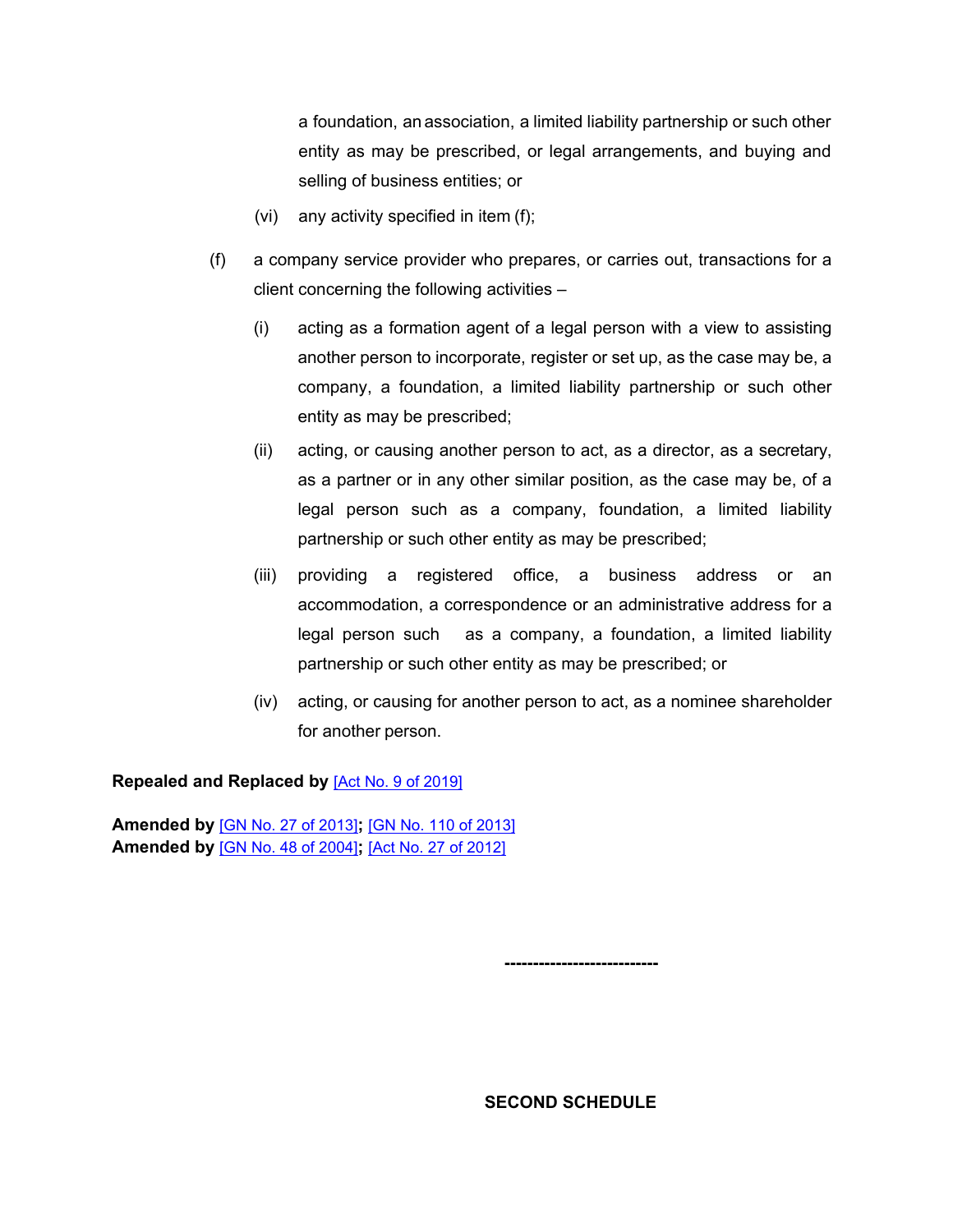# **(section 30)**

# **Oath of confidentiality**

# **IN THE SUPREME COURT OF MAURITIUS**

**I, ..............................**being appointed...........................do hereby swear/solemnly affirm that I will, to the best of my judgment, act in furtherance of the objects of the Financial Intelligence Unit and shall not, on any account and at any time, disclose, otherwise than with the authorisation of the Financial Intelligence Unit or where it is strictly necessary for the performance of my duties, any confidential information obtained by me during or after my relationship with the Financial Intelligence Unit.

Taken before me,

The Master and Registrar of the Supreme Court on ... (date)

----------------------------

# <span id="page-57-0"></span>**THIRD SCHEDULE**

# **(section 31)**

# **DECLARATION OF ASSETS AND LIABILITIES**

**I, ..........................**of the Financial Intelligence Unit

make oath/solemn affirmation as a and declare that -

- 1. I am unmarried/married under the system of (matrimonial regime)
- 2. My assets and those of my spouse and minor children (extent and nature of interests therein) in Mauritius and outside Mauritius are as follows -
	- (a) immoveable property
		- (i) freehold
		- (ii) leasehold
	- (b) motor vehicles
	- (c) interest in any partnership, société, joint venture or succession
	- (d) securities including treasury bills, units, etc. ,
	- (e) cash in bank ;
	- (f) cash in hand exceeding 50,000 rupees
	- (g) jewellery and precious metals